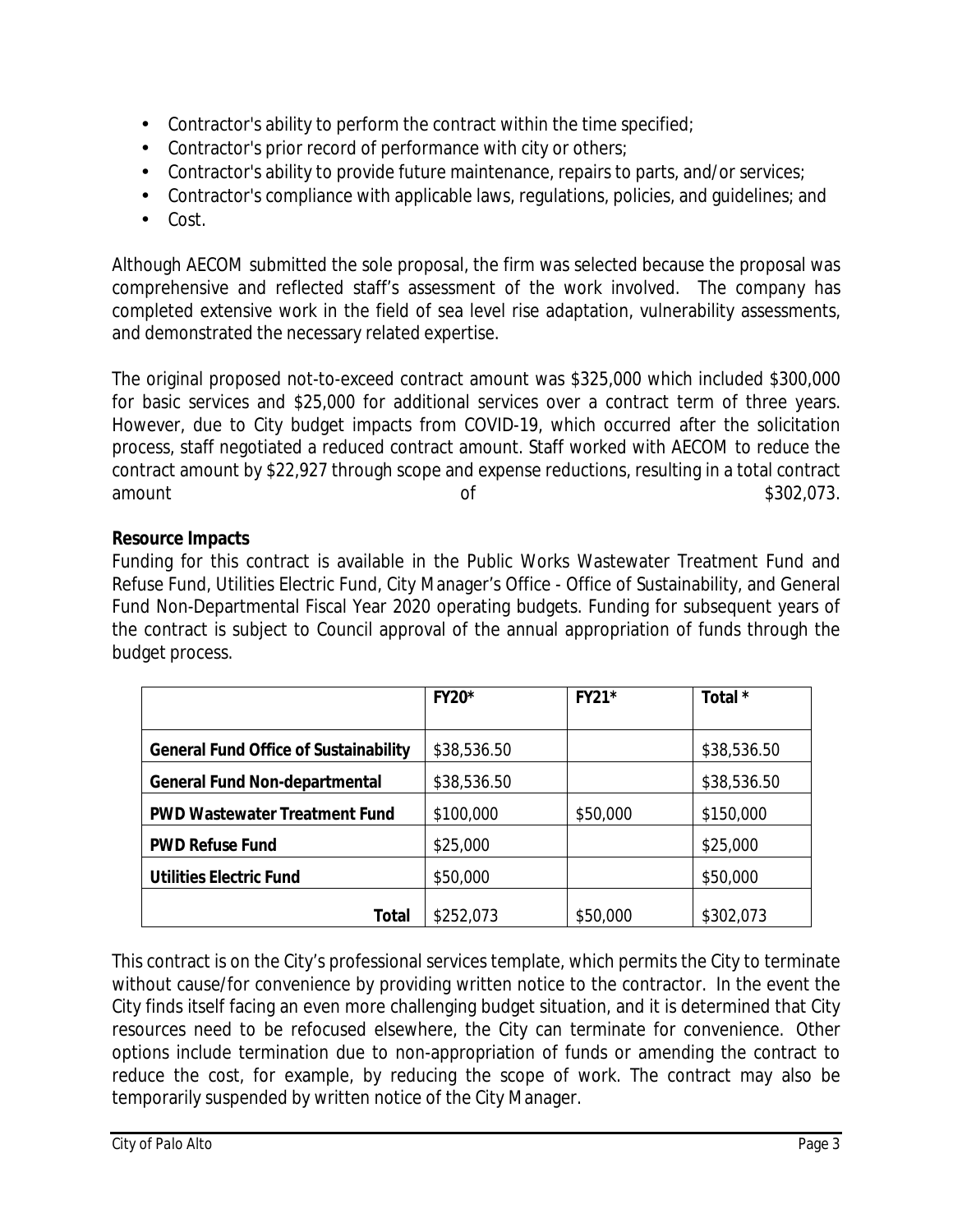# **Policy Implications**

This recommendation does not represent any change to existing City policies. This project is a deliverable of she S/CAP and supported ty's tomprehensive

# **Stakeholder Engagement**

The scope of work for this project reflects stakeholder input received during the development of the City's Sea Level Rise Adaptation Policy.

Public input and engagement for Sea Level Rise Plan development will align with overall S/CAP community engagement efforts and will include additional separate public meetings so that more focus can occur on specific Sea Level Rise Plan elements.

#### **Environmental Review**

This consultant contract for technical assistance in preparation of the Sea Level Rise Vulnerability Assessment and Adaptation Plan is not a project under the California Environmental Quality Control Act (CEQA). CEQA review for the Sea Level Rise Adaptation Plan will be conducted as part of the environmental review for the 2020 S/CAP Update, prior to Council action on the 2020 S/CAP Update which will include the Sea Level Rise Adaptation Plan. **Attachments:**

• Attachment A- C20175305A AECOM 6 3 20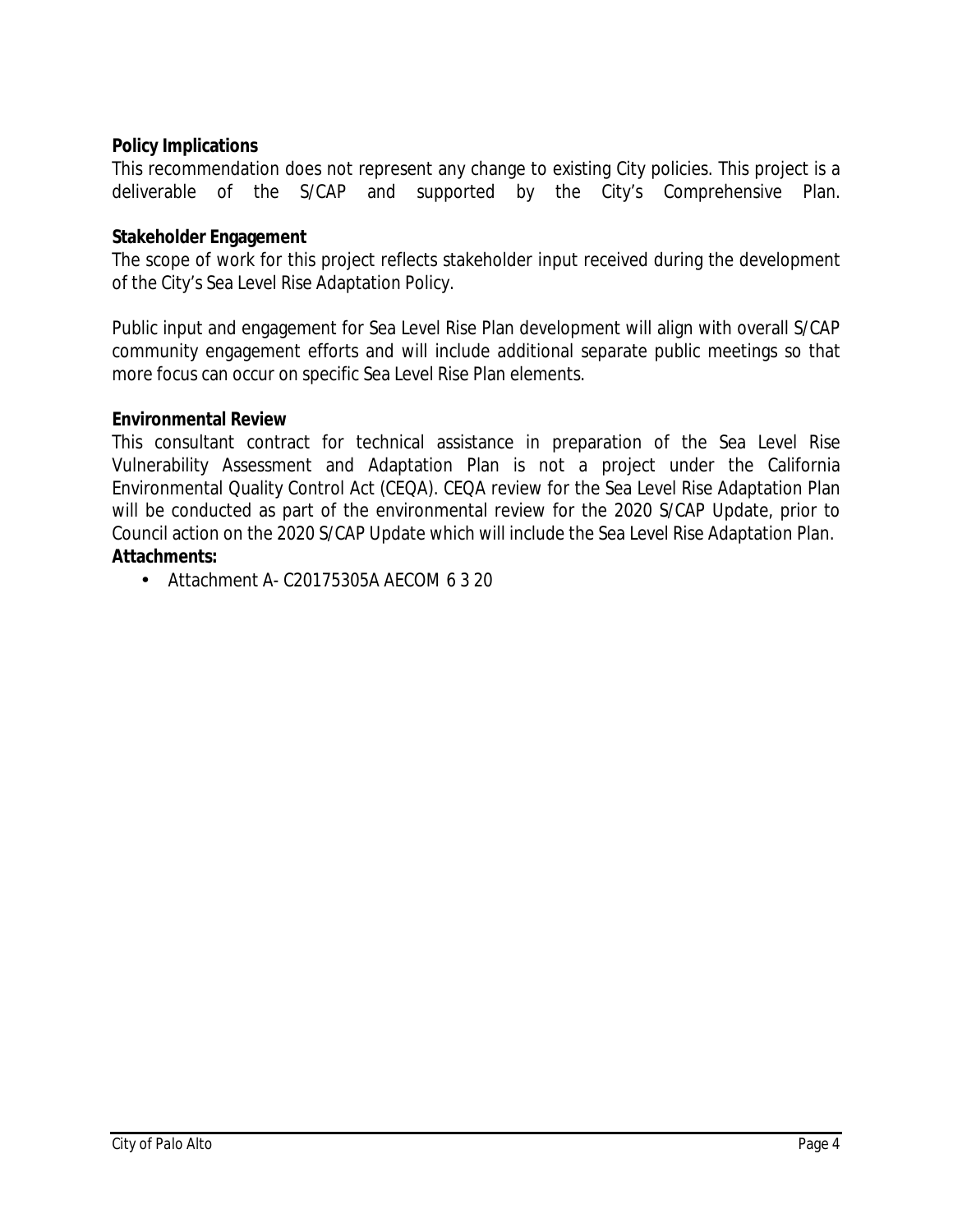# **CITY OF PALO ALTO CONTRACT NO. C20175305A**

# **AGREEMENT BETWEEN THE CITY OF PALO ALTO AND**

# **AECOM TECHNICAL SERVICES, INC.**

#### **FOR PROFESSIONAL SERVICES**

This Agreement is entered into on this  $22<sup>th</sup>$  day of JUNE, 2020, by and between the CITY OF PALO ALTO, a California chartered municipal corporation ("CITY"), and **AECOM TECHNICAL SERVICES INC.**, a California corporation, located at 300 South Grand Avenue, 9<sup>th</sup> Floor, Los Angeles, CA 90071 ("CONSULTANT").

# **RECITALS**

The following recitals are a substantive portion of this Agreement.

A. CITY intends to conduct a sea level rise vulnerability assessment and draft a Sea Level Rise Adaptation Plan ("Project") and desires to engage a consultant to provide technical support as outlined in "Exhibit A", attached to and made a part of this Agreement, in connection with the Project ("Services").

B. CONSULTANT has represented that it has the necessary professional expertise, qualifications, and capability, and all required licenses and/or certifications to provide the Services.

C. CITY in reliance on these representations desires to engage CONSULTANT to provide the Services.

NOW, THEREFORE, in consideration of the recitals, covenants, terms, and conditions, in this Agreement, the parties agree:

#### **AGREEMENT**

**SECTION 1. SCOPE OF SERVICES.** CONSULTANT shall perform the Services described at Exhibit "A" in accordance with the terms and conditions contained in this Agreement. The performance of all Services shall be to the reasonable satisfaction of CITY.

CITY shall furnish to CONSULTANT all applicable information and technical data in CITY's possession or control reasonably required for the proper performance of the Services. CONSULTANT shall be entitled to reasonably rely without independent verification upon the information and data provided by CITY or obtained from generally accepted sources within the industry, except to the extent such verification by CONSULTANT is expressly included in the Services.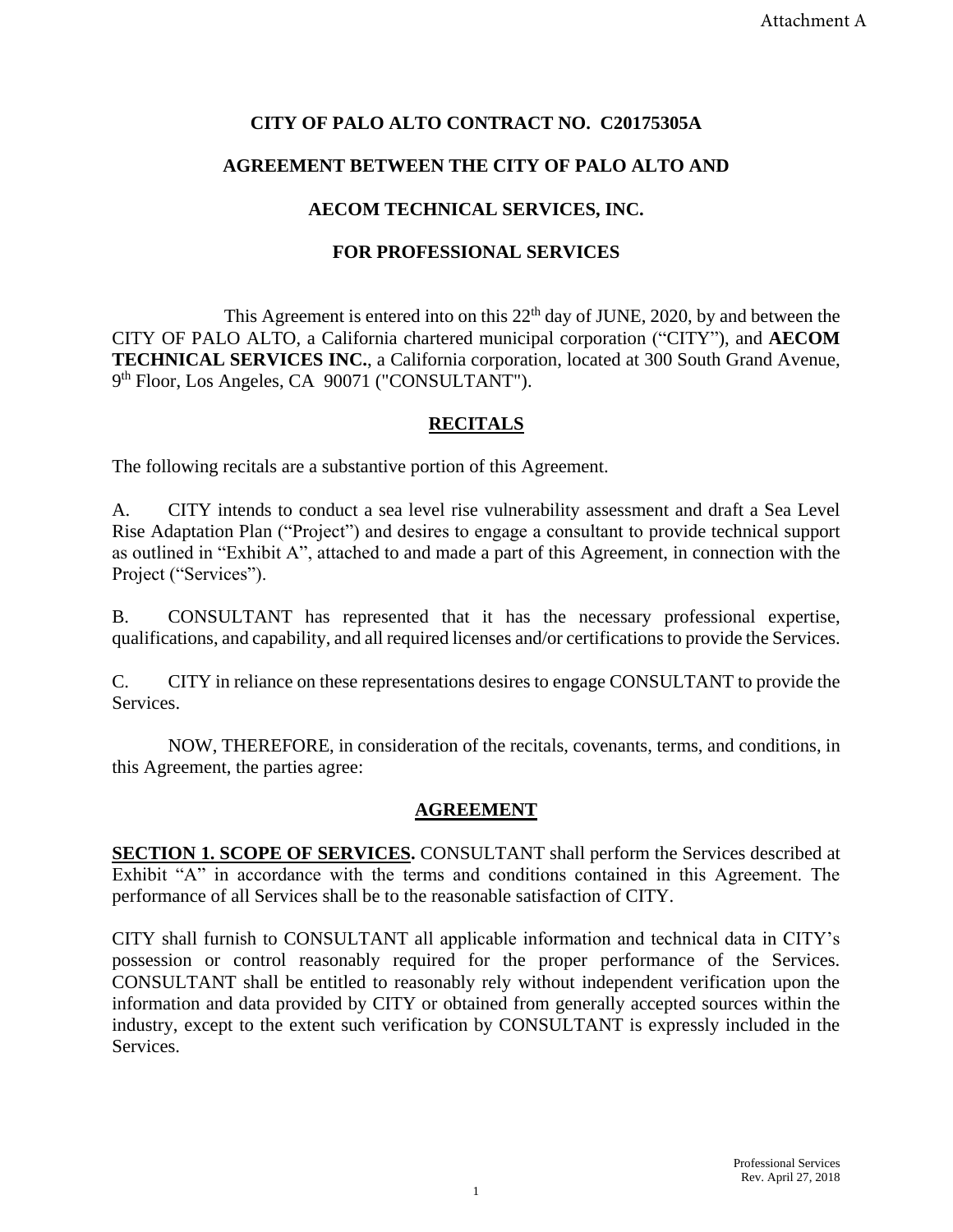# **SECTION 2. TERM.**

The term of this Agreement shall be from the date of its full execution through June 21, 2023 unless terminated earlier pursuant to Section 19 of this Agreement.

**SECTION 3. SCHEDULE OF PERFORMANCE.** Time is of the essence in the performance of Services under this Agreement. CONSULTANT shall complete the Services within the term of this Agreement and in accordance with the schedule set forth in Exhibit "B", attached to and made a part of this Agreement. Any Services for which times for performance are not specified in this Agreement shall be commenced and completed by CONSULTANT in a reasonably prompt and timely manner based upon the circumstances and direction communicated to the CONSULTANT. CITY's agreement to extend the term or the schedule for performance shall not preclude recovery of damages for delay if the extension is required due to the fault of CONSULTANT.

**SECTION 4. NOT TO EXCEED COMPENSATION.** The compensation to be paid to CONSULTANT for performance of the Services described in Exhibit "A" ("Basic Services"), and reimbursable expenses, shall not exceed Two Hundred Eighty Two Thousand Seventy-three Dollars (\$282,073.00). CONSULTANT agrees to complete all Basic Services, including reimbursable expenses, within this amount. In the event Additional Services are authorized, the total compensation for Basic Services, Additional Services and reimbursable expenses shall not exceed Three Hundred Two Thousand Seventy-three Dollars (\$302,073.00). The applicable rates and schedule of payment are set out at Exhibit "C-1", entitled "HOURLY RATE SCHEDULE," which is attached to and made a part of this Agreement. Any work performed or expenses incurred for which payment would result in a total exceeding the maximum amount of compensation set forth herein shall be at no cost to the CITY.

Additional Services, if any, shall be authorized in accordance with and subject to the provisions of Exhibit "C". CONSULTANT shall not receive any compensation for Additional Services performed without the prior written authorization of CITY. Additional Services shall mean any work that is determined by CITY to be necessary for the proper completion of the Project, but which is not included within the Scope of Services described at Exhibit "A".

**SECTION 5. INVOICES.** In order to request payment, CONSULTANT shall submit monthly invoices to the CITY describing the services performed and the applicable charges (including an identification of personnel who performed the services, hours worked, hourly rates, and reimbursable expenses), based upon the CONSULTANT's billing rates (set forth in Exhibit "C-1"). If applicable, the invoice shall also describe the percentage of completion of each task. The information in CONSULTANT's payment requests shall be subject to verification by CITY. CONSULTANT shall send all invoices to the City's project manager at the address specified in Section 13 below. The City will generally process and pay invoices within thirty (30) days of receipt.

**SECTION 6. QUALIFICATIONS/STANDARD OF CARE.** All of the Services shall be performed by CONSULTANT or under CONSULTANT's supervision. CONSULTANT represents that it possesses the professional and technical personnel necessary to perform the Services required by this Agreement and that the personnel have sufficient skill and experience to perform the Services assigned to them. CONSULTANT represents that it, its employees and subconsultants, if permitted, have and shall maintain during the term of this Agreement all licenses,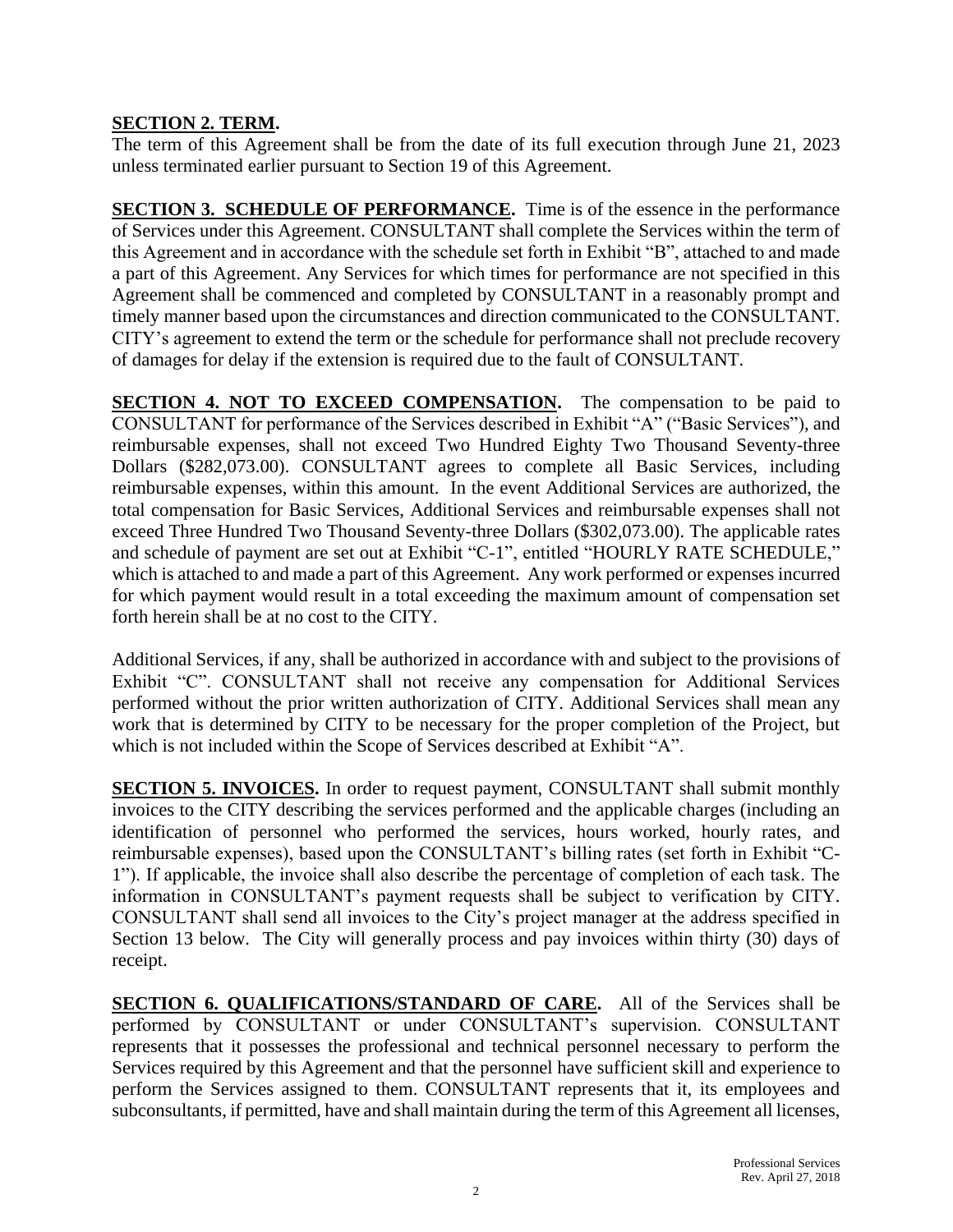permits, qualifications, insurance and approvals of whatever nature that are legally required to perform the Services.

All of the services to be furnished by CONSULTANT under this agreement shall meet the professional standard and quality that prevail among professionals in the same discipline and of similar knowledge and skill engaged in related work throughout California under the same or similar circumstances.

**SECTION 7. COMPLIANCE WITH LAWS.** CONSULTANT shall keep itself informed of and in compliance with all federal, state and local laws, ordinances, regulations, and orders that may affect in any manner the Project or the performance of the Services or those engaged to perform Services under this Agreement. CONSULTANT shall procure all permits and licenses, pay all charges and fees, and give all notices required by law in the performance of the Services.

**SECTION 8. ERRORS/OMISSIONS.** CONSULTANT is solely responsible for costs, including, but not limited to, increases in the cost of Services, arising from or caused by CONSULTANT's errors and omissions, including, but not limited to, the costs of corrections such errors and omissions, any change order markup costs, or costs arising from delay caused by the errors and omissions or unreasonable delay in correcting the errors and omissions.

**SECTION 9. COST ESTIMATES.** If this Agreement pertains to the design of a public works project, CONSULTANT shall submit estimates of probable construction costs at each phase of design submittal. If the total estimated construction cost at any submittal exceeds ten percent (10%) of CITY's stated construction budget, CONSULTANT shall make recommendations to CITY for aligning the PROJECT design with the budget, incorporate CITY approved recommendations, and revise the design to meet the Project budget, at no additional cost to CITY.

**SECTION 10. INDEPENDENT CONTRACTOR**. It is understood and agreed that in performing the Services under this Agreement CONSULTANT, and any person employed by or contracted with CONSULTANT to furnish labor and/or materials under this Agreement, shall act as and be an independent contractor and not an agent or employee of CITY.

**SECTION 11. ASSIGNMENT.** The parties agree that the expertise and experience of CONSULTANT are material considerations for this Agreement. CONSULTANT shall not assign or transfer any interest in this Agreement nor the performance of any of CONSULTANT's obligations hereunder without the prior written consent of the City Manager. Consent to one assignment will not be deemed to be consent to any subsequent assignment. Any assignment made without the approval of the city manager will be void.

# **SECTION 12. SUBCONTRACTING.**

**Option A: No Subcontractor:** CONSULTANT shall not subcontract any portion of the work to be performed under this Agreement without the prior written authorization of the city manager or designee.

**Option B: Subcontracts Authorized:** Notwithstanding Section 11 above, CITY agrees that subconsultants may be used to complete the Services. The subconsultants authorized by CITY to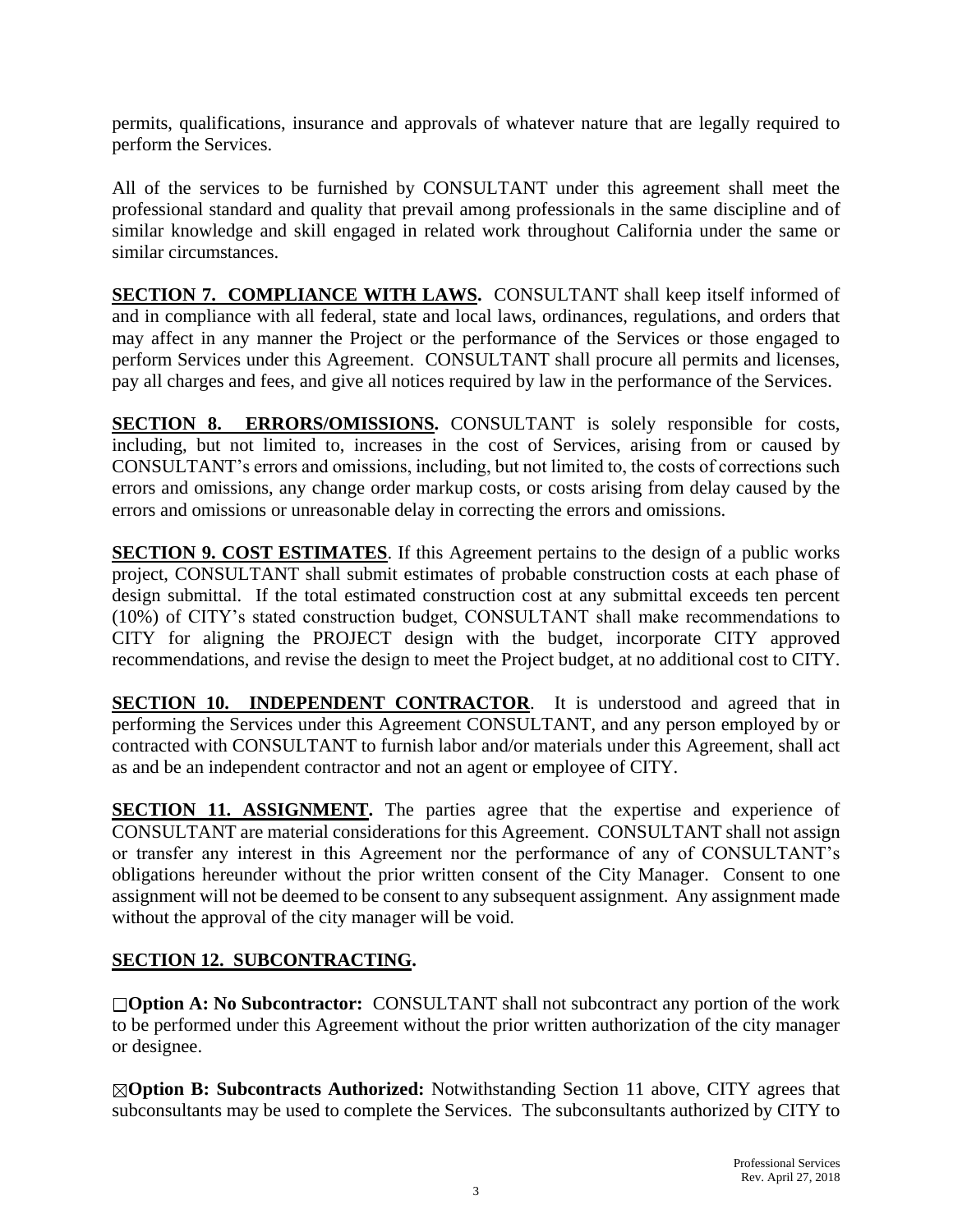perform work on this Project are:

Silverstrum Climate Associates (SCA) and San Francisco Estuary Institute (SFEI)

CONSULTANT shall be responsible for directing the work of any subconsultants and for any compensation due to subconsultants. CITY assumes no responsibility whatsoever concerning compensation. CONSULTANT shall be fully responsible to CITY for all acts and omissions of a subconsultant. CONSULTANT shall change or add subconsultants only with the prior approval of the City Manager or his designee.

**SECTION 13. PROJECT MANAGEMENT.** CONSULTANT will assign Petra Unger as the Project Director to have supervisory responsibility for the performance, progress, and execution of the Services and Diana Edwards as the project manager to represent CONSULTANT during the day-to-day work on the Project. If circumstances cause the substitution of the project director, project coordinator, or any other key personnel for any reason, the appointment of a substitute project director and the assignment of any key new or replacement personnel will be subject to the prior written approval of the CITY's project manager. CONSULTANT, at CITY's request, shall promptly remove personnel who CITY finds do not perform the Services in an acceptable manner, are uncooperative, or present a threat to the adequate or timely completion of the Project or a threat to the safety of persons or property.

CITY's project manager is Julie Weiss, Public Works Department, Environmental Services Division, 2501 Embarcadero Way, Palo Alto, CA 94303, Telephone:650-329-2117. The project manager will be CONSULTANT's point of contact with respect to performance, progress and execution of the Services. CITY may designate an alternate project manager from time to time.

**SECTION 14. OWNERSHIP OF MATERIALS.** Upon delivery, all work product, including without limitation, all writings, drawings, plans, reports, specifications, calculations, documents, other materials and copyright interests developed under this Agreement shall be and remain the exclusive property of CITY without restriction or limitation upon their use notwithstanding the foregoing, CONSULTANT shall bear no liability or responsibility for deliverables that have been modified post-delivery or used for a purpose other than that for which they were prepared under this Agreement.. CONSULTANT agrees that all copyrights which arise from creation of the work pursuant to this Agreement shall be vested in CITY, and CONSULTANT waives and relinquishes all claims to copyright or other intellectual property rights in favor of the CITY. Neither CONSULTANT nor its contractors, if any, shall make any of such materials available to any individual or organization without the prior written approval of the City Manager or designee. CONSULTANT makes no representation of the suitability of the work product for use in or application to circumstances not contemplated by the scope of work.

**SECTION 15. AUDITS.** CONSULTANT will permit CITY to audit, at any reasonable time during the term of this Agreement and for three (3) years thereafter, CONSULTANT's records pertaining to matters covered by this Agreement. CONSULTANT further agrees to maintain and retain such records for at least three (3) years after the expiration or earlier termination of this Agreement.

# **SECTION 16. INDEMNITY**.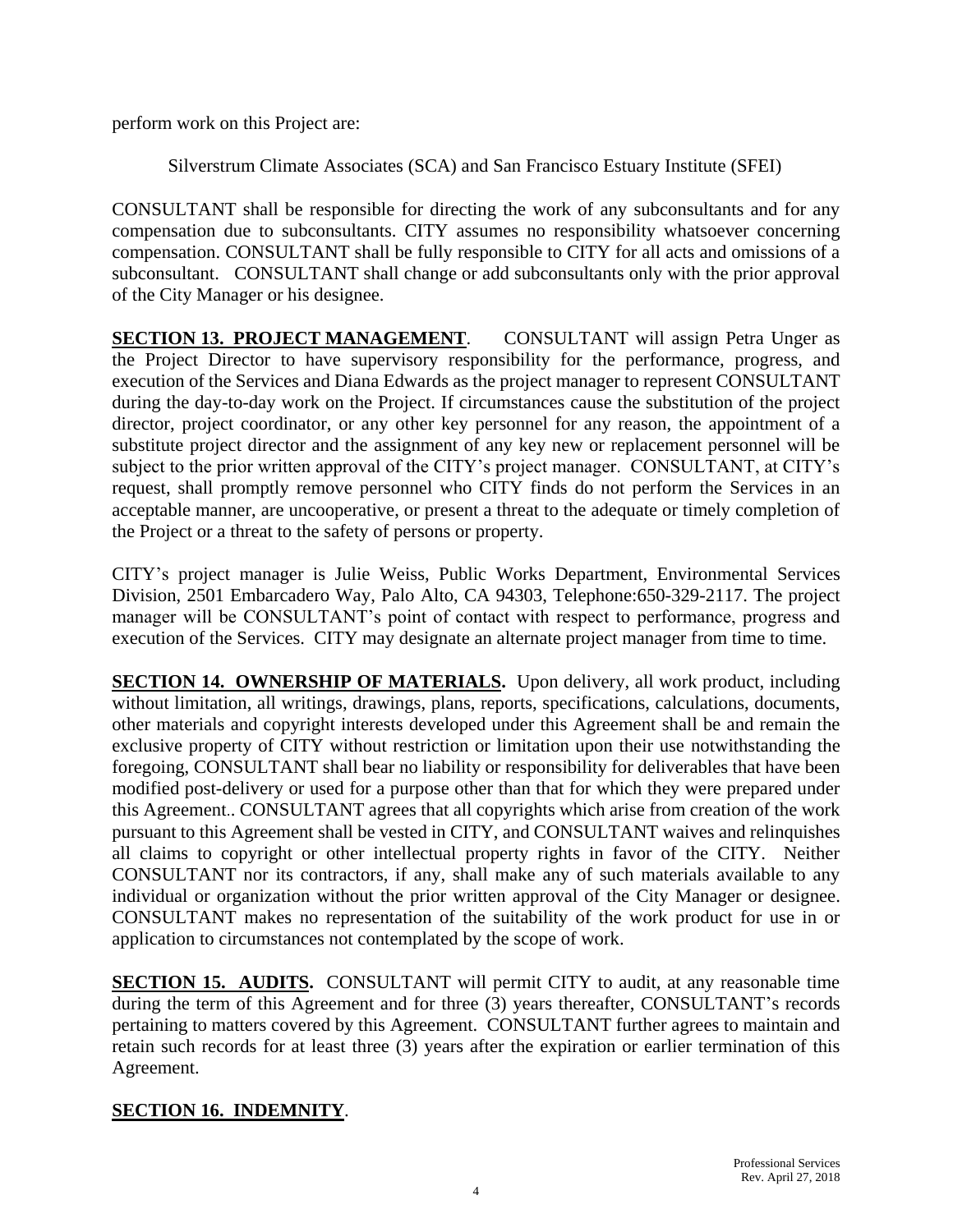**[Option A applies to the following design professionals pursuant to Civil Code Section 2782.8: architects; landscape architects; registered professional engineers and licensed professional land surveyors.]** 16.1.To the fullest extent permitted by law, CONSULTANT shall protect, indemnify, defend and hold harmless CITY, its Council members, officers, employees and agents (each an "Indemnified Party") from and against any and all demands, claims, or liability of any nature, including death or injury to any person, property damage or any other loss, including all costs and expenses of whatever nature including attorneys fees, experts fees, court costs and disbursements ("Claims") that arise out of, pertain to, or relate to the negligence, recklessness, or willful misconduct of CONSULTANT, its officers, employees, agents or contractors under this Agreement, regardless of whether or not it is caused in part by an Indemnified Party.

**[Option B applies to any consultant who does not qualify as a design professional as defined in Civil Code Section 2782.8.]** 16.1. To the fullest extent permitted by law, CONSULTANT shall protect, indemnify, defend and hold harmless CITY, its Council members, officers, employees and agents (each an "Indemnified Party") from and against demands, claims, or liability, including death or injury to any person, property damage or any other loss, including all costs and expenses including reasonable attorneys' fees, experts fees, court costs and disbursements ("Claims") to the extent caused by the negligent performance or nonperformance by CONSULTANT, its officers, employees, agents or contractors under this Agreement, regardless of whether or not it is caused in part by an Indemnified Party.

16.2. Notwithstanding the above, nothing in this Section 16 shall be construed to require CONSULTANT to indemnify an Indemnified Party from Claims arising from the active negligence, sole negligence or willful misconduct of an Indemnified Party.

16.3. The acceptance of CONSULTANT's services and duties by CITY shall not operate as a waiver of the right of indemnification. The provisions of this Section 16 shall survive the expiration or early termination of this Agreement.

**SECTION 17. WAIVERS**. The waiver by either party of any breach or violation of any covenant, term, condition or provision of this Agreement, or of the provisions of any ordinance or law, will not be deemed to be a waiver of any other term, covenant, condition, provisions, ordinance or law, or of any subsequent breach or violation of the same or of any other term, covenant, condition, provision, ordinance or law.

# **SECTION 18. INSURANCE**.

18.1. CONSULTANT, at its sole cost and expense, shall obtain and maintain, in full force and effect during the term of this Agreement, the insurance coverage described in Exhibit "D". CONSULTANT and its contractors, if any, shall obtain a policy endorsement including CITY as an additional insured under any general liability or automobile policy or policies.

18.2. All insurance coverage required hereunder shall be provided through carriers with AM Best's Key Rating Guide ratings of A-:VII or higher which are licensed or authorized to transact insurance business in the State of California. Any and all contractors of CONSULTANT retained to perform Services under this Agreement will obtain and maintain, in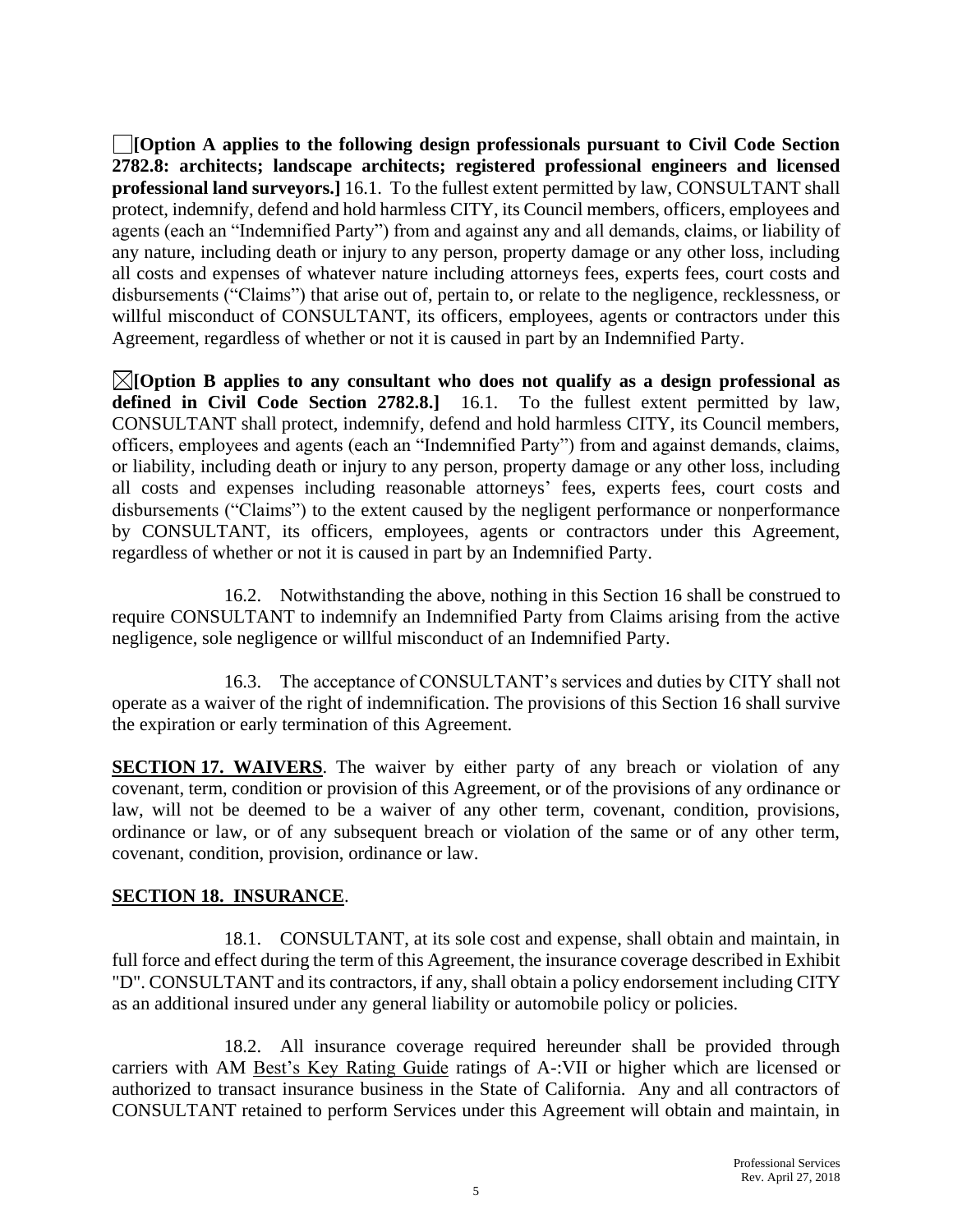full force and effect during the term of this Agreement, identical insurance coverage, including CITY as an additional insured under such policies as required above.

18.3. Certificates evidencing such insurance shall be filed with CITY concurrently with the execution of this Agreement. The certificates will be subject to the approval of CITY's Risk Manager and will contain an endorsement stating that the insurance is primary coverage and will not be canceled, or materially reduced in coverage or limits, by the insurer except after filing with the Purchasing Manager thirty (30) days' prior written notice of the cancellation or modification. If the insurer cancels or modifies the insurance and provides less than thirty (30) days' notice to CONSULTANT, CONSULTANT shall provide the Purchasing Manager written notice of the cancellation or modification within two (2) business days of the CONSULTANT's receipt of such notice. CONSULTANT shall be responsible for ensuring that current certificates evidencing the insurance are provided to CITY's Chief Procurement Officer during the entire term of this Agreement.

18.4. The procuring of such required policy or policies of insurance will not be construed to limit CONSULTANT's liability hereunder nor to fulfill the indemnification provisions of this Agreement. Notwithstanding the policy or policies of insurance, CONSULTANT will be obligated for the full and total amount of any damage, injury, or loss caused by or directly arising as a result of the Services performed under this Agreement, including such damage, injury, or loss arising after the Agreement is terminated or the term has expired.

#### **SECTION 19. TERMINATION OR SUSPENSION OF AGREEMENT OR SERVICES.**

19.1. The City Manager may suspend the performance of the Services, in whole or in part, or terminate this Agreement, with or without cause, by giving ten (10) days prior written notice thereof to CONSULTANT. Upon receipt of such notice, CONSULTANT will immediately discontinue its performance of the Services.

19.2. CONSULTANT may terminate this Agreement or suspend its performance of the Services by giving thirty (30) days prior written notice thereof to CITY, but only in the event of a substantial failure of performance by CITY.

19.3. Upon such suspension or termination, CONSULTANT shall deliver to the City Manager immediately any and all copies of studies, sketches, drawings, computations, and other data, whether or not completed, prepared by CONSULTANT or its contractors, if any, or given to CONSULTANT or its contractors, if any, in connection with this Agreement. Such materials will become the property of CITY as stipulated in Section 14 herein.

19.4. Upon such suspension or termination by CITY, CONSULTANT will be paid for the Services rendered or materials delivered to CITY in accordance with the scope of services on or before the effective date (i.e., 10 days after giving notice) of suspension or termination; provided, however, if this Agreement is suspended or terminated on account of a default by CONSULTANT, CITY will be obligated to compensate CONSULTANT only for that portion of CONSULTANT's services that meet the standard of care set forth in Section 6 and which are of benefit to CITY as such determination may be made by the City Manager acting in the reasonable exercise of his/her discretion. The following Sections will survive any expiration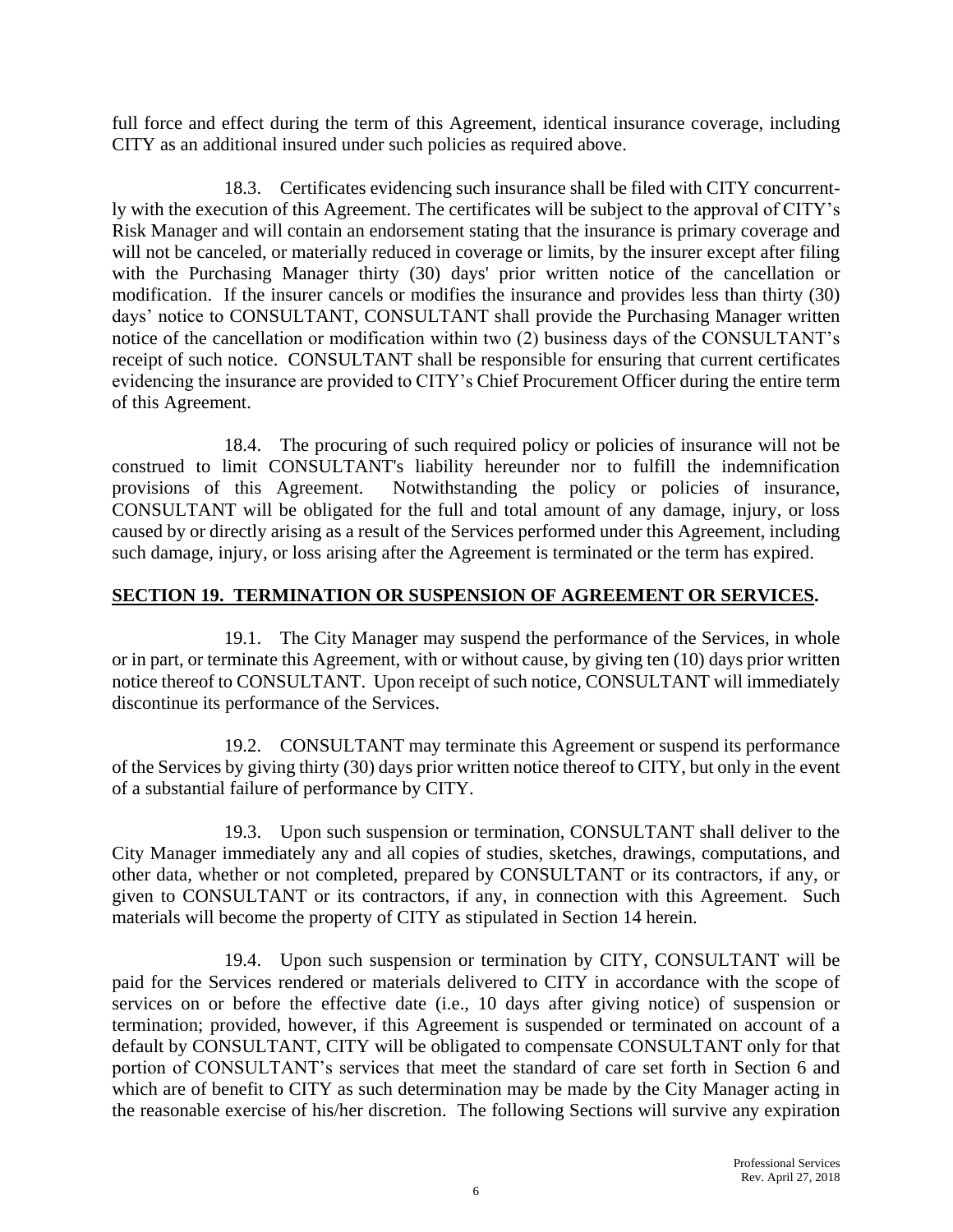or termination of this Agreement: 14, 15, 16, 19.4, 20, and 25.

19.5. No payment, partial payment, acceptance, or partial acceptance by CITY will operate as a waiver on the part of CITY of any of its rights under this Agreement.

#### **SECTION 20. NOTICES.**

All notices hereunder will be given in writing and mailed, postage prepaid, by certified mail, addressed as follows:

| To CITY: | Office of the City Clerk |
|----------|--------------------------|
|          | City of Palo Alto        |
|          | Post Office Box 10250    |
|          | Palo Alto, CA 94303      |

With a copy to the Purchasing Manager

| To CONSULTANT: Attention of the project director to: |
|------------------------------------------------------|
| <b>Aecom Technical Services</b>                      |
| 300 South Grand Avenue 9th Floor                     |
| Los Angeles, CA 90071                                |

#### **SECTION 21. CONFLICT OF INTEREST.**

21.1. In accepting this Agreement, CONSULTANT covenants that it presently has no interest, and will not acquire any interest, direct or indirect, financial or otherwise, which would conflict in any manner or degree with the performance of the Services.

21.2. CONSULTANT further covenants that, in the performance of this Agreement, it will not employ subconsultants, contractors or persons having such an interest. CONSULTANT certifies that no person who has or will have any financial interest under this Agreement is an officer or employee of CITY; this provision will be interpreted in accordance with the applicable provisions of the Palo Alto Municipal Code and the Government Code of the State of California.

21.3. If the Project Manager determines that CONSULTANT is a "Consultant" as that term is defined by the Regulations of the Fair Political Practices Commission, CONSULTANT shall be required and agrees to file the appropriate financial disclosure documents required by the Palo Alto Municipal Code and the Political Reform Act.

**SECTION 22. NONDISCRIMINATION.** As set forth in Palo Alto Municipal Code section 2.30.510, CONSULTANT certifies that in the performance of this Agreement, it shall not discriminate in the employment of any person due to that person's race, skin color, gender, gender identity, age, religion, disability, national origin, ancestry, sexual orientation, pregnancy, genetic information or condition, housing status, marital status, familial status, weight or height of such person. CONSULTANT acknowledges that it has read and understands the provisions of Section 2.30.510 of the Palo Alto Municipal Code relating to Nondiscrimination Requirements and the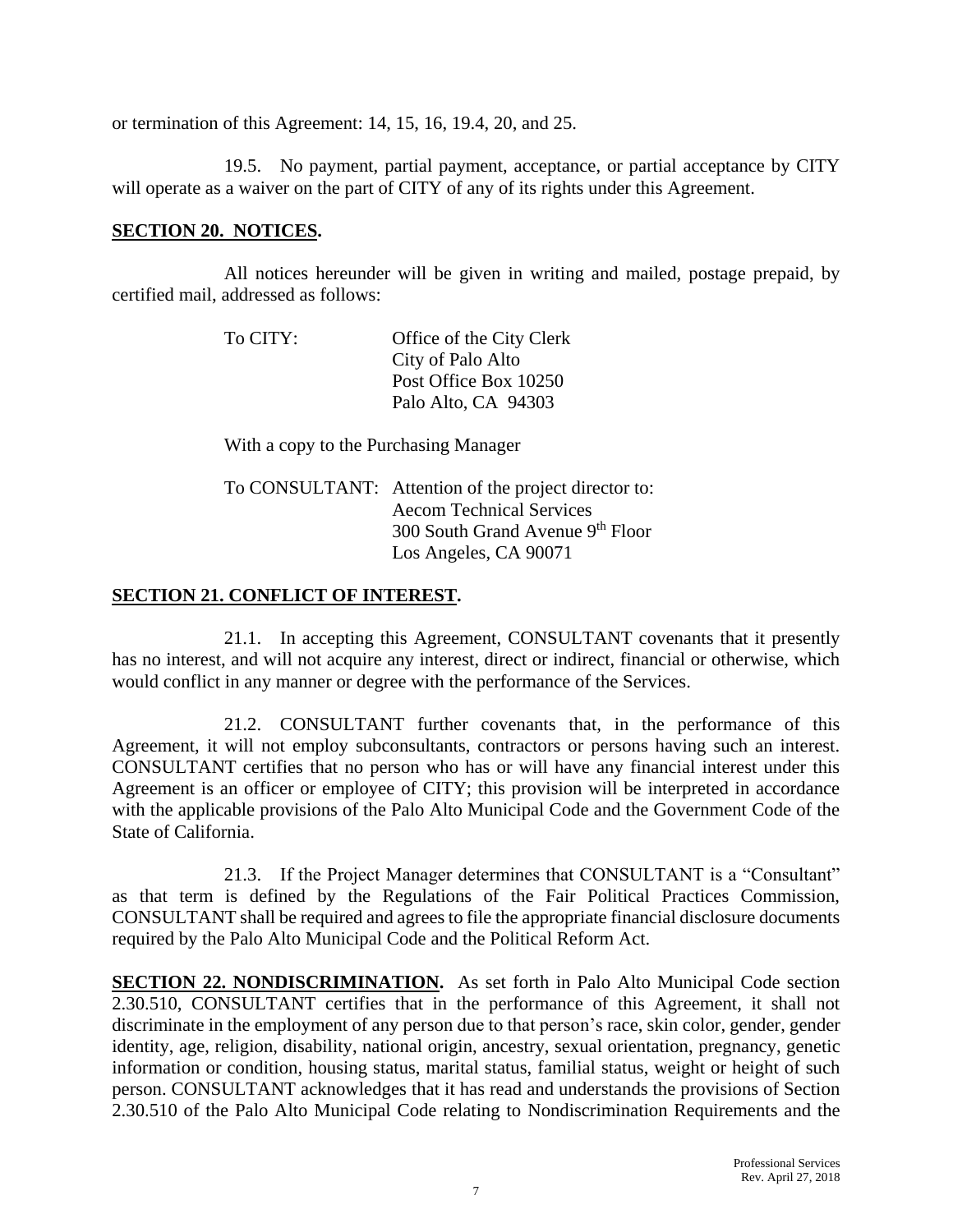penalties for violation thereof, and agrees to meet all requirements of Section 2.30.510 pertaining to nondiscrimination in employment.

**SECTION 23. ENVIRONMENTALLY PREFERRED PURCHASING AND ZERO WASTE REQUIREMENTS.** CONSULTANT shall comply with the CITY's Environmentally Preferred Purchasing policies which are available at CITY's Purchasing Department, incorporated by reference and may be amended from time to time. CONSULTANT shall comply with waste reduction, reuse, recycling and disposal requirements of CITY's Zero Waste Program. Zero Waste best practices include first minimizing and reducing waste; second, reusing waste and third, recycling or composting waste. In particular, CONSULTANT shall comply with the following zero waste requirements:

- (a) All printed materials provided by CONSULTANT to CITY generated from a personal computer and printer including but not limited to, proposals, quotes, invoices, reports, and public education materials, shall be double-sided and printed on a minimum of 30% or greater post-consumer content paper, unless otherwise approved by CITY's Project Manager. Any submitted materials printed by a professional printing company shall be a minimum of 30% or greater postconsumer material and printed with vegetable based inks.
- (b) Goods purchased by CONSULTANT on behalf of CITY shall be purchased in accordance with CITY's Environmental Purchasing Policy including but not limited to Extended Producer Responsibility requirements for products and packaging. A copy of this policy is on file at the Purchasing Division's office.
- (c) Reusable/returnable pallets shall be taken back by CONSULTANT, at no additional cost to CITY, for reuse or recycling. CONSULTANT shall provide documentation from the facility accepting the pallets to verify that pallets are not being disposed.

# **SECTION 24. COMPLIANCE WITH PALO ALTO MINIMUM WAGE ORDINANCE.**

CONSULTANT shall comply with all requirements of the Palo Alto Municipal Code Chapter 4.62 (Citywide Minimum Wage), as it may be amended from time to time. In particular, for any employee otherwise entitled to the State minimum wage, who performs at least two (2) hours of work in a calendar week within the geographic boundaries of the City, CONSULTANT shall pay such employees no less than the minimum wage set forth in Palo Alto Municipal Code section 4.62.030 for each hour worked within the geographic boundaries of the City of Palo Alto. In addition, CONSULTANT shall post notices regarding the Palo Alto Minimum Wage Ordinance in accordance with Palo Alto Municipal Code section 4.62.060.

# **SECTION 25. NON-APPROPRIATION**

25.1. This Agreement is subject to the fiscal provisions of the Charter of the City of Palo Alto and the Palo Alto Municipal Code. This Agreement will terminate without any penalty (a) at the end of any fiscal year in the event that funds are not appropriated for the following fiscal year, or (b) at any time within a fiscal year in the event that funds are only appropriated for a portion of the fiscal year and funds for this Agreement are no longer available. This section shall take precedence in the event of a conflict with any other covenant, term, condition, or provision of this Agreement.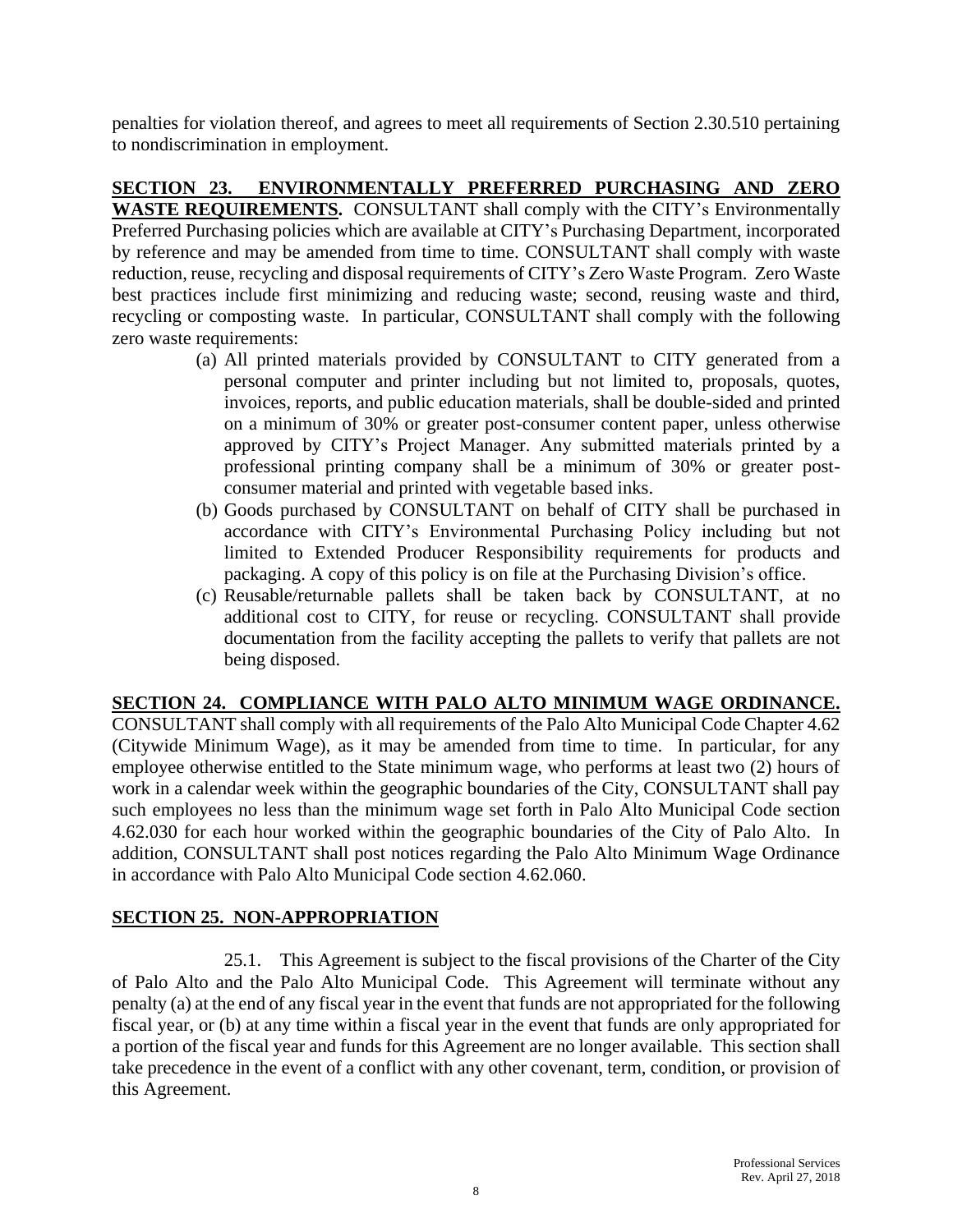# **SECTION 26. PREVAILING WAGES AND DIR REGISTRATION FOR PUBLIC WORKS CONTRACTS**

 $\boxtimes$ 26.1 **This Project is not subject to prevailing wages.** CONSULTANT is not required to pay prevailing wages in the performance and implementation of the Project in accordance with SB 7 if the contract is not a public works contract, if the contract does not include a public works construction project of more than \$25,000, or the contract does not include a public works alteration, demolition, repair, or maintenance (collectively, 'improvement') project of more than \$15,000.

# **OR**

 $\Box$ 26.1 **CONSULTANT is required to pay general prevailing wages** as defined in Subchapter 3, Title 8 of the California Code of Regulations and Section 16000 et seq. and Section 1773.1 of the California Labor Code. Pursuant to the provisions of Section 1773 of the Labor Code of the State of California, the City Council has obtained the general prevailing rate of per diem wages and the general rate for holiday and overtime work in this locality for each craft, classification, or type of worker needed to execute the contract for this Project from the Director of the Department of Industrial Relations ("DIR"). Copies of these rates may be obtained at the Purchasing Division's office of the City of Palo Alto. CONSULTANT shall provide a copy of prevailing wage rates to any staff or subcontractor hired, and shall pay the adopted prevailing wage rates as a minimum. CONSULTANT shall comply with the provisions of all sections, including, but not limited to, Sections 1775, 1776, 1777.5, 1782, 1810, and 1813, of the Labor Code pertaining to prevailing wages.

26.2 CONSULTANT shall comply with the requirements of Exhibit "E" for any contract for public works construction, alteration, demolition, repair or maintenance.

# **SECTION 27. MISCELLANEOUS PROVISIONS.**

27.1. This Agreement will be governed by the laws of the State of California.

27.2. In the event that an action is brought, the parties agree that trial of such action will be vested exclusively in the state courts of California in the County of Santa Clara, State of California.

27.3. The prevailing party in any action brought to enforce the provisions of this Agreement may recover its reasonable costs and attorneys' fees expended in connection with that action. The prevailing party shall be entitled to recover an amount equal to the fair market value of legal services provided by attorneys employed by it as well as any attorneys' fees paid to third parties.

27.4. This document represents the entire and integrated agreement between the parties and supersedes all prior negotiations, representations, and contracts, either written or oral. This document may be amended only by a written instrument, which is signed by the parties.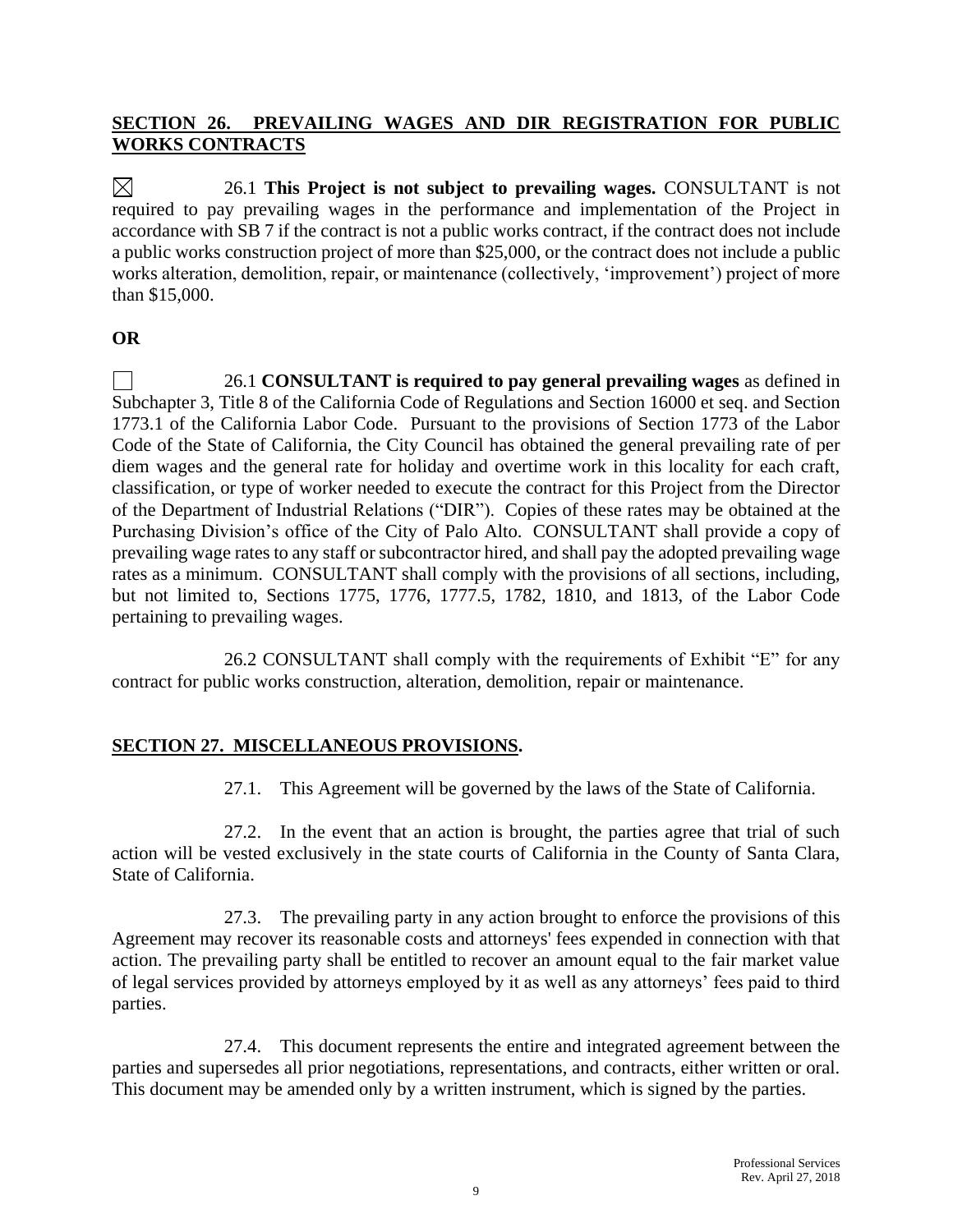27.5. The covenants, terms, conditions and provisions of this Agreement will apply to, and will bind, the heirs, successors, executors, administrators, assignees, and consultants of the parties.

27.6. If a court of competent jurisdiction finds or rules that any provision of this Agreement or any amendment thereto is void or unenforceable, the unaffected provisions of this Agreement and any amendments thereto will remain in full force and effect.

27.7. All exhibits referred to in this Agreement and any addenda, appendices, attachments, and schedules to this Agreement which, from time to time, may be referred to in any duly executed amendment hereto are by such reference incorporated in this Agreement and will be deemed to be a part of this Agreement.

27.8 In the event of a conflict between the terms of this Agreement and the exhibits hereto or CONSULTANT's proposal (if any), the Agreement shall control. In the case of any conflict between the exhibits hereto and CONSULTANT's proposal, the exhibits shall control.

27.9 If, pursuant to this contract with CONSULTANT, CITY shares with CONSULTANT personal information as defined in California Civil Code section 1798.81.5(d) about a California resident ("Personal Information"), CONSULTANT shall maintain reasonable and appropriate security procedures to protect that Personal Information, and shall inform City immediately upon learning that there has been a breach in the security of the system or in the security of the Personal Information. CONSULTANT shall not use Personal Information for direct marketing purposes without City's express written consent.

27.10 All unchecked boxes do not apply to this Agreement.

27.11 The individuals executing this Agreement represent and warrant that they have the legal capacity and authority to do so on behalf of their respective legal entities.

27.12 This Agreement may be signed in multiple counterparts, which shall, when executed by all the parties, constitute a single binding agreement.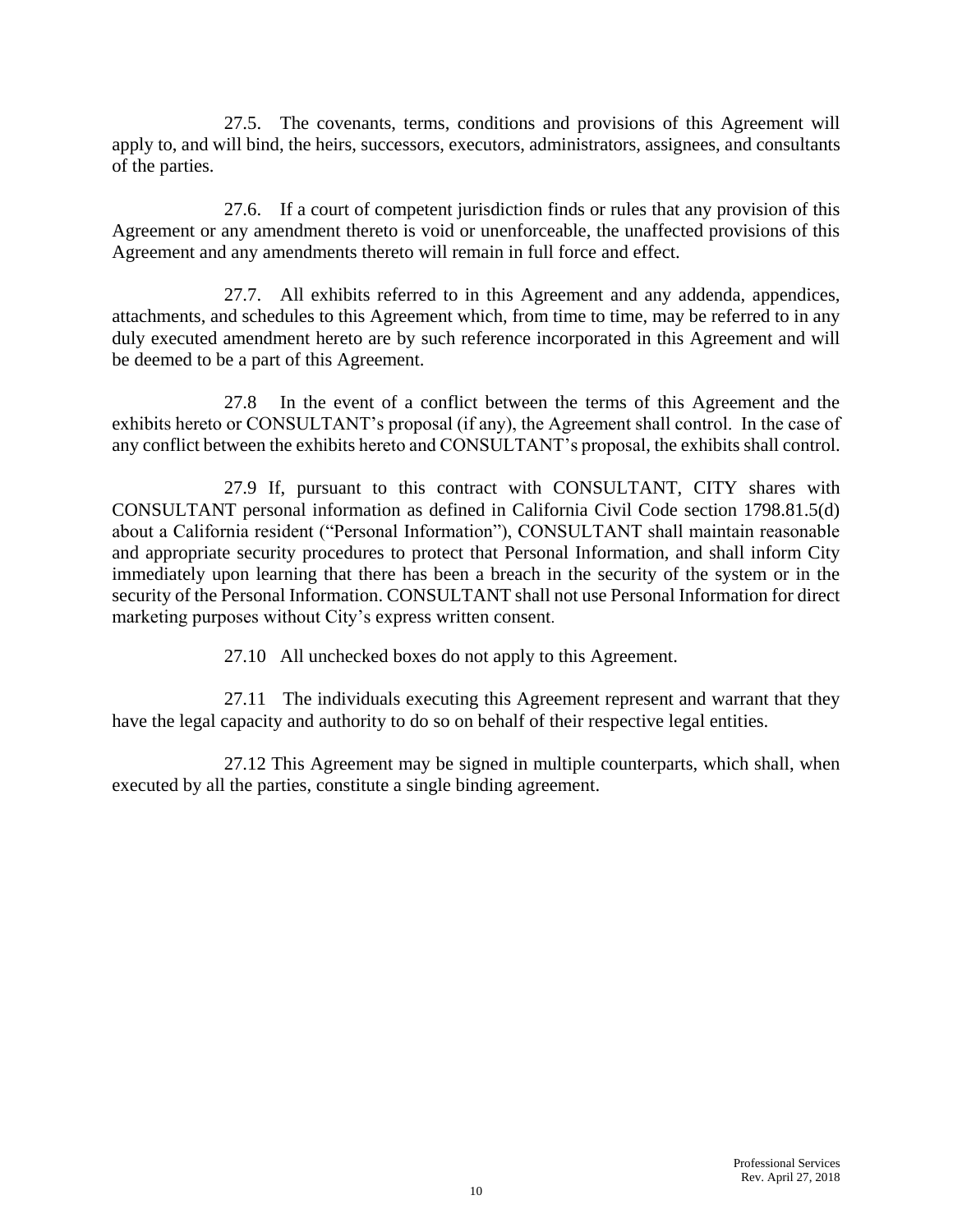# **CONTRACT No. S20175305 SIGNATURE PAGE**

IN WITNESS WHEREOF, the parties hereto have by their duly authorized representatives executed this Agreement on the date first above written.

#### **CITY OF PALO ALTO**

# **AECOM TECHNICAL SERVICES INC.**

DocuSigned by: Petra Unger By: -A7C73894DC0B456... Name: Petra Unger

City Manager or designee

\_\_\_\_\_\_\_\_\_\_\_\_\_\_\_\_\_\_\_\_\_\_\_\_\_\_\_\_

Title: Principal

APPROVED AS TO FORM:

\_\_\_\_\_\_\_\_\_\_\_\_\_\_\_\_\_\_\_\_\_\_\_\_\_\_

City Attorney or designee (Required on Contracts over \$25,000)

Attachments:

| EXHIBIT " $A$ ": | <b>SCOPE OF SERVICES</b>      |
|------------------|-------------------------------|
| EXHIBIT "B":     | SCHEDULE OF PERFORMANCE       |
| EXHIBIT " $C$ ": | <b>COMPENSATION</b>           |
| EXHIBIT "C-1":   | <b>SCHEDULE OF RATES</b>      |
| EXHIBIT " $D$ ": | <b>INSURANCE REQUIREMENTS</b> |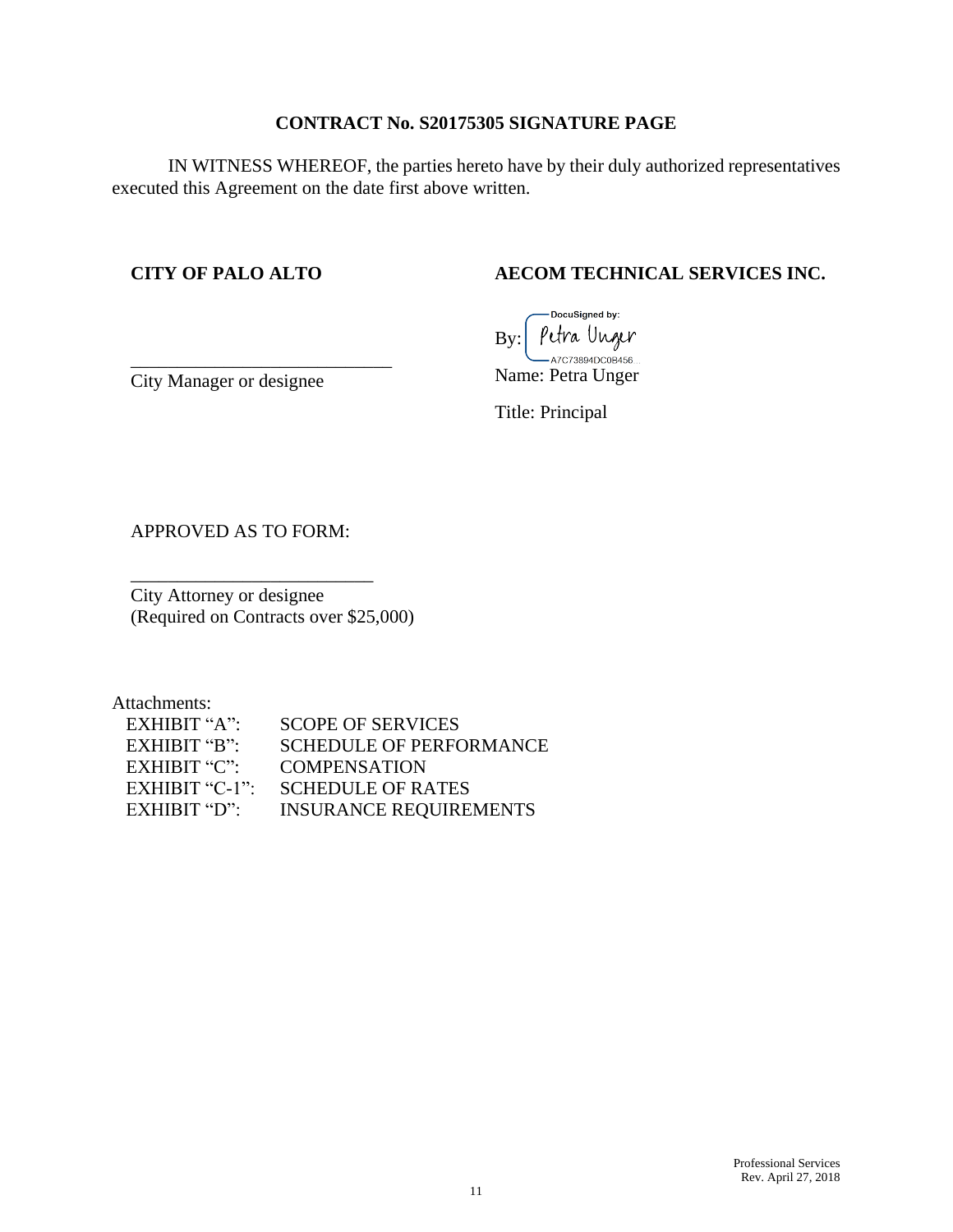#### **EXHIBIT "A" SCOPE OF SERVICES**

CONSULTANT shall provide technical assistance to develop a Sea Level Rise Vulnerability Assessment and Sea Level Rise Adaptation Plan.

#### **Background**

Palo Alto City Council adopted a Sea Level Rise (SLR) Adaptation Policy in March 2019 (Appendix A). The Policy will guide the development of a vulnerability assessment and detailed SLR Adaptation Plan (Plan) to protect Palo Alto's infrastructure, neighborhoods, economy, and Baylands habitat. The Plan must be delivered for Council review and approval by December 2020 and will serve as the SLR Implementation Plan chapter of the 2020 Sustainability Climate Action Plan. The City of Palo Alto Public Works–Watershed Protection Division is the lead for Sea Level Rise Plan development. Plan development must include feedback from staff and members of the public, including residents, business community and nonprofit stakeholders. Project milestones are listed below:

| <b>Sea Level Rise Plan Development Timeline and Milestones</b> |                  |                                                                                                                                                                                                                                                                                                                                                                  |  |  |
|----------------------------------------------------------------|------------------|------------------------------------------------------------------------------------------------------------------------------------------------------------------------------------------------------------------------------------------------------------------------------------------------------------------------------------------------------------------|--|--|
|                                                                | Date             | <b>Milestone</b>                                                                                                                                                                                                                                                                                                                                                 |  |  |
|                                                                | Summer 2020      | Consultant contract approved in June 2020<br>Begin bi-weekly meeting with Project Manager<br>Begin work on Task 1 (Vulnerability Assessment and<br>Task 2 (Sea Level Rise Impacts on Groundwater)<br>Begin work on Task 4 (outline Community Engagement<br><b>Strategy and Timeline)</b><br>Begin outlining Sea Level Rise Plan structure and format<br>(Task 3) |  |  |
| $\overline{2}$                                                 | <b>Fall 2020</b> | Complete work on Tasks 1, 2 and 4;<br>Begin Sea Level Rise Plan Development (Task 3)<br>Begin work on Community Engagement (Task 4) and<br>Public Meetings (Task 5)                                                                                                                                                                                              |  |  |
| 3                                                              | Winter 2020      | CEQA review begins (via a separate project that is part<br>of the City's Sustainability Climate Action Plan)                                                                                                                                                                                                                                                     |  |  |
| 4                                                              | December 2020    | Council update on SLR Vulnerability Assessment and<br>٠<br>Plan progress (one of several meetings outlined in Task<br>5, listed here as a key milestone)                                                                                                                                                                                                         |  |  |
| 5                                                              | 2021             | Complete Sea Level Rise Plan and begin implementation<br>(Task 3)<br>Begin work on Task 6 (Tools and Education Strategy for<br>Staff and Public)                                                                                                                                                                                                                 |  |  |

Current Palo Alto projects that are already underway to prepare for SLR include:

1. A feasibility study for SAFER levee alignment (Strategy to Advance Flood Control, Environmental Protection and Recreation) being undertaken by the San Francisquito Creek Joint Powers Authority (www.sfcjpa.org);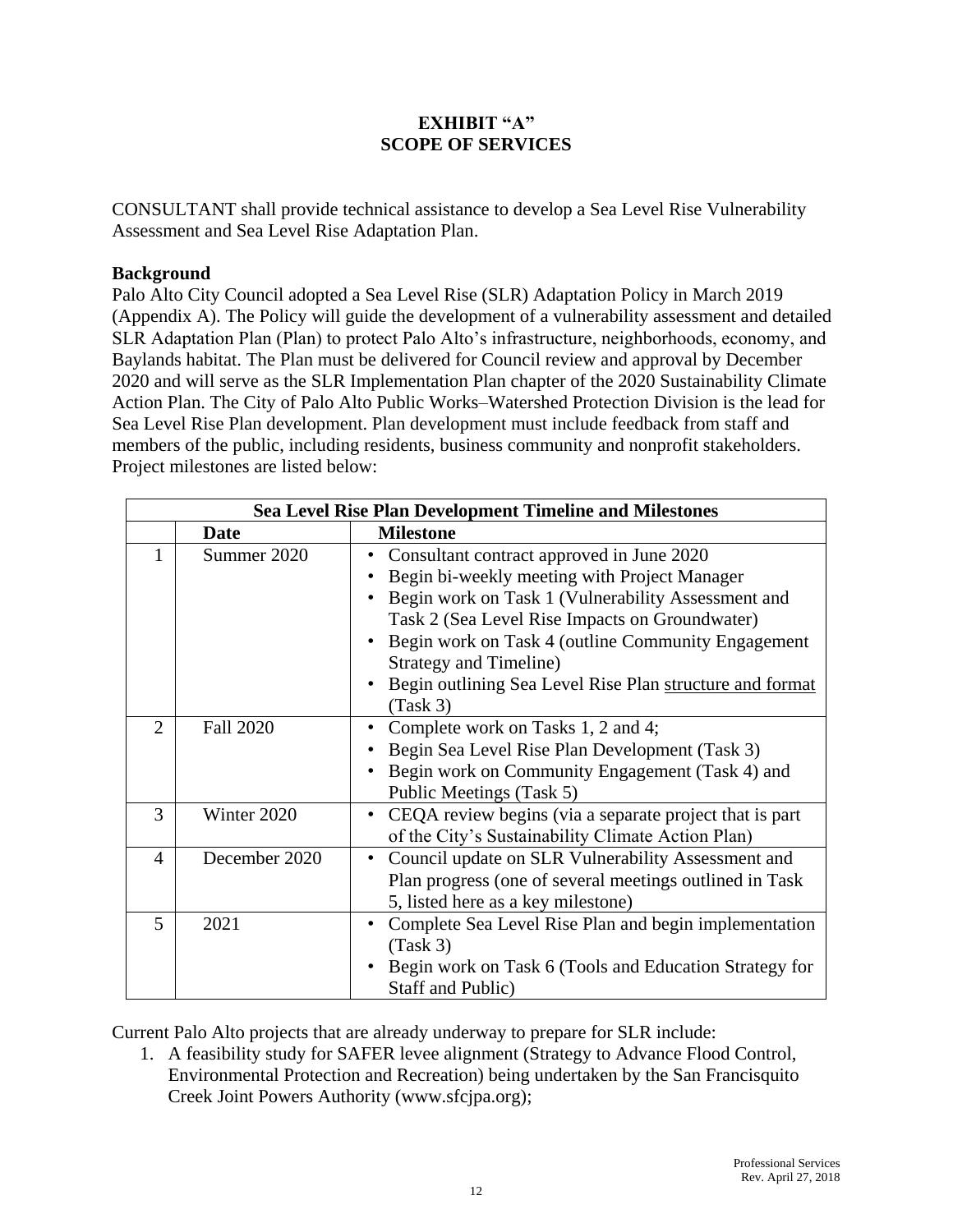- 2. Development of a horizontal levee conceptual plan in partnership with San Francisco Estuary Partnership (visit<https://www.sfestuary.org/palo-alto-horizontal-levee/> and [http://cleanbay.org/files/Publications%20and%20Permits/Reports/palo-alto-concept](http://cleanbay.org/files/Publications%20and%20Permits/Reports/palo-alto-concept-design-memo-2018-sept-final-wgraphicxs.pdf)[design-memo-2018-sept-final-wgraphicxs.pdf](http://cleanbay.org/files/Publications%20and%20Permits/Reports/palo-alto-concept-design-memo-2018-sept-final-wgraphicxs.pdf) for more information)
- 3. The development of a Green Stormwater Infrastructure Plan by the City of Palo Alto that will reduce runoff to predicted SLR inundation areas [\(https://www.cityofpaloalto.org/gov/depts/pwd/stormwater/green\\_stormwater\\_infrastruct](https://www.cityofpaloalto.org/gov/depts/pwd/stormwater/green_stormwater_infrastructure.asp) [ure.asp\)](https://www.cityofpaloalto.org/gov/depts/pwd/stormwater/green_stormwater_infrastructure.asp);
- 4. Recently-completed San Francisquito Creek levee project which is designed for a 100 year flood event, three feet SLR and 2 feet storm surge [\(http://sfcjpa.org/web/projects/active/s.f.-bay-to-highway-101/\)](http://sfcjpa.org/web/projects/active/s.f.-bay-to-highway-101/);
- 5. A secondary wastewater effluent outfall pipe at the Regional Water Quality Control Plant so that effluent can still be discharged with three feet of SLR [\(http://cleanbay.org/regional-water-quality-control-plant/regional-water-quality-control](http://cleanbay.org/regional-water-quality-control-plant/regional-water-quality-control-plant#outfall)[plant#outfall\)](http://cleanbay.org/regional-water-quality-control-plant/regional-water-quality-control-plant#outfall);
- 6. A Baylands vulnerability assessment which was completed by Palo Alto's Community Services Division *[2018 Climate Change and Sea Level Rise at the Baylands](https://www.cityofpaloalto.org/civicax/filebank/documents/67887)*.

# **Scope of Services**

# **Task 1: Vulnerability Assessment**

CONSULTANT shall complete a SLR vulnerability assessment leveraging work conducted for the City of Palo Alto Community Services Division *[2018 Climate Change and Sea Level Rise at](https://www.cityofpaloalto.org/civicax/filebank/documents/67887)  [the Baylands](https://www.cityofpaloalto.org/civicax/filebank/documents/67887)* report. The vulnerability assessment will reference 2018 Ocean Protection Council State of California Sea-Level Rise Guidance estimates and use a planning horizon of SLR at 2100. The report shall include text and supporting graphics to be reviewed by CITY staff and the Community Task Force. Specifically, the vulnerability assessment must:

- a) Identify hazards and risks to the City of Palo Alto and its Baylands and specific risks to CITY infrastructure likely to be subject to increased flooding or inundation by 2100, including the Regional Water Quality Control Plant, Palo Alto Airport, Municipal Services Center, key utilities and other City facilities. This task should assume future completion of a SAFER alignment to include the horizontal levee project discussed in "Background," and hazards and risks if no action to protect these areas was completed (e.g., no levee or horizontal levee construction);
- b) Identify hazards and risks to residential, business and other private property and cost estimates from property or service loss from 12", 24" 36", 48", and 84" of SLR scenarios with a daily high tide and 100-year coastal storm event to understand the potential timing of flood and inundation exposure that may occur prior to the year 2100. This task should assume future completion of a SAFER alignment to include the horizontal levee project discussed in "Background," and hazards and risks if no action to protect these areas was completed (e.g., no levee or horizontal levee construction);
- c) Suggest a prioritized list of both critical ecosystem and CITY infrastructure/assets to protect and justifications;
- d) Identify and prioritize data gaps requiring additional study to inform SLR planning. A suggested implementation timeline must be provided and included in the SLR Plan.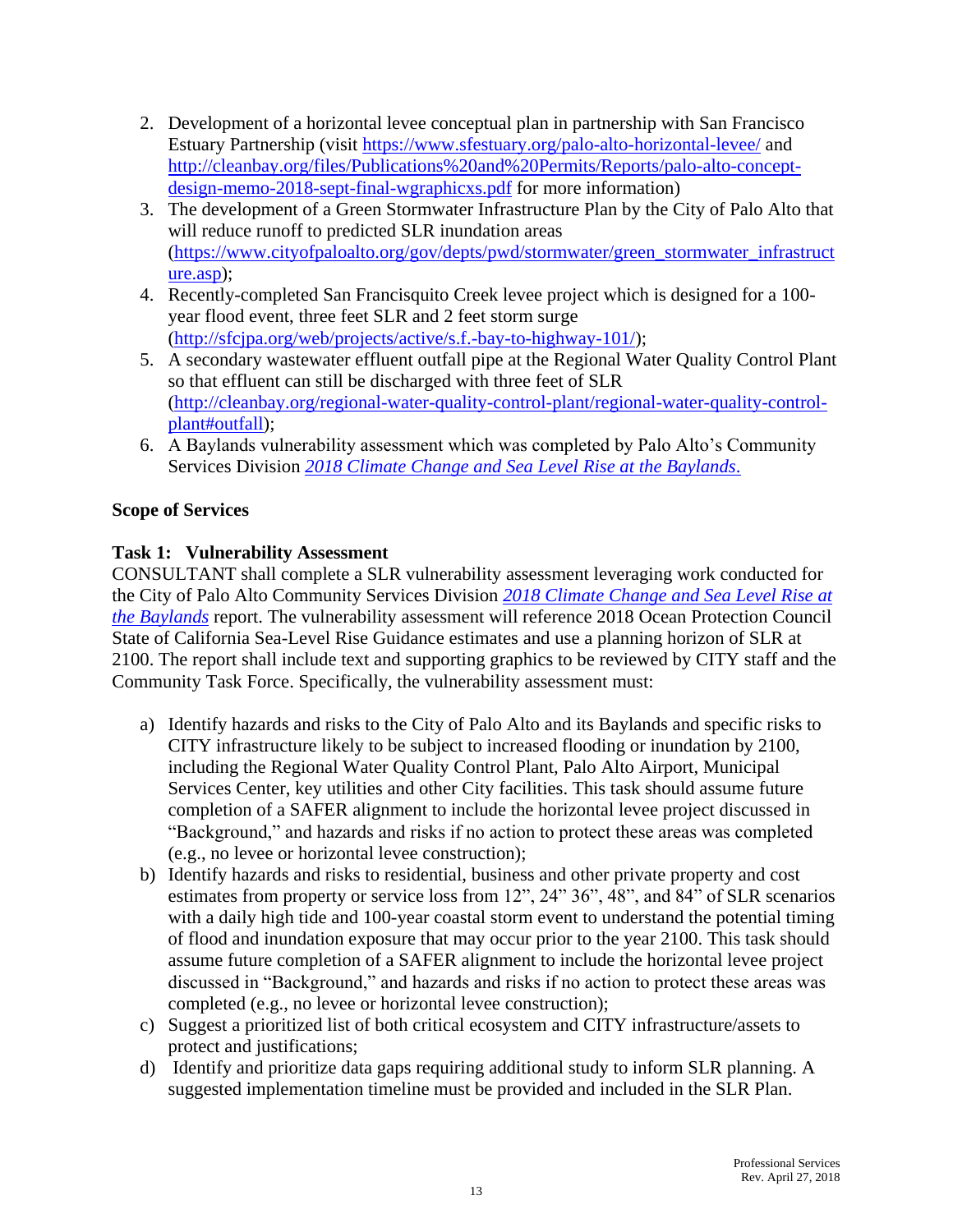# **Task 2: Identify SLR impacts on groundwater**

CONSULTANT shall leverage existing information and data from Todd Groundwater report *[Groundwater Assessment, and Indirect Potable Reuse Feasibility Evaluation and](https://cityofpaloalto.org/civicax/filebank/blobdload.aspx?t=64573.3&BlobID=68051)  [Implementation Strategy](https://cityofpaloalto.org/civicax/filebank/blobdload.aspx?t=64573.3&BlobID=68051)*

(https://cityofpaloalto.org/civicax/filebank/blobdload.aspx?t=64573.3&BlobID=68051) to further inform how sea level rise (SLR) will impact groundwater in Palo Alto and describe potential combined flooding impacts from groundwater and SLR on CITY infrastructure and surrounding private property. Deliverables include:

- a) ESRI maps for use by CITY engineers, planners, building officials and utility managers that show:
	- i. current groundwater elevations and depth to groundwater;
	- ii. projected groundwater elevations and depth to groundwater assuming 36" SLR/total water level;
	- iii. projected groundwater elevation changes and depth to groundwater assuming 48" SLR/total water level;
	- iv. combined impacts of SLR flooding and shallow groundwater elevation changes from SLR assuming current Bay edge conditions with both 36" and 48" SLR and total water level;
	- v. combined SLR and groundwater inundation with 36" and 48" SLR/total water level assuming a potential future levee construction which provides 36" SLR protection;
	- vi. two illustrative scenarios depicting how 36" and 48" total water levels could be reached with a combination of factors from SLR, king tides, storm surge, 100 year flood, and potential inundation impacts to public and private property;
	- vii. maps should integrate visually with the [Adapting to Rising Tides Flood Explorer](https://explorer.adaptingtorisingtides.org/explorer) map.
- b) Translate total water level impacts and groundwater changes into practical information which answers:
	- i. Approximate year and/or set of conditions the following locations in Palo Alto could be impacted by changes in groundwater elevation with the assumption that a future levee is constructed which reduces or prevents the compounding hazard of SLR inundation alone (assume current SAFER levee project goal of three feet):
		- a) Palo Alto Airport
		- b) Regional Water Quality Control Plant (depth below and above ground)
		- c) Contaminated plumes
		- d) Pipe infiltration and inflow (sanitary sewer system, stormwater, recycled water)
		- e) 101 and East Bayshore
		- f) Utilities (above and below-ground)
		- g) Palo Alto Golf Course and Baylands Athletic Center
	- ii. Describe how groundwater changes from SLR may impact:
		- a) Well salinization
		- b) Liquefaction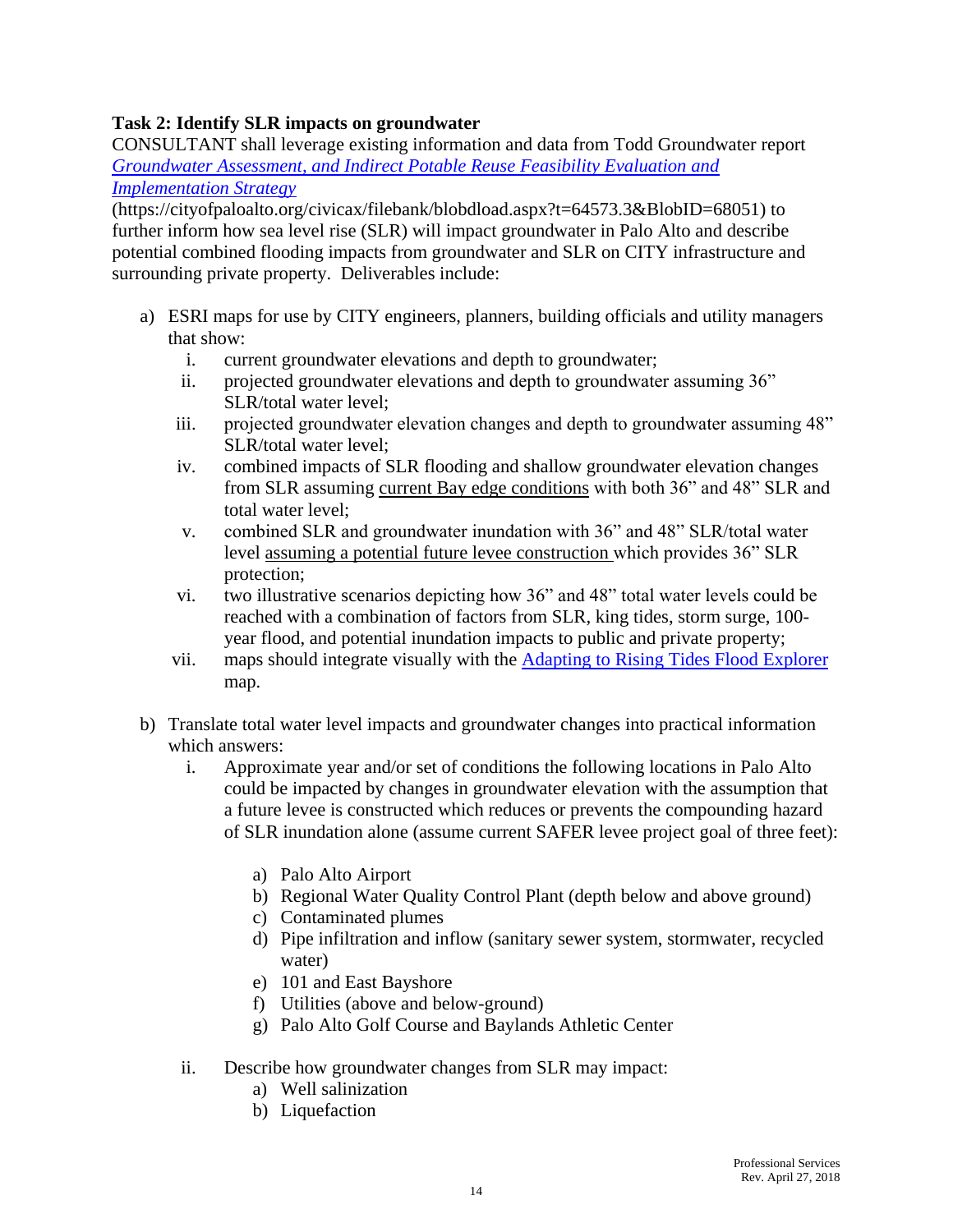c) Private property in the sea level rise/groundwater inundation zone including basements.

#### **Task 3: Sea Level Rise Adaptation Plan Development**

With input and guidance from CITY staff, CONSULTANT shall:

- a) **develop a SLR Plan format** which will identify adaptation pathways and short- and long-term actions triggered by sea level elevation (and anticipated time frame that elevation is predicted) so that the Plan clearly conveys the timeframe to start and complete the suggested task in advance of when the adaptation strategy is needed;
- b) **develop a menu of adaptation pathways and implementation guidance for the Plan.** The adaptation options should be prioritized by greatest impact, work well with existing ecological and hydrodynamic processes, include an estimate of future costs based on when the project would need to be constructed, tradeoffs between the different options, and the time frames that are needed based on anticipated SLR heights. The Plan shall include both structural solutions and non-structural solutions broken into short-term goals (1-5 years), mid-term goals (5-20 years), and long-term goals (20 plus years), with key milestones thereafter to prompt City planning.

The Plan shall factor in SLR adaptation planning efforts of Valley Water District (Valley Water), and bordering jurisdictions including San Mateo County/East Palo Alto and Mountain View in recognition that decisions made by any agency must be coordinated with adjacent communities;

- c) **provide guidance on managing and enhancing Baylands ecosystem services to mitigate SLR impacts**, leveraging the vulnerability assessment information identified in the *[2018 Climate Change and Sea Level Rise at the](https://www.cityofpaloalto.org/civicax/filebank/documents/67887) Baylands* Report. This guidance should consider regional discussion based on San Francisco Estuary Institute's Operational Landscape Units which reference physical geographic boundaries and not solely jurisdictional boundaries. Recommendations may be informed by work done by the Stanford Woods Institute for the Environment Natural Capital Project and regional projects that will best inform and harmonize CITY's efforts with surrounding cities and agencies;
- d) guidance shall include an analysis of the current state of existing plans across local jurisdictions and lay out a recommended timeline and implementation road map to integrate sea level rise guidance into plans, policies, building codes and operations;

#### **Task 4: Community Engagement on SLR Planning**

With input and guidance from CITY staff, CONSULTANT shall work with CITY staff to develop and help implement a community engagement strategy. The strategy will focus on:

a) **community engagement needed during the approximately 18-month period to develop the SLR Plan.** The strategy shall be designed to educate and inform the community about SLR and adaptation planning in Palo Alto, and solicit feedback from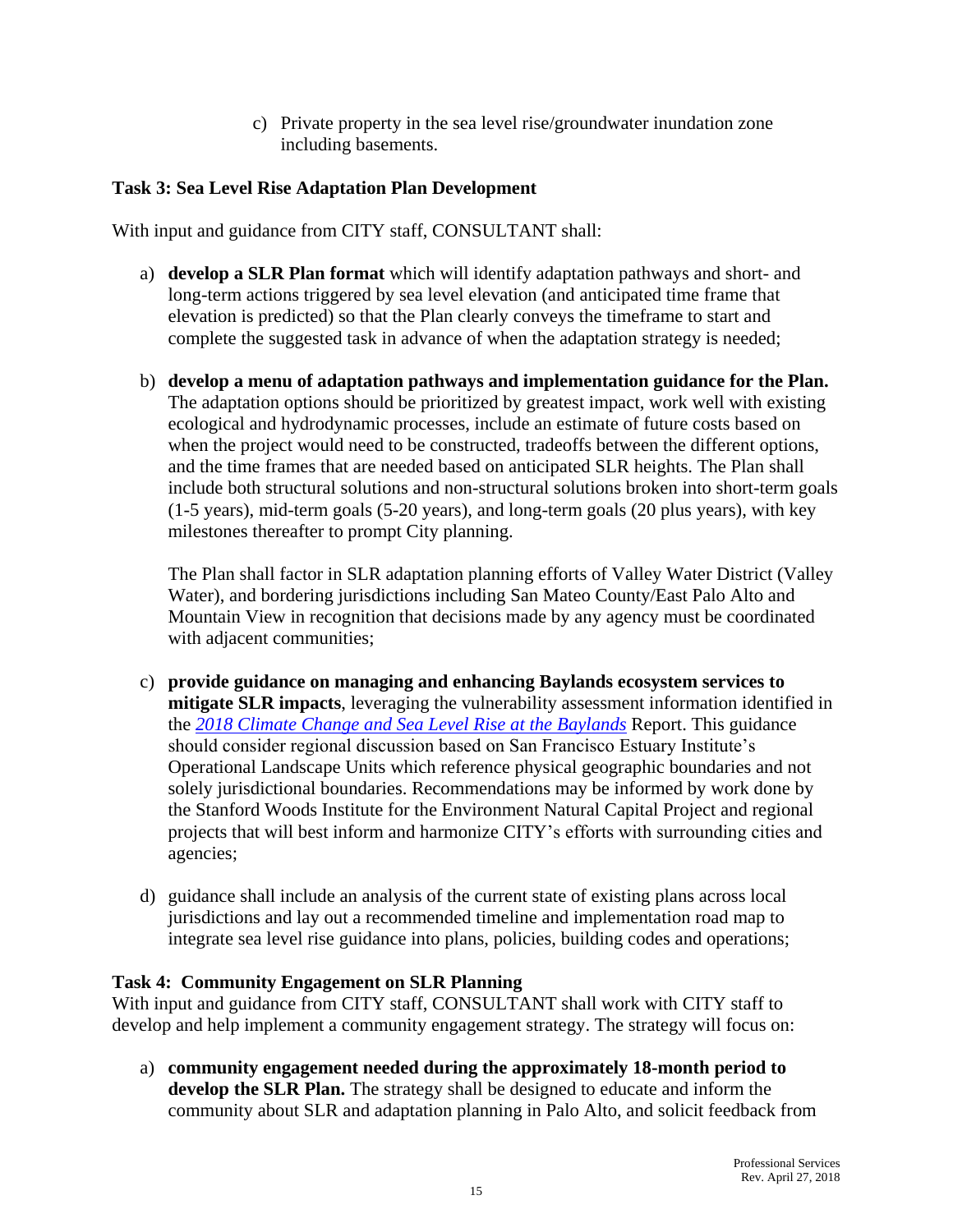community-members about the proposed SLR Plan. The strategy shall be designed to elicit feedback about values, goals, and principles for sea level rise preparedness and should elicit input from a diverse population including residents, CITY's staff, businesses, construction/development representatives, schools and nonprofits. The strategy shall include a combination of online and in-person public engagement which could include the establishment of a SLR Community Task Force, social media tools, electronic newsletters, online surveys, in-person education workshops or community events and collaborative meetings; and,

b) **subsequent outreach and public education components for the SLR Plan itself.**  CONSULTANT shall draft a suggested community engagement approach, budget, and milestones at which community engagement should occur to best align, support and inform the Project.

# **Task 5: Meetings and Presentations:**

CONSULTANT shall assist with meeting preparation and planning, presentation development and support which will include:

- a) one video conference kick-off meeting (assumes two hours);
- b) 30-minute bi-weekly teleconference meetings with the CITY's Project Manager for SLR Plan development during the 18-month period to develop the SLR Plan (meeting agendas, invitations, notes and action items provided by CONSULTANT);
- c) approximately four public meetings discussed in Task 4;
- d) two City of Palo Alto Council video conference meetings;
- e) two Parks and Recreation Commission video conference meetings;
- f) one Planning and Transportation Commission video conference meeting;
- g) up to five interdepartmental staff meetings for SLR Plan development (three video conference, two in person;
- h) up to four meetings for CITY staff training and education discussed in Task 6 (two inperson and two video conference).

#### **Task 6: Develop Tools and Education Strategy for Staff and The Public:**

CONSULTANT shall develop tools and education strategy that will include:

- a) a SLR primer for staff and developers that includes the latest SLR science and guidance;
- b) technical and regulatory guidance for CITY engineers and public developers so that projects are designed based on common and accepted SLR assumptions and which prompt design-standard revisions and protect, adapt, retreat responses for threatened areas; e.g,
	- i. mapping tools and resources, including a SLR projection zone map versus solely a flood zone map;
	- ii. a risk assessment process to be used during CIP planning and during purchase of property or site selection;
	- iii. suggested building codes and specifications;
	- iv. a development plan for public and private property anticipated to be impacted by SLR which may include:
		- i. Changing the CITY Zoning Map, where feasible, and amending requirements, restrictions, or Municipal Code to be stricter than State or Federal requirements as necessary to protect areas;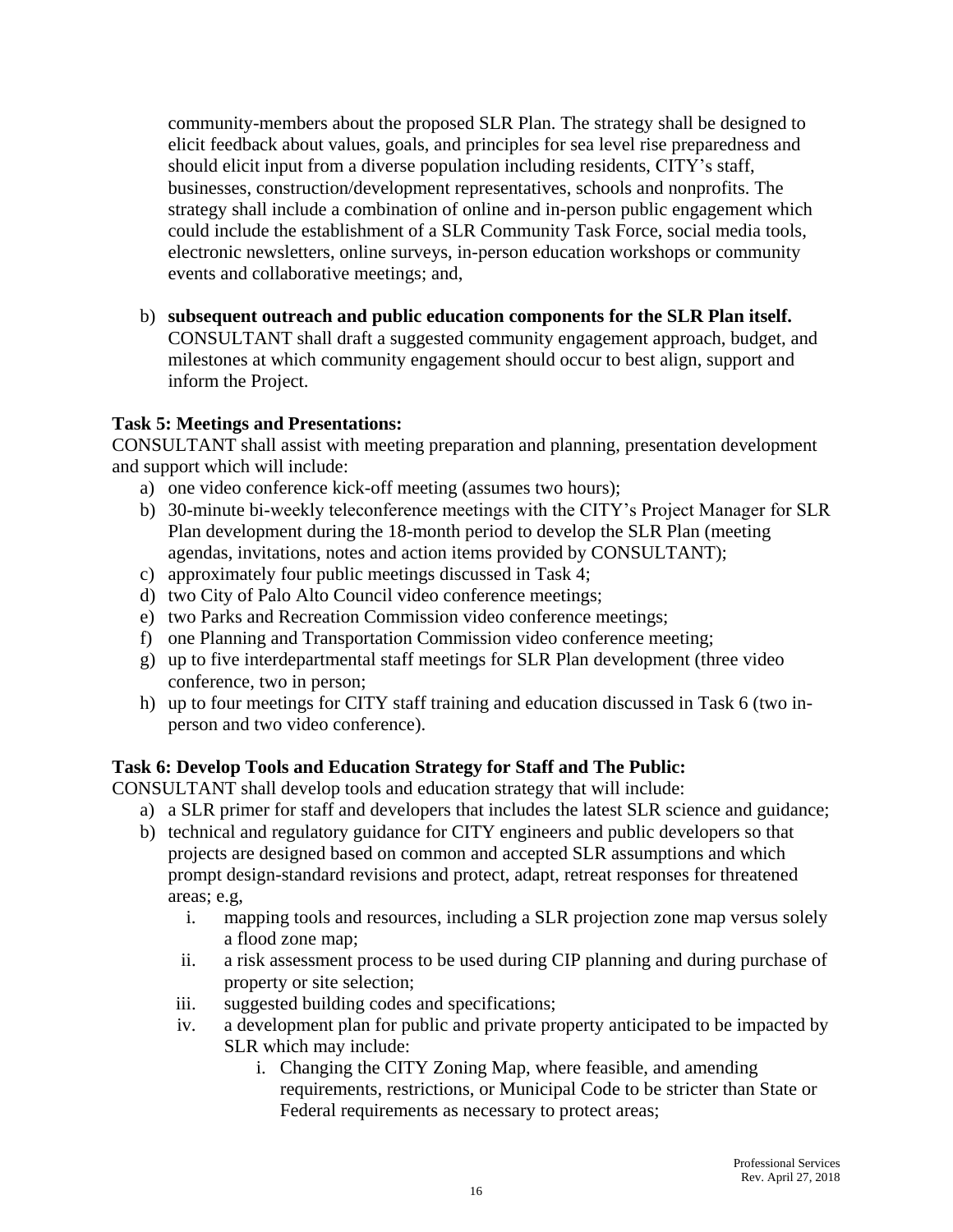- ii. Adding conditions of approval for project design in areas where there is a SLR risk;
- iii. Establishing geographic areas and/or triggers for requiring consideration of relocation;
- iv. Developing restrictions or additional criteria;

Sub-tasks in this section may be completed concurrent to Plan development pending budget and priorities determined in the first year work plan.

# **Task 7: Research and Technical Guidance**

CONSULTANT shall provide technical guidance to staff as needed, and leverage and align with regional planning efforts such as the San Francisco Bay Shoreline Adaptation Atlas, California Coastal Commission Guidance documents, San Mateo County, and the cities of Mountain View, Hayward, San Francisco and others.

# **Task 8: Project Management**

CONSULTANT shall maintain project schedules, processing stakeholder feedback, project communication for scheduling and budget, deliverable tracking and other related tasks.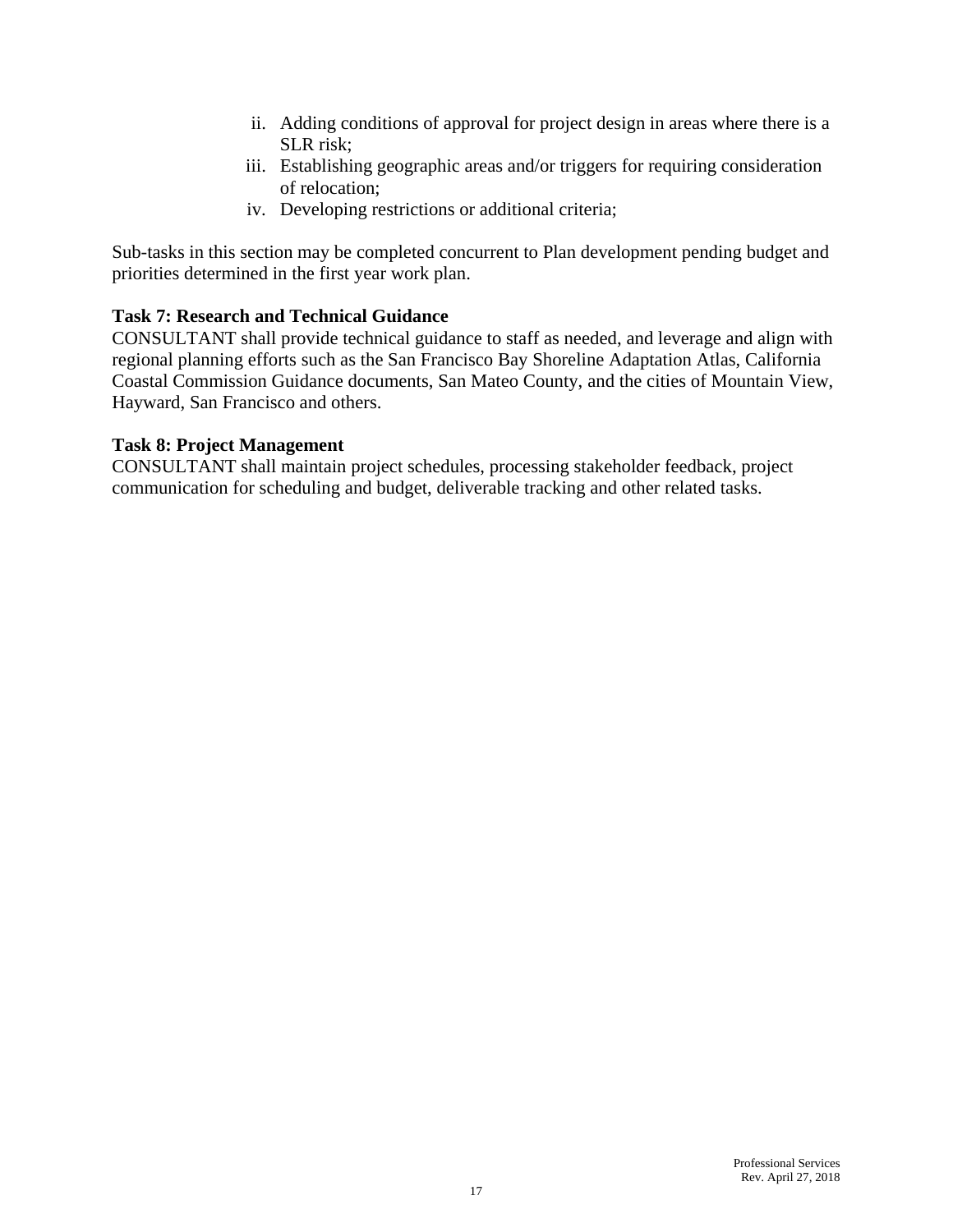

**Appendix A–City of Palo Sea Level Rise Adaptation Policy** *Approved March 18, 2019 Staff Report is available a[t https://www.cityofpaloalto.org/civicax/filebank/documents/69695](https://www.cityofpaloalto.org/civicax/filebank/documents/69695)*

#### **SEA LEVEL RISE ADAPTATION**

#### **OVERVIEW**

The State of California anticipates that relative sea level rise (SLR) projections stemming from greenhouse gas emissions and related climate change pose significant economic, environmental and social risks to communities along the San Francisco Bay Shoreline, including the City of Palo Alto. Research shows that these projections may worsen if greenhouse gas emission trajectories continue unabated.<sup>1</sup>

Sea level rise in San Francisco Bay is anticipated to range between three feet to more than ten feet by 2100 with rising tides likely thereafter.2 In Palo Alto, many City services and infrastructure that are essential to the City's public health, safety and economy are located within areas that are predicted to be inundated by Bay water if adaptation measures are not implemented.3

#### **PURPOSE OF POLICY**

The purpose of this policy is to plan for rising tides that could impact Palo Alto's neighborhoods, economy and the Baylands habitat, and to ensure consistency and integration with the range of City plans that call for SLR planning such as the City's [2030 Comprehensive Plan](https://www.cityofpaloalto.org/civicax/filebank/documents/62915) (adopted November 2017), th[e Sustainability and Climate Action Plan](https://www.cityofpaloalto.org/civicax/filebank/documents/64814) (S/CAP) (November 2016) and related [Sustainability Implementation Plans](https://www.cityofpaloalto.org/civicax/filebank/documents/63141) (SIPs), th[e Local Hazard Mitigation and](http://cityofpaloalto.org/civicax/filebank/documents/61523)  [Adaptation Plan](http://cityofpaloalto.org/civicax/filebank/documents/61523) (March 2017), the [Baylands Master Plan](https://www.cityofpaloalto.org/civicax/filebank/documents/14882/) (2008), Baylands Comprehensive Conservation Plan (in development), and th[e Urban Forest Master Plan](https://www.cityofpaloalto.org/civicax/filebank/documents/69307) (February 2019), and other key planning documents that are produced. This policy will serve as a blueprint for the development of a Sea Level Rise Adaptation Plan, and is not intended to establish requirements on new development for implementation prior to Plan adoption; however, projects may be encouraged in advance to consider sea level rise as part of the development process. Definitions and terminology relevant to this policy are listed in Appendix 1– Policy Definitions and Related Terminology.

#### **POLICY SUMMARY**

The City recognizes that the best way to avoid long-term impacts from the worst SLR predictions and to minimize adaption response costs is to reduce greenhouse gas (GHG) contributions locally and to support regional, state and national initiatives that reduce GHGs.

Palo Alto will lead by example and coordinate on SLR studies and planning efforts with East Palo Alto, Mountain View, and other cities and public agencies, including counties, as well as utilities, and public-private partnerships, as needed. Palo Alto will establish interdepartmental SLR Planning responsibilities into City procedures and planning (see, e.g., Appendix 2–Departmental Responsibilities for Sea Level Rise Planning).

Palo Alto will use the *Ocean Protection Council (OPC) 2018 Probabilistic SLR Projections* published by the State of California (Appendix 3) for proposed development projects, renovations and possible property acquisitions and

other City planning unless a more suitable reference is identified and agreed upon by local agencies tasked with

÷.

<sup>1</sup> Ocean Protection Council. (2018). *State of California Sea-Level Rise Guidance 2018 Update.* Retrieved from *[http://www.opc.ca.gov/webmaster/ftp/pdf/agenda\\_items/20180314/Item3\\_Exhibit-A\\_OPC\\_SLR\\_Guidance](http://www.opc.ca.gov/webmaster/ftp/pdf/agenda_items/20180314/Item3_Exhibit-A_OPC_SLR_Guidance-rd3.pdf)[rd3.pdf.](http://www.opc.ca.gov/webmaster/ftp/pdf/agenda_items/20180314/Item3_Exhibit-A_OPC_SLR_Guidance-rd3.pdf)* Page 12.

<sup>2</sup> Reference <sup>1</sup>, page 18.

<sup>3</sup> San Francisco Bay Conservation and Development Commission Adapting to Rising Tides Program (2018). *Adapting to Rising Tides Bay Shoreline Flood Explorer* online tool. Retrieved from https://explorer.adaptingtorisingtides.org/home.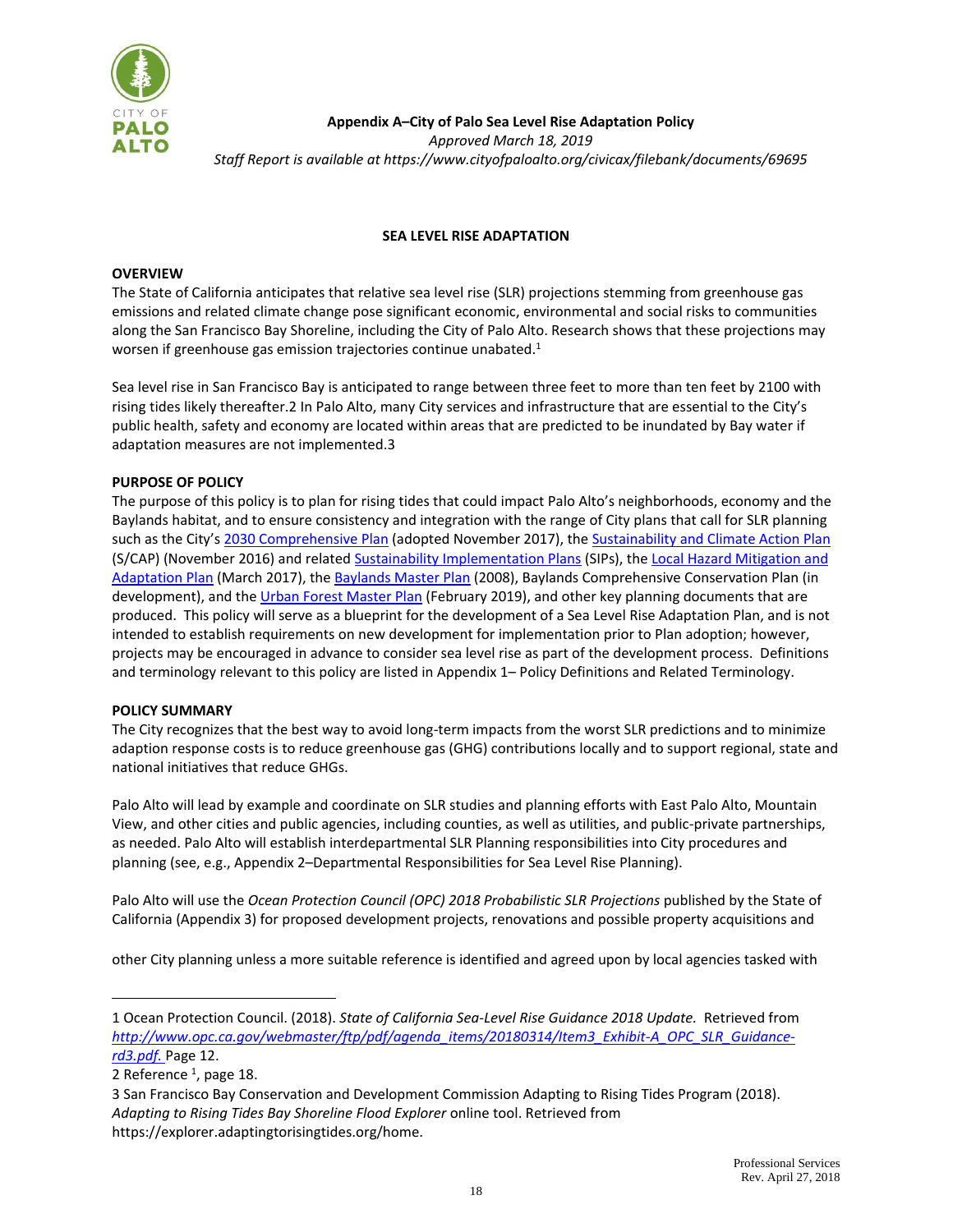SLR preparedness. City of Palo Alto, business and residential investments in new property, development, and infrastructure should be designed based on OPC SLR projections for the useful life of the asset to avoid flooding or erosion. To that end, the forthcoming Sea Level Rise Adaptation Plan should consider the following best practices:

- 1. Upgrades to existing property or infrastructure that are considered less-critical (not essential to immediate public health and safety, e.g. trails or playing fields) should consider the impacts of SLR beyond 2050 using the Low Risk Aversion or Medium-high Risk Aversion Projection listed in Table 1;
- 2. For critical development and infrastructure (e.g., wastewater treatment facility or utilities that are essential to public health and safety), a risk assessment should be completed based on the SLR projections to 2100 and to include the lifetime of the building using the Medium-high or Extreme Risk Aversion Projections;
- 3. All designs and engineering strategies, where possible and financially feasible, should be adaptable to changing climate predictions. Each new development should be required to develop and maintain an individual "adaptation pathway plan" to prepare for changes in rising sea level, and related groundwater intrusion. In all sea level rise assessments, and where data are available, the City will consider Base Flood Elevations, storm surge, groundwater table changes due to rising sea levels, and wave runup, where appropriate.

#### **BACKGROUND**

Greenhouse gases trap the earth's heat which warms land and oceans. This causes both thermal expansion of the oceans and Antarctic and Greenland ice melt which together are the primary sources of SLR globally and in San Francisco Bay.

SLR threatens the operational integrity of critical services and facilities, e.g., Palo Alto's electrical, gas, water and wastewater utilities, the Municipal Service Center, the Palo Alto Airport, Highway 101 and surrounding roads. Business districts and residential neighborhoods within the projected SLR area are vulnerable to a rising Bay and potential future FEMA insurance zone requirements.

SLR is also likely to affect the elevation and salinity of groundwater close to the Bay. Rising groundwater could have impacts on belowground infrastructure which may be subject to corrosion and buoyancy effects and could contribute to liquefaction. In the case of very low-lying areas, groundwater may result in surface flooding and longterm ponding.

Under current SLR predictions, the Palo Alto Baylands may be submerged by mid-century which would eliminate their ability to buffer upstream or Bayside flooding sources, attenuate storm surge or sequester carbon. The encroachment of Bay water may alter or eliminate habitat for endangered species that reside in Palo Alto Baylands and the millions of birds that use the Palo Alto segment of the Pacific Flyway for seasonal migration. The recreational and inspirational services of the Palo Alto shoreline could change if Baylands trails, playing fields and golf course are surrendered to encroachment of San Francisco Bay.

The decisions that Palo Alto makes in future years to adapt to rising tides extend beyond the City's borders. Implications with built features such as levees will impact (help or imperil) adjacent communities and thus require close coordination with surrounding local and regional agencies.

#### **PROCEDURES FOR POLICY IMPLEMENTATION**

- 1. **The City will:**
	- a) **conduct a SLR vulnerability assessment,** which will: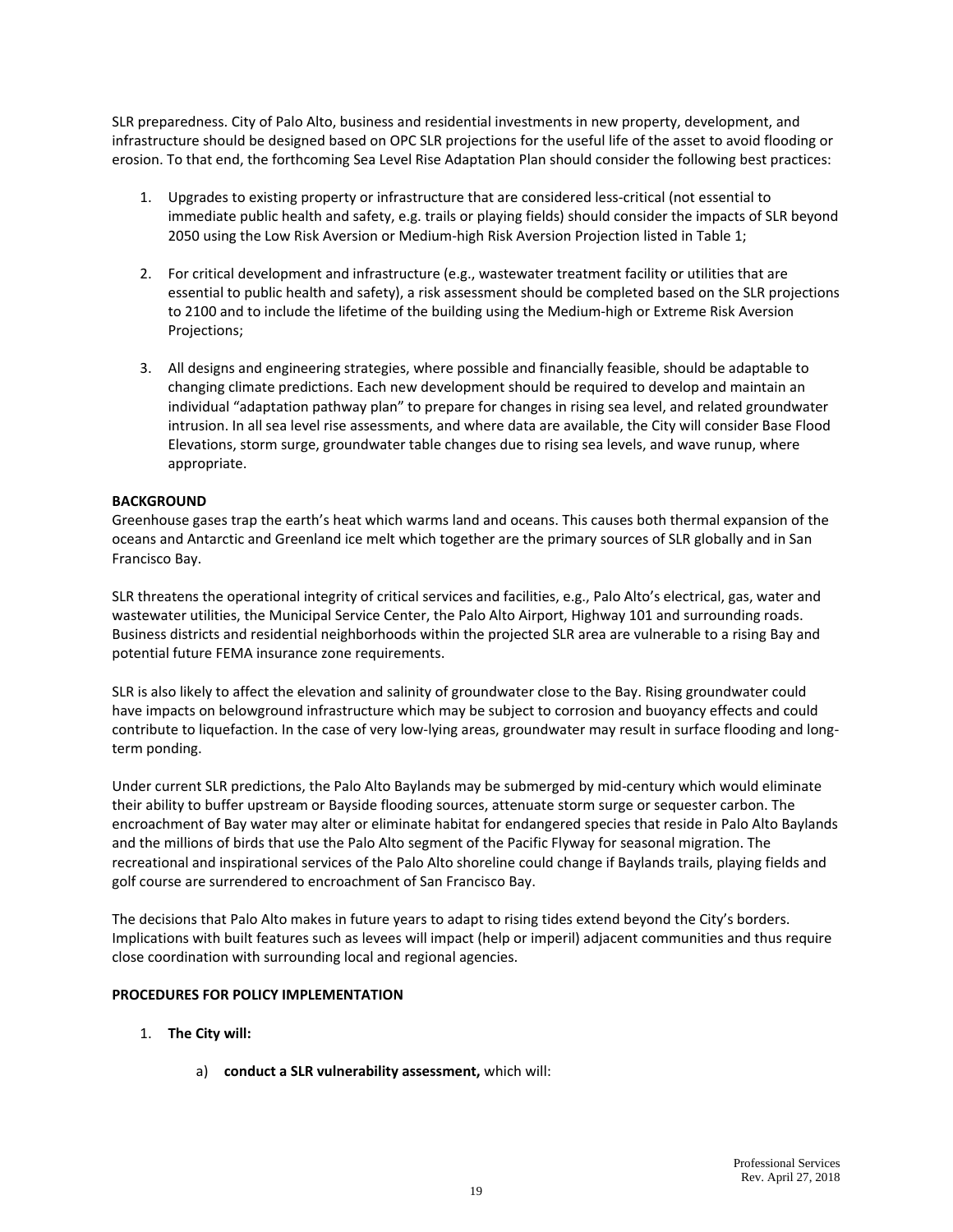- **i.** identify critical and less-critical City infrastructure and ecosystem assets to manage risks given predicted SLR scenarios through 2100 and beyond;
- ii. Identify hazards and determine tolerable risks of the City and community members (risk = hazard x exposure x vulnerability; risk (\$/year) = frequency (events/year) x consequences (\$/event);
- **iii.** include an economic assessment of SLR vulnerability for public and private property and cost estimates for inaction;
- **iv.** engage community members in the process.
- b) **develop a multi-year SLR Implementation Plan** to coordinate internal and regional SLR planning, project funding and public outreach. The Plan will include a SLR adaptation plan and timeline which will:
	- i. align with the intent and language of the City's various plans, policies and documents that intersect with SLR Policy and Plan (e.g., the Comprehensive Plan, Sustainability and Climate Action Plan, Local Hazard Mitigation Plan, Baylands Comprehensive Conservation Plan, Baylands Master Plan, Regional Water Quality Control Plant Long Range Facility Plan, Urban Water Management Plan, Recycled Water Strategic Plan, Parks Master Plan, etc.);
	- ii. include a table of prioritized adaptation pathways to manage risks to natural and built assets based on the SLR Vulnerability Assessment. Adaptation pathways provide a menu of recommendations and logically staged phases for adaptation over time based on triggers related to SLR levels. Adaptation pathways factor in cost/benefits, the lengthy time to plan, fund and build response strategies and potential additional benefits of carbon sequestration, GHG reduction, wildlife protection and social equity;
	- iii. include a development plan for public and private property anticipated to be impacted by SLR which may include:
		- a. changing the city zoning map and amending requirements, restrictions, or municipal codes to be stricter than state or federal requirements as necessary and when feasible to reduce risks;
		- b. adding conditions of approval for project permits in areas where there is a SLR or groundwater intrusion risk;
		- c. establishing geographic areas and/or triggers for requiring consideration of relocation;
		- d. developing restrictions or additional criteria; and
		- e. funding identification
		- f. educate and engage community members in the process of SLR planning, including creating a SLR Task Force and meeting with stakeholders (e.g., realtors, property owners, etc.) to educate them about SLR and the options, tradeoffs, and costs, for resilience;
	- iv. address budget and funding considerations for additional or existing staff to perform SLR planning, adaptation and Capital Improvement Projects (CIPs);
	- v. provide guidance on managing and enhancing Baylands, creek and open space ecosystem services to mitigate SLR impacts through carbon sequestration and absorption. Examples of this include the use of horizontal levees, expanding or improving Baylands habitat; this guidance should consider the use of the Baylands Comprehensive Conservation Plan, and the concept of "Operational Landscape Units" developed by San Francisco Estuary Institute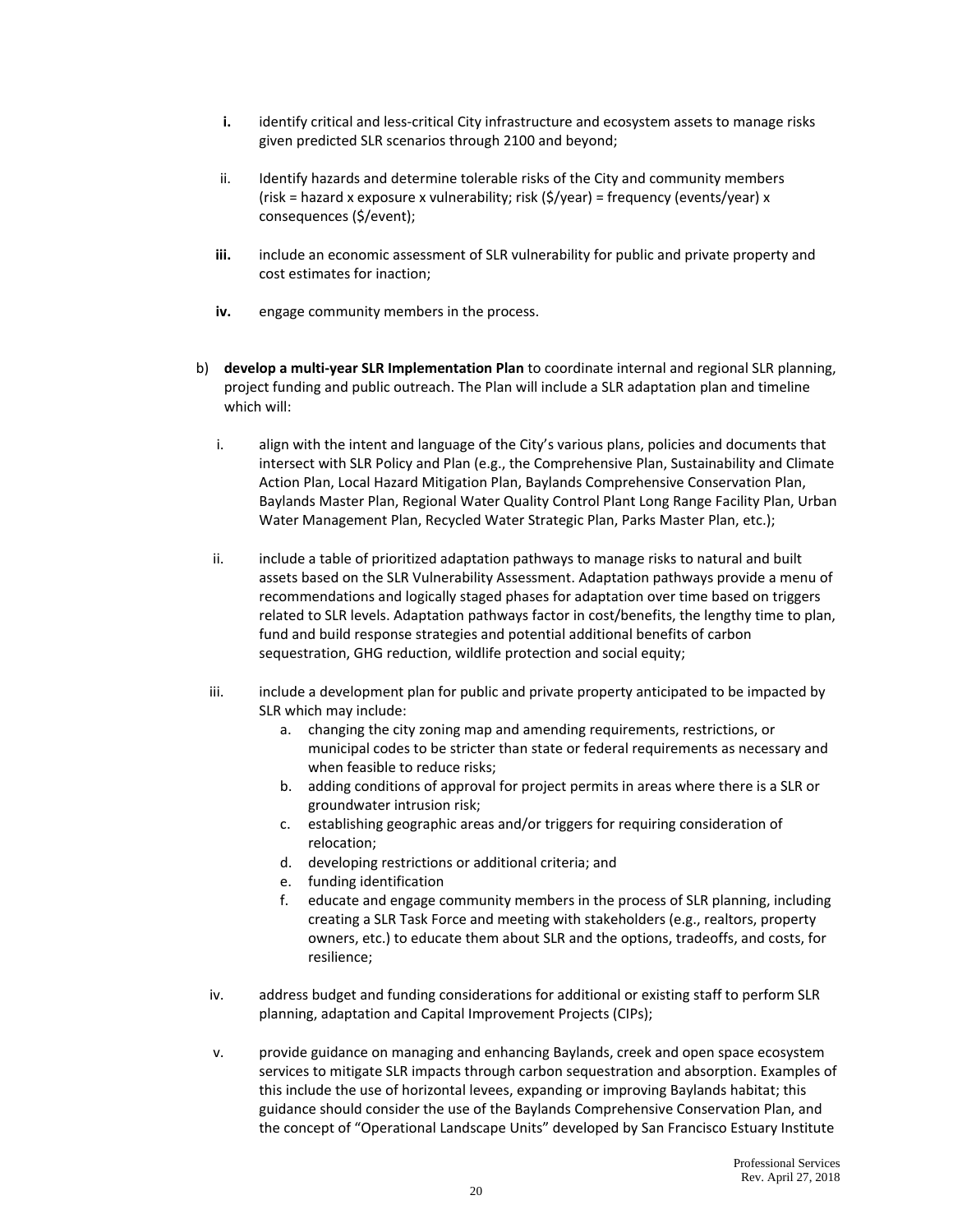which delineate Bay shoreline ecosystem functions and services within the natural and built environment and not by jurisdictional boundaries, and;

- vi. include the development of educational materials and technical assistance for staff and developers, including:
	- a. a checklist and primer on SLR, risk and sharing risk, and planning guidance;
	- b. technical and regulatory guidance to City engineers and public developers so that projects are designed based on accepted OPC SLR assumptions and which prompt design-standard revisions, and protect, adapt, retreat responses for threatened areas;
	- c. a risk assessment process to be used during CIP site selection, planning and property purchases;
	- d. a SLR and groundwater projection zone map which also shows the intersection of the FEMA flood zone and associated insurance requirements;
- 2. **Recognize policy limits:** This policy does not establish specific requirements for all projects because each site condition is unique, but instead provides expectations for developing guidance and tools to answer key building and infrastructure design and SLR response strategies. This policy also recognizes that not all codes and regulations that govern construction are yet synchronized with OPC SLR predictions, however Palo Alto will incorporate SLR guidance and planning into its own construction and planning process proactively for both public and private structures until regional standards are adopted for use.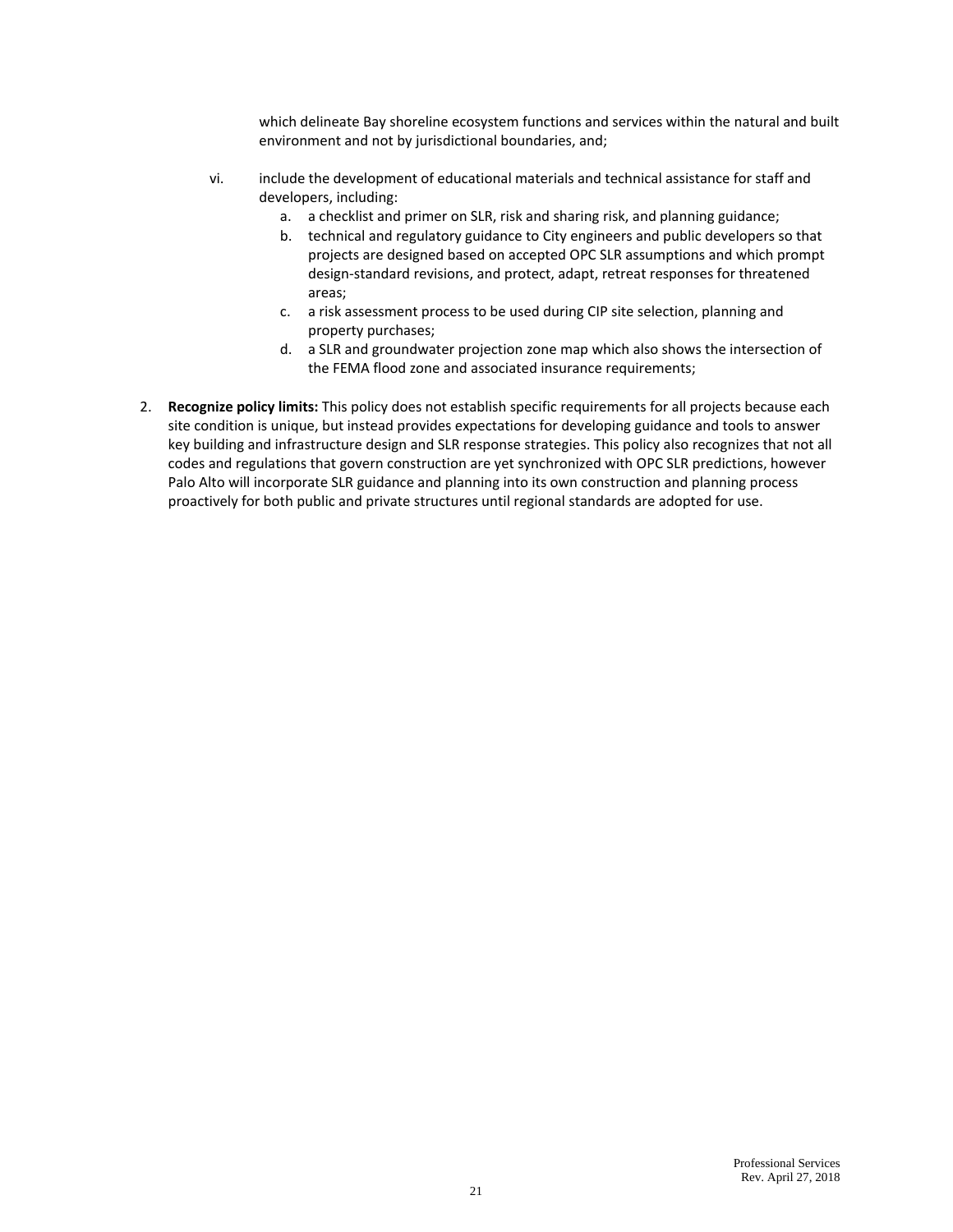#### *Sea Level Rise Policy Appendix 1:* **Policy Definitions and Related Terminology**

**Adaptation Pathway:** "Pathways" in relation to adaptation is an approach designed to schedule adaptation decision-making. It identifies the decisions that need to be taken now and those that may be taken in future. The approach supports strategic, flexible and structured decision-making. The pathways approach allows decision makers to plan for, prioritize and stagger investment in adaptation options. Trigger points and thresholds help them identify when to revisit decisions or actions. Examples of pathways approaches can be translated into visual aids such as "route maps" that support communication and consultation with stakeholders. The adaptation pathway approach has been successfully applied in adaptation planning for infrastructure and water management projects, and broader cross-sector adaptation planning4.

**Baylands:** Lands which are located between the lines of mean high tide and mean low tide (California Coastal Commission Sea Level Rise Policy Guidance).

**Base Flood Elevation (1% annual chance flood):** A flood that has a 1% probability of occurring in any given year. The 100-year floodplain is the extent of the area of a flood that has a 1% chance of occurring or being exceeded in any given year. This is indicated by the Special Flood Hazard Area (SFHA) on FEMA flood maps.

**[Baylands Comprehensive Conservation Plan:](https://www.cityofpaloalto.org/gov/depts/csd/parks/preserves/baylands_comprehensive_conservation_plan.asp)** A plan currently being prepared by the City of Palo Alto that provides specific programs and projects to achieve the goals and policies of the Baylands Master Plan.

**[Baylands Master Plan:](https://www.cityofpaloalto.org/civicax/filebank/documents/14882)** A plan prepared by the City of Palo Alto to provide a framework and guide for actions in the Baylands that seek to preserve the area's unique natural, recreational and flood-prevention resources.

**Capital Improvement Program (CIP):** The Capital Improvement Program (CIP) includes projects that help maintain or improve City assets, often called infrastructure. To be included in the City of Palo Alto Capital Budget, a project must meet the following criteria:

- Must have a minimum cost of \$50,000 for each stand-alone unit or combined project.
- Must have a useful life of at least five to seven years (the purchase or project will still be functioning and not be obsolete at least five to seven years after implementation).
- Must extend the life of an existing asset or provide a new functional use for an existing asset for at least five years. Examples include extensive roof rehabilitations. These improvements are distinguished from ongoing maintenance work that may extend the life of the asset but is done on a routine basis.

**Climate change**: Any long-term change in climate conditions in a place or region, whether due to natural causes or as a result of human activity.

**Comprehensive Plan:** The City of Palo Alto Comprehensive Plan (or Comp Plan) is the primary tool for guiding land use and development in Palo Alto. The Plan fulfills the State requirement that the City adopt a General Plan. The Plan provides a foundation for the City's development regulations, capital improvements program, and day-to-day decisions.

**Critical infrastructure:** City built assets with a long-projected life span (greater than 50 years) which if compromised by rising tides could potentially have catastrophic results on public health, safety or well-being, e.g., wastewater treatment facilities, stormwater infrastructure, levees or impoundments, bridges along major evacuation routes, airports, seaports, railroads, and major highways, EOC/Fire/Police/Healthcare, schools, homeless shelters, landfills and contaminated sites.

**Less-critical Infrastructure:** City assets that have an expected lifetime of 10-20 years or is replaceable and adaptable, or has limited interdependencies and limited consequences should the system fail or be inundated

<sup>4</sup> CoastAdapt. (2019). Retrieved from https://coastadapt.com.au/pathways-approach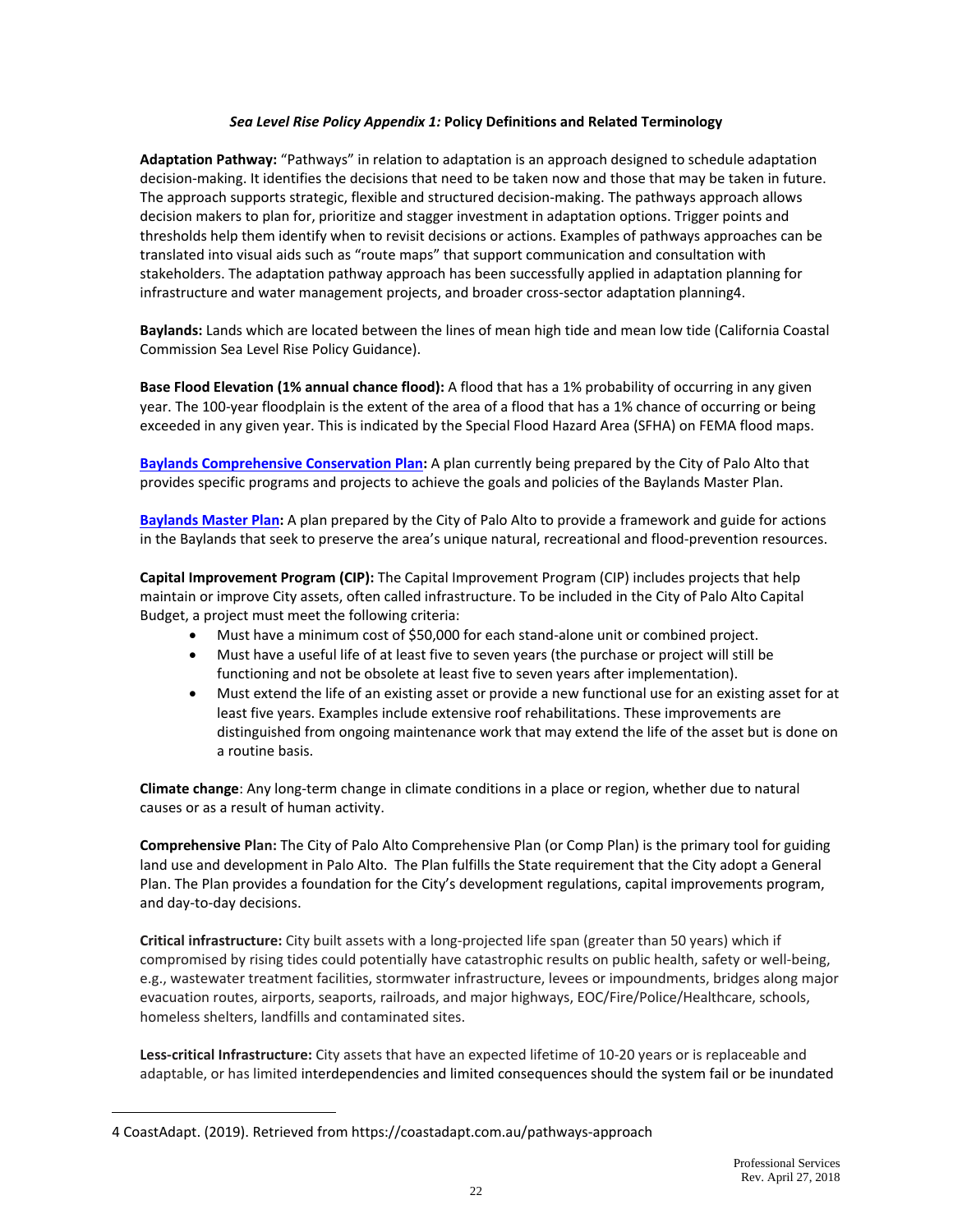by water. Examples include isolated parks, unpaved trails.

**Design life:** The life expectancy of a project as determined during design. As opposed to useful life (see below).

**Erosion:** The wearing away of land by natural forces; on a beach, the carrying away of beach material by wave action, currents, or the wind , the loss of marsh due to the erosion of the marsh edge by waves. Development and other non-natural forces (e.g., water leaking from pipes or scour caused by wave action against a seawall) may create or worse erosion problems (California Coastal Commission Sea Level Rise Policy Guidance).

**Facilities**: All buildings, communications facilities, energy systems, industrial facilities, all transportation networks, water and wastewater systems, and parks.

**Flood (or Flooding):** Refers to normally dry land becoming temporarily covered in water, either periodically (e.g., tidal flooding, king tides) or episodically (e.g., storm surge or tsunami flooding).

**Greenhouse gases (GHGs):** Any gas that absorbs infrared radiation in the atmosphere. Greenhouse gases include, carbon dioxide, methane, nitrous oxide, ozone, chlorofluorocarbons, hydrochlorofluorocarbons, hydrofluorocarbons, perfluorocarbons, sulfur hexafluoride.

**Green Stormwater Infrastructure (GSI):** Infrastructure that uses vegetation, soils, and natural processes to manage stormwater runoff and reduce peak flows in flood control channels or creeks. Examples of GSI include landscape-based stormwater "biotreatment" using soil and plants ranging in size from grasses to trees; pervious paving systems (e.g., interlocking concrete pavers, porous asphalt, and pervious concrete); rainwater harvesting systems (e.g., cisterns and rain barrels); and other methods to capture and use stormwater as a resource.

**Groundwater:** The water found below the surface of the land and contained in the pore spaces of saturated geologic media (sand, gravel). Groundwater is either rain water that has seeped through the soil surface and by means of gravity of soil conditions drained from high to lower elevation areas. Groundwater can also come from the bay transferred via bay mud under the existing levees. Groundwater can be source of water found in wells and springs.

**Hazard:** A situation involving danger such as coastal flooding, earthquake rainfall and local flooding.

**Local Hazard Mitigation Plan:** The Federal Disaster Mitigation Act of 2000 (DMA) requires all cities, counties, and special districts to adopt a Local Hazard Mitigation Plan (LHMP) to receive disaster mitigation funding from the Federal Emergency Management Agency (FEMA). Hazard mitigation planning is the process used by state, local and tribal leaders to understand risks from natural hazards and develop long-term strategies to reduce the impacts of disasters on people, property, and the environment. [The Palo Alto Local Hazard](https://www.cityofpaloalto.org/services/public_safety/plans_and_information/lhmap.asp)  [Mitigation Plan](https://www.cityofpaloalto.org/services/public_safety/plans_and_information/lhmap.asp) is updated every three years.

**Mean Sea Level:** The average relative sea level over a period, such as a month or a year, long enough to average out transients such as waves and tides.

**Ocean Protection Council (OPC):** The Council was created pursuant to the [California Ocean Protection](http://www.opc.ca.gov/?page_id=265)  [Act](http://www.opc.ca.gov/?page_id=265) (COPA), which was signed into law in 2004 by Governor Arnold Schwarzenegger. The mission of the OPC is to "…ensure that California maintains healthy, resilient, and productive ocean and coastal ecosystems for the benefit of current and future generations. The OPC is committed to basing its decisions and actions on the best available science, and to promoting the use of science among all entities involved in the management of ocean resources." The OPC published the State of California Sea [Level Rise Guidance Document](http://www.opc.ca.gov/updating-californias-sea-level-rise-guidance/) and subsequent updates which provides an estimated range of predicted SLR and subsequent updates.

**Operational Landscape Units:** A delineated area that effectively provides specific ecosystem functions and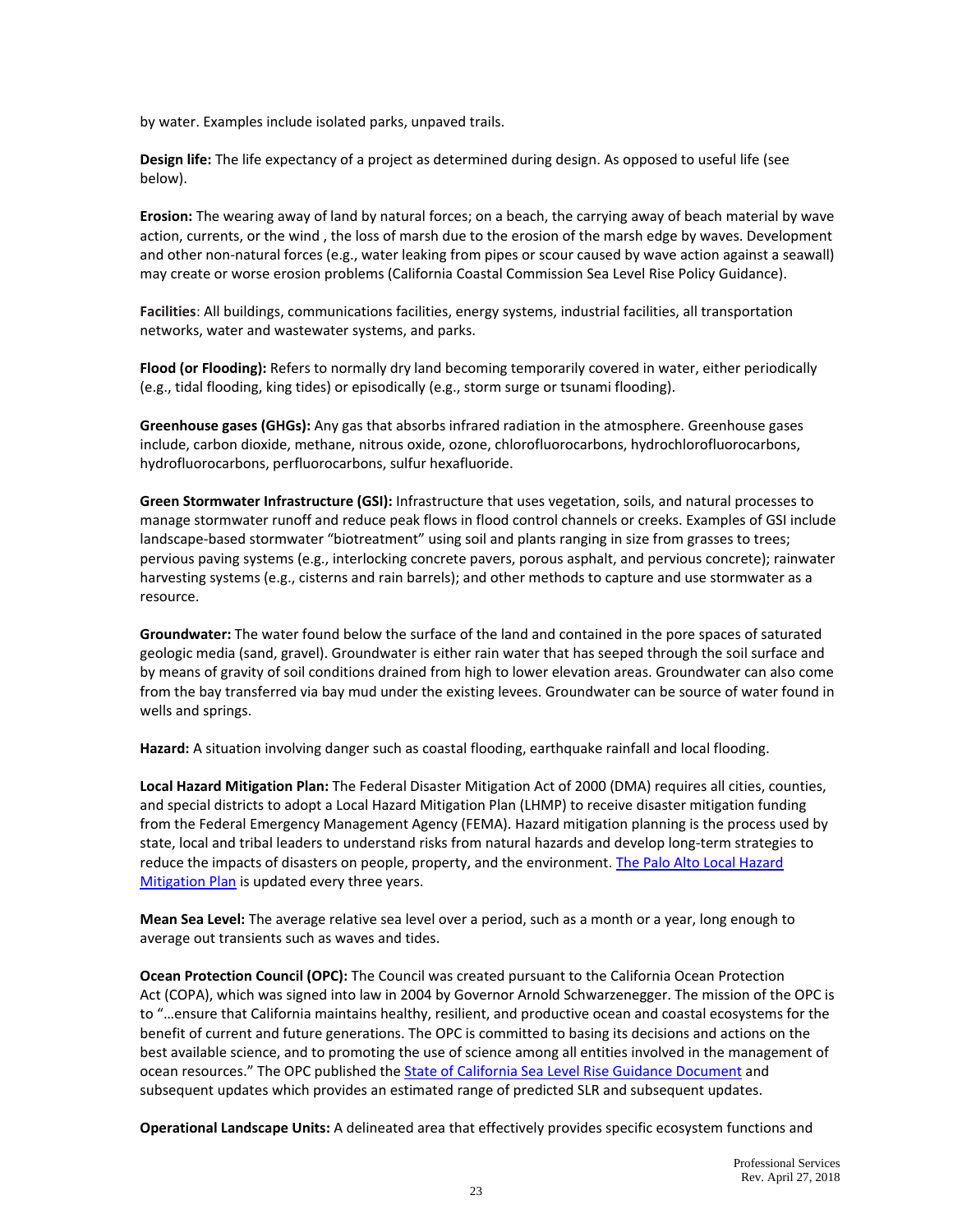services within the natural and built environment.

**Pacific Flyway:** A major north-south flyway for migratory birds in America, extending from Alaska to Patagonia. Every year, migratory birds travel some or all of this distance both in spring and in fall, following food sources, heading to breeding grounds, or travelling to overwintering sites.

**Protect, adapt, retreat strategies:** Responding to SLR generally involves three general concepts:

- **Protect:** Implementing strategies that reduce the risk of SLR impacts to land e.g., levees, horizontal levies, floodwalls, flood gates, and wetlands;
- **Adapt:** Adjusting to natural or human systems in response to actual or expected climatic stimuli or their effects, which minimizes harm or takes advantage of beneficial opportunities. This includes building any new or substantially-improved structures elevated above future flood levels or as structures that can be submerged without sustaining appreciable damage.
- **Retreat:** Surrendering an area partially, seasonally or completely to rising sea level;

**[Regional Water Quality Control Plant \(RWQCP\)](http://cleanbay.org/regional-water-quality-control-plant/regional-water-quality-control-plant)**: Owned and operated by the Palo Alto, the Plant treats wastewater for the communities of Los Altos, Los Altos Hills, Mountain View, Palo Alto, Stanford University and the East Palo Alto Sanitary District. The mission of the RWQCP is to protect San Francisco Bay by cleaning and treating wastewater before it is discharged.

**Relative Sea Level**: Sea level measured by a tide gauge with respect to the land upon which it is situated.

**Risk:** Often expressed as "hazard x exposure x vulnerability;" in terms of costs per year it can be expressed as "frequency (events/year) x consequences (\$/event).

**SAFER Bay Project Feasibility Report:** SAFER (Strategy to Advance Flood protection, Ecosystem and Recreation along San Francisco Bay) has prepared a feasibility report that is in the review and comment phase. Once City staff comments are made and report revised as needed, the report will be available for public review and comment.

**Sea level**: The height of the ocean relative to land; tides, wind, atmospheric pressure changes, heating, cooling, and other factors cause sea level changes.

**Sea level rise (SLR):** Sea level can change, both globally and locally, due to (a) changes in the shape of the ocean basins, (b) changes in the total mass of water and (c) changes in water density. Factors leading to SLR under climate change include both increases in the total mass of water from melting land-based snow and ice, and changes in water density from an increase in ocean water temperatures and salinity changes. Relative SLR occurs where there is a local increase in the level of the ocean relative to the land, which might be due to ocean rise and/or land level subsidence.

**Storm Surge:** A rise above normal water level due to low atmospheric pressure associated with storms and the action of wind stress on the water surface.

**[Sustainability and Climate Action Plan \(S/CAP\)](https://www.cityofpaloalto.org/services/sustainability/sustainability_and_climate_action_plan/default.asp)**: Palo Alto's plan to reduce the city and community's greenhouse gas emissions to meet climate protection goals and also consider broader issues of sustainability, such as sea level rise, land use and biological resources.

**[Sustainability Implementation Plans \(SIPS\):](https://www.cityofpaloalto.org/services/sustainability/sustainability_and_climate_action_plan/default.asp)** Specific actions needed to achieve S/CAP goals.

**Useful life:** The period over which a project is expected to be available for use by an entity. This period of time typically exceeds the design life (see above).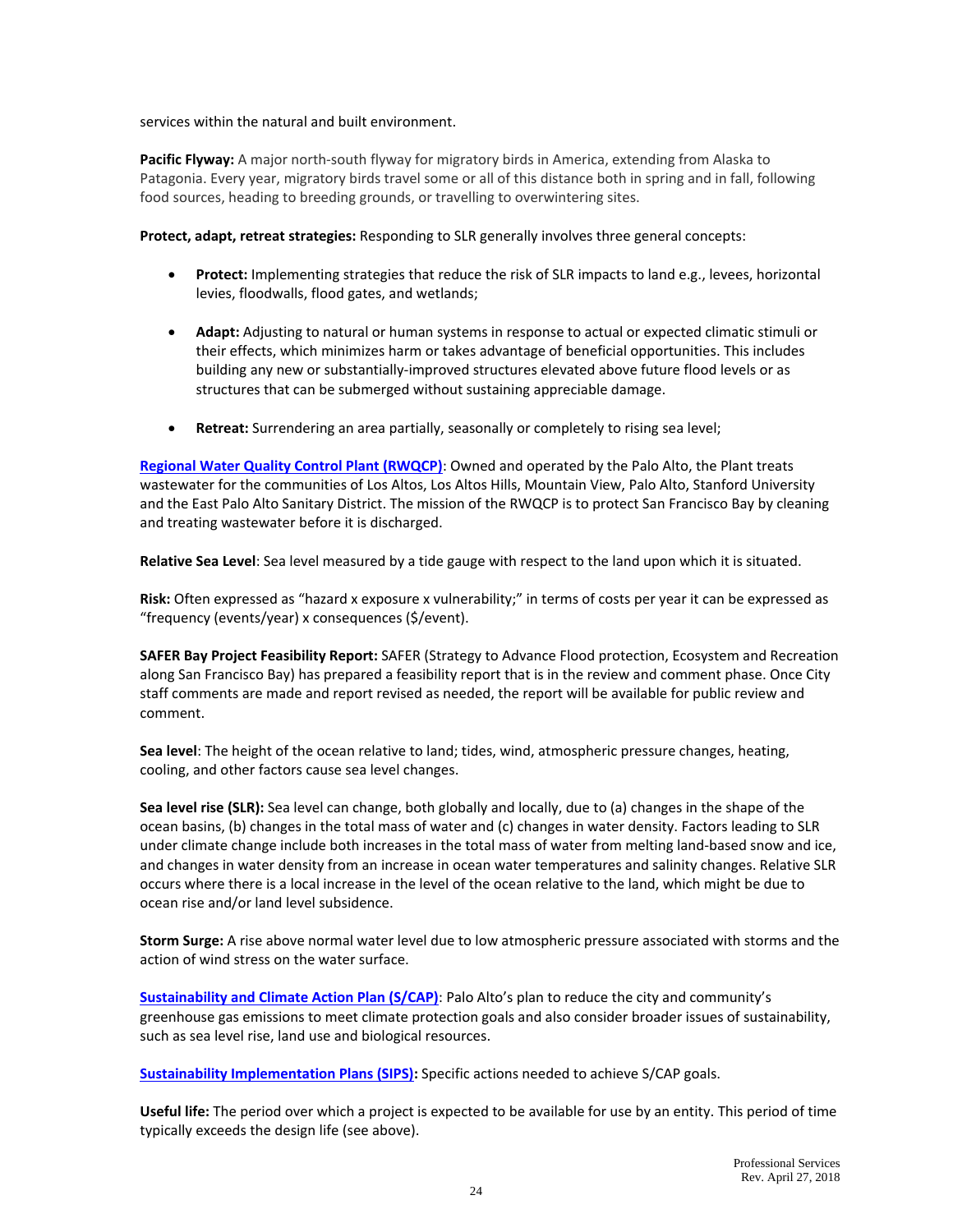**Threat and Hazard Identification and Risk Assessment (THIRA):** A THIRA helps communities better understand the hazards from natural, technological, and human-caused threats that pose the greatest risk. [The Palo Alto THIRA report](https://www.cityofpaloalto.org/services/public_safety/plans_and_information/thira.asp) is updated every two years.

**Vulnerability:** The extent to which a species, habitat, ecosystem, or human system is susceptible to harm from climate change impacts. More specifically, the degree to which a system is exposed to, susceptible to, and unable to cope with, the adverse effects of climate change, including climate variability and extremes. Vulnerability is a function of the character, magnitude, and rate of climate variation to which a system is exposed, as well as of non-climatic characteristics of the system, including its sensitivity, and its coping and adaptive capacity.

**Vulnerability Assessment:** A practice that identifies who and what is exposed and sensitive to change and how able a given system is to cope with extremes and change. It considers the factors that expose and make people or the environment susceptible to harm and access to natural and financial resources available to cope and adapt, including the ability to self-protect, external coping mechanisms, support networks, and so on.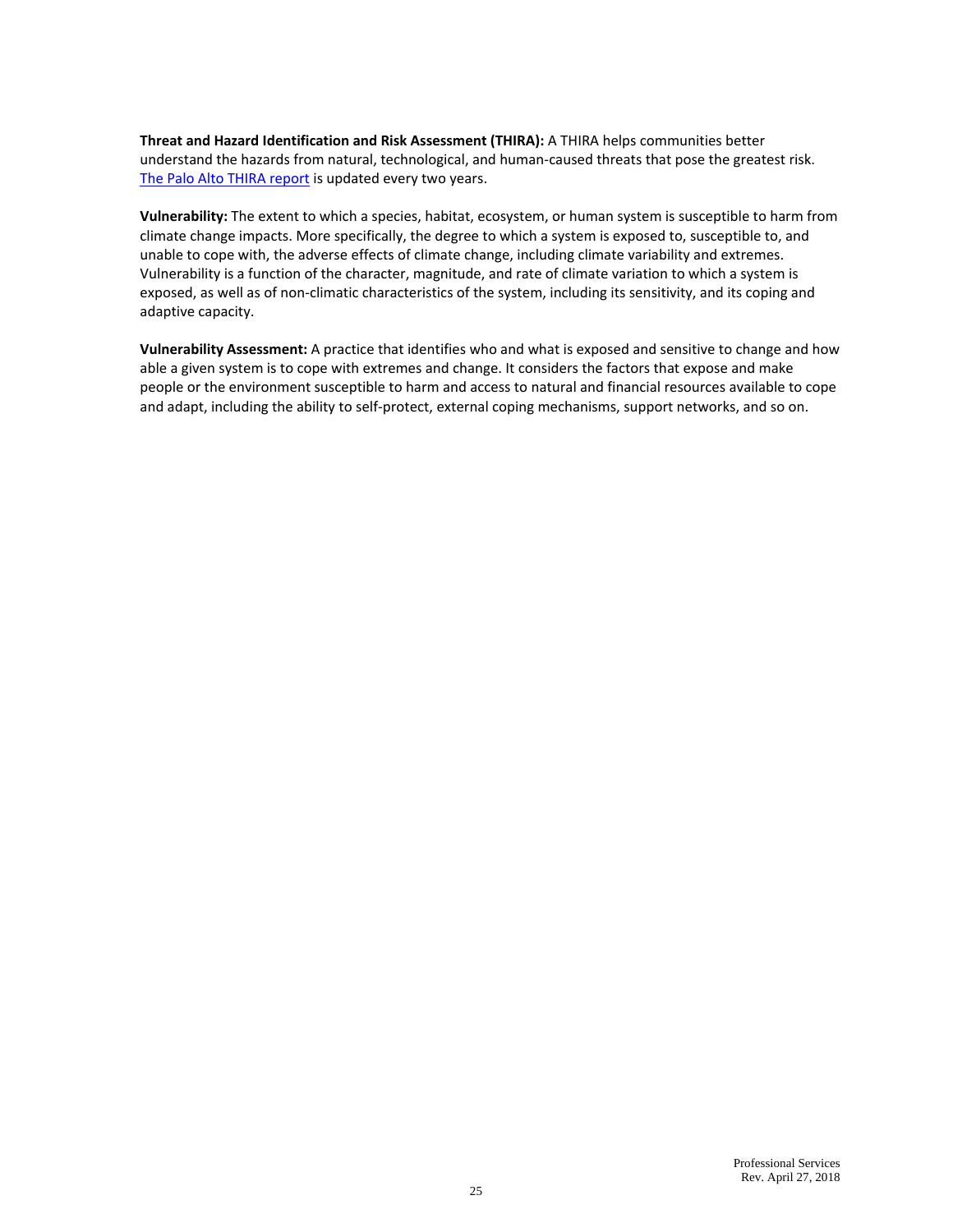# *Sea Level Rise Policy Appendix 2–Departmental Responsibilities for Sea Level Rise Planning*

*The following table is a menu of potential actions to be confirmed in the plan for each department.*

| <b>Lead Department</b>         | Responsibility                                                                                                                                |  |  |  |
|--------------------------------|-----------------------------------------------------------------------------------------------------------------------------------------------|--|--|--|
| <b>Administrative Services</b> | Revise Purchasing Department construction solicitation templates and<br>1.                                                                    |  |  |  |
| Department                     | contract documents to include SLR and sustainability considerations.                                                                          |  |  |  |
|                                | Prioritize SLR planning and budget equal to other performance<br>2.                                                                           |  |  |  |
|                                | indicators for projects within projected SLR areas.                                                                                           |  |  |  |
| City Manager's Office          | Implement the Sustainability and Climate Action Plan to reduce<br>1.                                                                          |  |  |  |
|                                | greenhouse gas emission contributions.                                                                                                        |  |  |  |
|                                | Include SLR update with annual Earth Day and Sustainability<br>2.                                                                             |  |  |  |
|                                | Implementation Plan reporting.                                                                                                                |  |  |  |
|                                | Consider development of key performance indicators to track if the City<br>3.                                                                 |  |  |  |
|                                | is meeting its SLR planning goals.                                                                                                            |  |  |  |
|                                | Provide outreach through City Manager Office communication channels<br>4.                                                                     |  |  |  |
|                                | about how the City is preparing for sea level rise in coordination with                                                                       |  |  |  |
|                                | Public Works and Utilities Department outreach.                                                                                               |  |  |  |
|                                | Prioritize SLR projects equal to other Council priorities.<br>5.                                                                              |  |  |  |
| Community Services/Open        | Implement the recommendations of the 2019 Palo Alto Baylands Vulnerability                                                                    |  |  |  |
| Space                          | Assessment for flood control, access, non-recreational features and facilities,                                                               |  |  |  |
|                                | habitats and wildlife where feasible, e.g.:                                                                                                   |  |  |  |
|                                | Seek funding to expand and enhance Baylands habitat to leverage wave<br>1.<br>attenuation, water absorption and other ecosystem services that |  |  |  |
|                                | mitigate SLR.                                                                                                                                 |  |  |  |
|                                | Develop climate-smart planting palettes that are projected to survive<br>2.                                                                   |  |  |  |
|                                | under changing climate conditions.                                                                                                            |  |  |  |
|                                |                                                                                                                                               |  |  |  |
| Office of Emergency            | Continue to consider sea level rise in community risk assessments, such as                                                                    |  |  |  |
| Services                       | Threat and Hazard Identification Risk Assessment and Local Hazard Mitigation                                                                  |  |  |  |
|                                | Plan, with appropriate risk considerations and weighting.                                                                                     |  |  |  |
| Planning & Community           | Update zoning code and related requirements, such as design standards<br>1.                                                                   |  |  |  |
| Environment                    | for public and private development based on OPC predictions.                                                                                  |  |  |  |
| Public Works-Airport           | Plan for SLR to reduce risk of impacts to Airport operations.<br>1.                                                                           |  |  |  |
|                                | Seek funding opportunities with the Federal Aviation Administration<br>2.                                                                     |  |  |  |
|                                | and Caltrans Division of Aeronautics.                                                                                                         |  |  |  |
| Public Works-                  | Coordinate groundwater management in recognition that SLR will push<br>1.                                                                     |  |  |  |
| Interdepartmental              | groundwater levels inland and closer to the surface.                                                                                          |  |  |  |
|                                | Explore the interaction between groundwater, Sea Level Rise and<br>2.                                                                         |  |  |  |
|                                | Stormwater.                                                                                                                                   |  |  |  |
| Public Works-Engineering       | Plan, design, identify funding, build and maintain resiliency features in<br>1.                                                               |  |  |  |
|                                | City planning and CIP projects per the City's Comprehensive Plan, e.g.:                                                                       |  |  |  |
|                                | Manage the preparation of SAFER feasibility report and<br>a)                                                                                  |  |  |  |
|                                | potential environmental review, funding, public outreach and<br>construction of SAFER levees and related projects to mitigate                 |  |  |  |
|                                | SLR.                                                                                                                                          |  |  |  |
|                                | Seek grants and other funding for design alternatives and<br>b)                                                                               |  |  |  |
|                                | structures that mitigate SLR.                                                                                                                 |  |  |  |
|                                | Build design alternatives and structures that mitigate SLR.<br>c)                                                                             |  |  |  |
|                                |                                                                                                                                               |  |  |  |
|                                | Manage the implementation of large-scale stormwater infrastructure<br>2.                                                                      |  |  |  |
|                                | rehabilitation projects to minimize flooding from upstream sources,                                                                           |  |  |  |
|                                | e.g.:                                                                                                                                         |  |  |  |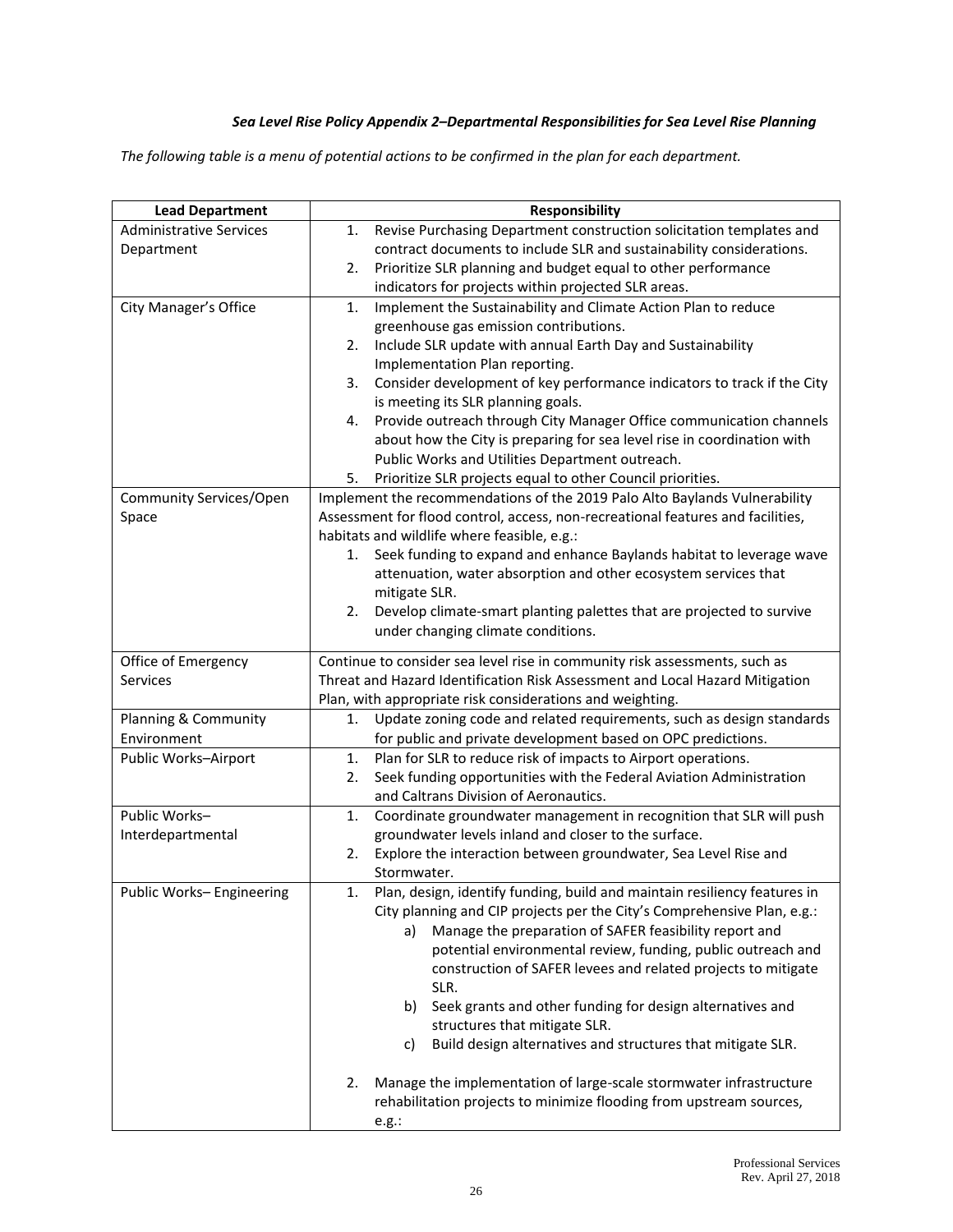|                               |    | a)                 | Construct the high priority projects identified through Storm                    |
|-------------------------------|----|--------------------|----------------------------------------------------------------------------------|
|                               |    |                    | Drain Master Plan and listed with the Stormwater                                 |
|                               |    |                    | Management Fee and consider integration of GSI Plan                              |
|                               |    |                    | elements.                                                                        |
|                               |    | b)                 | Address FEMA regulations (flooding risks) and sea level rise                     |
|                               |    |                    | associated with at least 100-year storm events for at least the                  |
|                               |    |                    | design life of the structure.                                                    |
|                               |    | c)                 | Manage stormwater rebate program and coordinate with                             |
|                               |    |                    | development services, inspect project sites once completed                       |
|                               |    |                    | and issue rebates to property owners for installed rainwater<br>capture devices. |
|                               |    | d)                 | Work with Development Services to help developers of private                     |
|                               |    |                    | projects comply with SLR policy and plans and FEMA                               |
|                               |    |                    | regulations.                                                                     |
|                               |    | e)                 | Implement County Hazard Mitigation Plan (FEMA).                                  |
|                               |    | f)                 | Implement Green Stormwater Infrastructure Plan                                   |
|                               |    |                    | requirements.                                                                    |
|                               |    | g)                 | Design new infrastructure to be flexible so that it may be                       |
|                               |    |                    | incrementally enhanced as sea level rise increases                               |
| Public Works-                 | 1. |                    | Coordinate internal discussions on SLR planning at a frequency that              |
| <b>Environmental Services</b> |    |                    | facilitates proactive planning, e.g., quarterly or as needed.                    |
|                               | 2. |                    | Manage SLR risks to allow for ongoing operations of the RWQCP and the            |
|                               |    | sanitary landfill; |                                                                                  |
|                               | 3. |                    | Seek opportunities and funding to enhance the Baylands ecosystem and             |
|                               |    |                    | build and nature-based features such as horizontal levees.                       |
|                               | 4. |                    | Maintain AB2516 Ocean Protection Council semi-annual report.                     |
|                               | 5. |                    | Conduct Public Outreach on SLR education and planning in coordination            |
|                               |    |                    | with the City Manager's Office and Utilities.                                    |
|                               | 6. |                    | Prepare Policy updates.                                                          |
|                               | 7. |                    | Lead Green Stormwater Infrastructure planning and implementation.                |
| <b>Utilities</b>              | 1. |                    | Execute energy portfolio-related actions in the SIPs Plan for Utilities-         |
|                               |    |                    | related asset protection from flooding, SLR and erosion.                         |
|                               | 2. |                    | Increase climate and SLR messages in ongoing water conservation                  |
|                               |    |                    | public awareness campaigns in coordination with the City Manager's               |
|                               |    |                    | Office and Public Works-Watershed Protection.                                    |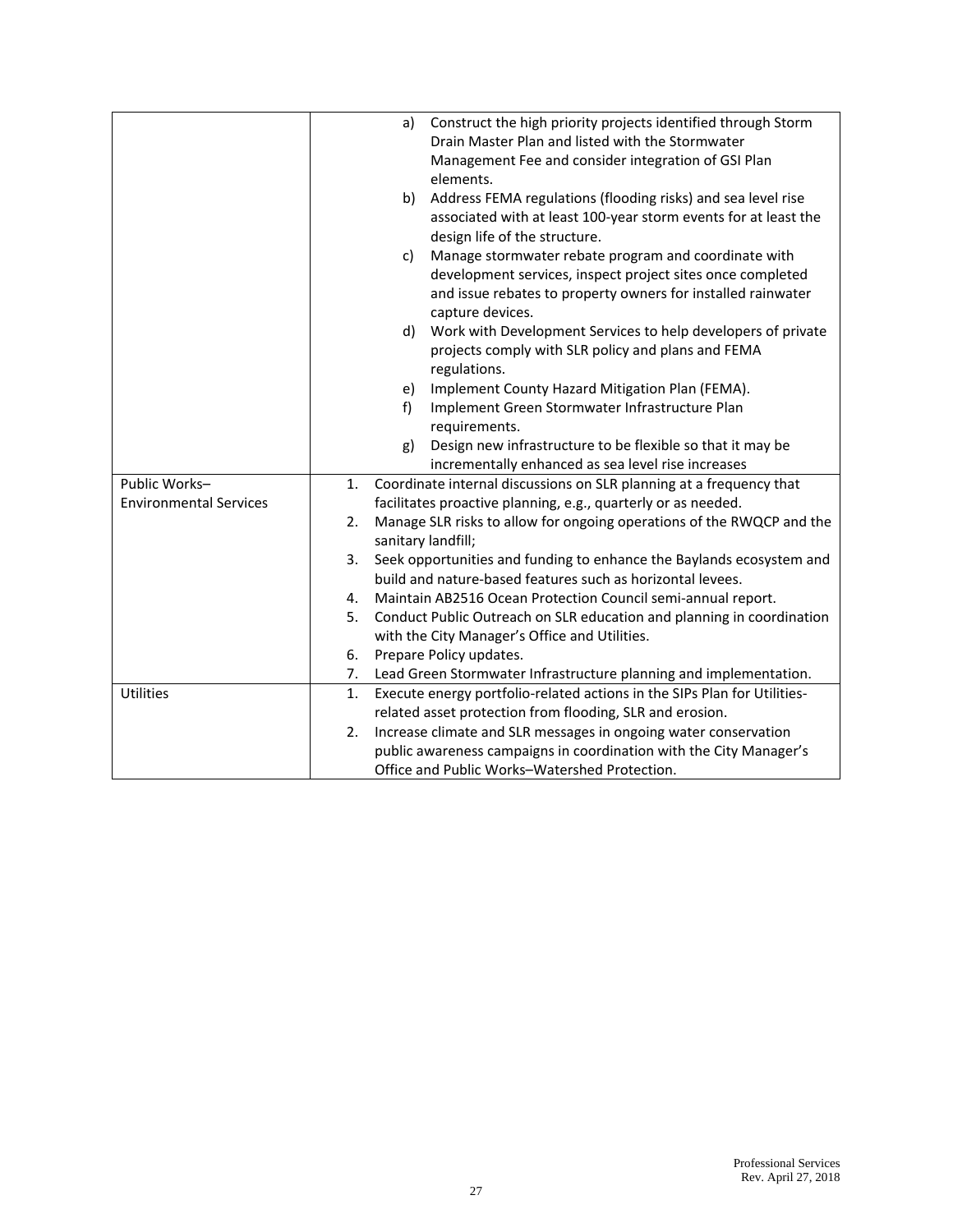#### *Sea Level Rise Policy Appendix 3–Ocean Protection Council 2018 Probabilistic A Sea Level Rise Projections*

|      | <b>Low Risk Aversion</b><br>Likely Range (ft.)<br><b>66% Probability</b> | <b>Medium-high Risk</b><br><b>Aversion (ft.)</b><br>0.5% probability<br>1-in-200 chance | <b>Extreme Risk</b><br><b>Aversion (ft.)</b><br>(No probability yet<br>available)** |  |
|------|--------------------------------------------------------------------------|-----------------------------------------------------------------------------------------|-------------------------------------------------------------------------------------|--|
|      | Use for less-critical infrastructure and services                        | Use for critical infrastructure and services                                            |                                                                                     |  |
|      | e.g., trails, playing fields, golf course that could                     |                                                                                         | e.g., Regional Water Quality Control Plant, Municipal                               |  |
|      | potentially be surrendered to SLR.                                       |                                                                                         | Service Center, Utilities infrastructure                                            |  |
| 2030 | 0.5                                                                      | 0.8                                                                                     | 1.0                                                                                 |  |
| 2040 | 0.8                                                                      | 1.3                                                                                     | 1.8                                                                                 |  |
| 2050 | 1.1                                                                      | 1.9                                                                                     | 2.7                                                                                 |  |
| 2060 | 1.5                                                                      | 2.6                                                                                     | 3.9                                                                                 |  |
| 2070 | 1.9                                                                      | 3.5                                                                                     | 5.2                                                                                 |  |
| 2080 | 2.4                                                                      | 4.5                                                                                     | 6.6                                                                                 |  |
| 2090 | 2.9                                                                      | 5.6                                                                                     | 8.3                                                                                 |  |
| 2100 | 3.4                                                                      | 6.9                                                                                     | 10.2                                                                                |  |

*Rising Seas Report, State of California Sea Level Rise Guidance\**

SLR rates in this table show the upper-range predictions for how SLR may increase in future years and the SLR rate assumptions that should be used for different facilities and development. Probabilistic projections in the first two columns are with respect to a baseline of the year 2000, or more specifically the average relative sea level over 1991 - 2009. These numbers do not include impacts of El Niño, storms or other acute additions to sea-level rise.5 The time period referenced should be based on the useful life of the structure. The low and medium-risk projections listed in this table may underestimate the likelihood of extreme sea-level rise, particularly under high greenhouse gas emissions scenarios which as the writing of this policy are projected to continue to increase.

Not all infrastructure and development need to be designed to withstand the most extreme SLR predictions. This table suggests the types of facilities that could be designed to withstand the low, medium or extreme risk scenarios. Buildings for which there is an extreme risk aversion (e.g. wastewater treatment facilities) require more extensive and thus more costly designs and retrofits.

\*The relative SLR heights above as it relates to Palo Alto's shoreline can be viewed at *Adapting to Rising Tides Bay Shoreline Flood Explorer* online tool a[t https://explorer.adaptingtorisingtides.org/home.](https://explorer.adaptingtorisingtides.org/home)

\*\* OPC guidance also includes an Extreme Risk Aversion scenario (aka H++ Scenario (Sweet et al 2017 Single scenario)). The probability of this scenario is currently unknown, but its consideration is important, particularly for high stakes, long-term decisions for critical infrastructure and given the uncertainties of projected GHG emissions discussed above.

÷.

<sup>5</sup> Ocean Protection Council. (2018). *State of California Sea-Level Rise Guidance 2018 Update.* Retrieved from *[http://www.opc.ca.gov/webmaster/ftp/pdf/agenda\\_items/20180314/Item3\\_Exhibit-A\\_OPC\\_SLR\\_Guidance](http://www.opc.ca.gov/webmaster/ftp/pdf/agenda_items/20180314/Item3_Exhibit-A_OPC_SLR_Guidance-rd3.pdf)[rd3.pdf.](http://www.opc.ca.gov/webmaster/ftp/pdf/agenda_items/20180314/Item3_Exhibit-A_OPC_SLR_Guidance-rd3.pdf)* Page 18.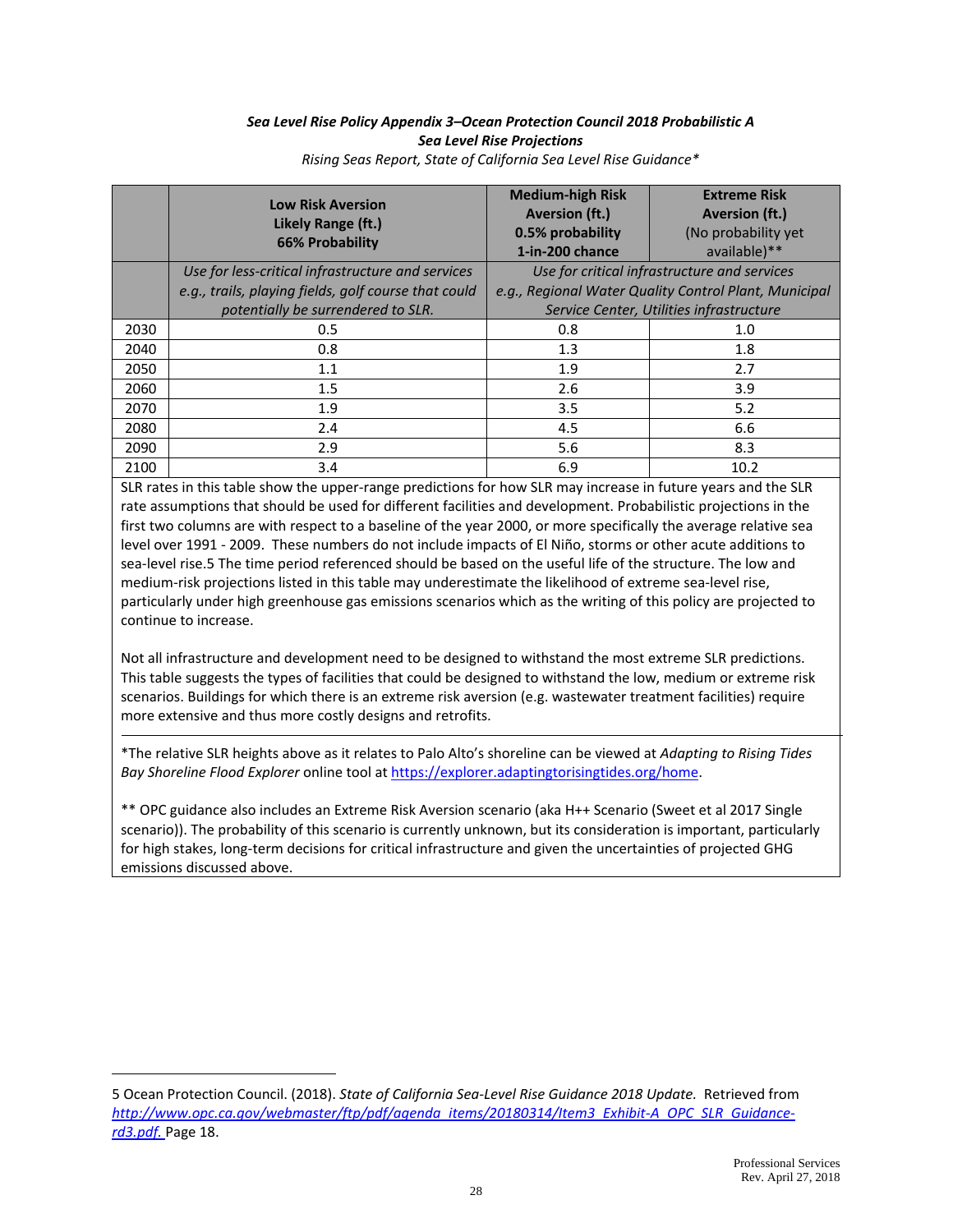#### **EXHIBIT "B" SCHEDULE OF PERFORMANCE**

CONSULTANT shall perform the Services so as to complete each milestone within the number of days specified below. The time to complete each milestone may be increased or decreased by mutual written agreement of the project managers for CONSULTANT and CITY so long as all work is completed within the term of the Agreement.

| Milestones                                    | Completion No. of Days<br><b>From NTP</b> |
|-----------------------------------------------|-------------------------------------------|
| 1. Sea Level Rise Vulnerability Assessment    | 120 days                                  |
| 2. Groundwater Vulnerability Assessment       | 120 days                                  |
| 3. First draft Sea Level Rise Adaptation Plan | 365 days                                  |
| 4. Community Engagement Strategy              | 60 days                                   |
| 5. Meetings and Presentations                 | As mutually agreed to throughout project. |
| 6. Education Strategy and Tool Development    | As mutually agreed to throughout project. |
| 7. Research and Technical Guidance            | As needed.                                |
| <b>Project Management</b><br>8.               | As needed.                                |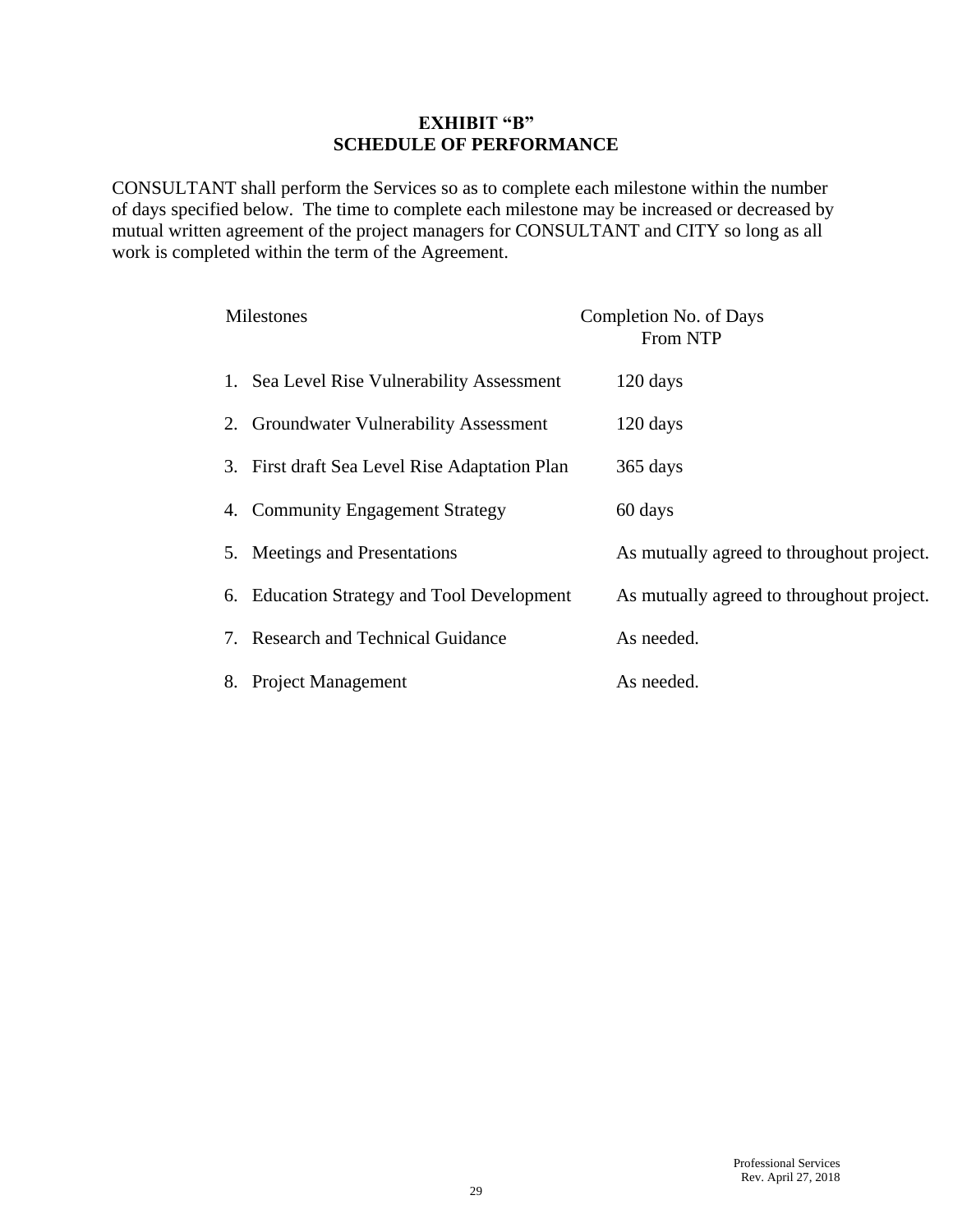# **EXHIBIT "C" COMPENSATION**

The CITY agrees to compensate the CONSULTANT for professional services performed in accordance with the terms and conditions of this Agreement, and as set forth in the budget schedule below. Compensation shall be calculated based on the hourly rate schedule attached as Exhibit C-1 up to the not to exceed budget amount for each task set forth below.

CONSULTANT shall perform the tasks and categories of work as outlined and budgeted below. The CITY's Project Manager may approve in writing the transfer of budget amounts between any of the tasks or categories listed below provided the total compensation for Basic Services, including reimbursable expenses, and the total compensation for Additional Services do not exceed the amounts set forth in Section 4 of this Agreement.

#### **BUDGET SCHEDULE NOT TO EXCEED AMOUNT**

| <b>Sub-total Basic Services</b>                     | \$281,433 |
|-----------------------------------------------------|-----------|
| Task 8<br>(Project Management)                      | \$25,146  |
| Task 7<br>(Research and Technical Guidance)         | \$10,712  |
| Task 6<br>(Education and Tool Development)          | \$28,364  |
| Task 5<br>(Meeting and Presentations)               | \$24,612  |
| Task 4<br>(Community Engagement)                    | \$10,012  |
| Task 3<br>(Sea Level Rise Plan Development)         | \$78,019  |
| Task 2<br>(Groundwater Vulnerability Assessment)    | \$48,896  |
| Task 1<br>(Sea Level Rise Vulnerability Assessment) | \$55,672  |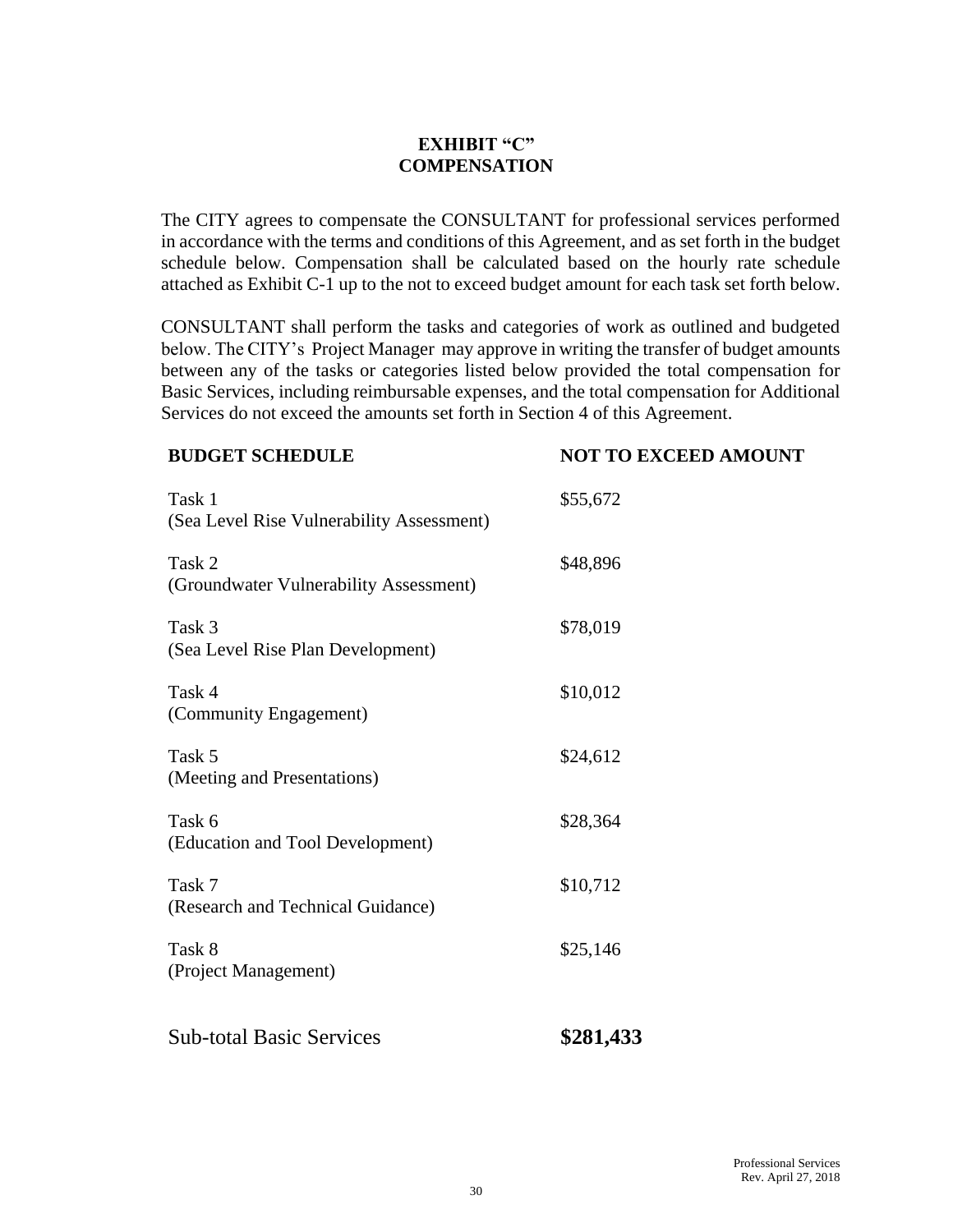Reimbursable Expenses  $$640.00$ 

| <b>Total Basic Services and Reimbursable expenses</b> | \$282,073.00 |              |
|-------------------------------------------------------|--------------|--------------|
| <b>Additional Services (Not to Exceed)</b>            | \$20,000.00  |              |
| <b>Maximum Total Compensation</b>                     |              | \$302,073.00 |

#### **REIMBURSABLE EXPENSES**

The administrative, overhead, secretarial time or secretarial overtime, word processing, photocopying, in-house printing, insurance and other ordinary business expenses are included within the scope of payment for services and are not reimbursable expenses. CITY shall reimburse CONSULTANT for the following reimbursable expenses at cost. Expenses for which CONSULTANT shall be reimbursed are: messenger services, record searches, travel within the Bay Area, printing, project-specific supplies (cost as charged to AECOM).

A. Travel within the San Francisco Bay area, including transportation and meals, will be reimbursed at actual cost subject to the City of Palo Alto's policy for reimbursement of travel and meal expenses for City of Palo Alto employees. Travel includes: rental car costs as charged to AECOM or personal vehicle mileage at current federal rate 57.5 cents, parking, and bridge toll fees.

B. Long distance telephone service charges, cellular phone service charges, facsimile transmission and postage charges are reimbursable at actual cost.

All requests for payment of expenses shall be accompanied by appropriate backup information. Any expense anticipated to be more than \$200.00 shall be approved in advance by the CITY's project manager.

# **ADDITIONAL SERVICES**

The CONSULTANT shall provide additional services only by advanced, written authorization from the CITY. The CONSULTANT, at the CITY's project manager's request, shall submit a detailed written proposal including a description of the scope of services, schedule, level of effort, and CONSULTANT's proposed maximum compensation, including reimbursable expense, for such services based on the rates set forth in Exhibit C-1. The additional services scope, schedule and maximum compensation shall be negotiated and agreed to in writing by the CITY's Project Manager and CONSULTANT prior to commencement of the services. Payment for additional services is subject to all requirements and restrictions in this Agreement

Work required because the following conditions are not satisfied or are exceeded shall be considered as additional services: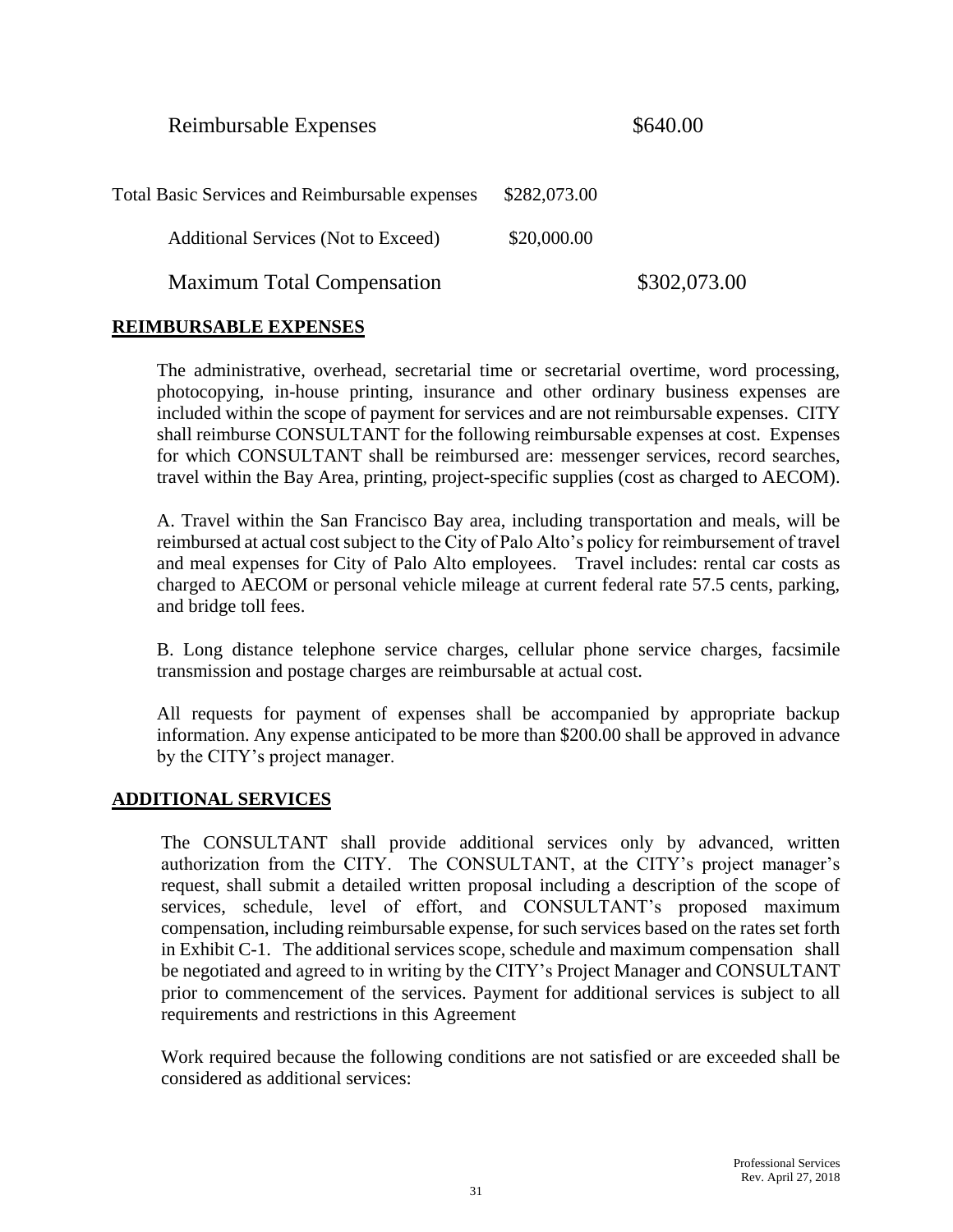#### **EXHIBIT "C-1" HOURLY RATE SCHEDULE**

#### Sea Level Rise Adaptation Plan **AECOM • COST ESTIMATE**

**AECOM** Civil Project Project Lead Coastal Climate Adapt. Coastal Vulnerability H&H **Water Quality** Climate Landscape ww Stormwtr Trans Power Graphic Word Coastal Climate Project **GIS AECOM AECOM** Outreach Fconomist Enginee Engineer Manager Scientist Designer Adaptation Artist Proc Director Advisor Engineer Mapping Engineer Engineer Engineer Engineer Engineer Engineer Cont Ecologis **Total Total Task TASKS** Edwards Unger Vandever Bonham-Carte Harris Adleman Kassem Kapoor McNeely Nielsen Tremain Strnad McGregor Ehsaei Wong Sweet *l*illafranca Goward Kaes Lightner **Hours Dollars** Rate/Hour \$116 \$170 \$282 \$122 \$148 \$124 \$107 \$160 \$135 \$152 \$189 \$179 \$200  $$253$ \$244 \$207 \$234 \$153 \$84 \$116 \$97 \$90  $5222$ No. 1 Vulnerability Assessment  $1.1$ **Literature Review**  $\Delta$ 36  $$4,23$ 68  $56,92$  $1.2$ 16 40 Review Science and Inundation Mapping  $\overline{R}$  $\Delta$ 1.3 Inventory Assets and Operations  $24$  $\mathbf{R}$ 40 24  $8<sup>1</sup>$  $104$  $$12,26$ 1.4 Assess Vulnerability and Risk  $24$ 18  $80$ 40  $16$  $\overline{\mathbf{8}}$ 216 \$27,87  $\mathbf{R}$  $\boldsymbol{A}$  $\boldsymbol{A}$  $\overline{72}$  $\overline{30}$  $152$ 68  $64$  $8<sup>2</sup>$  $424$ \$51.29  $\overline{8}$  $\overline{0}$  $\overline{4}$ **Subtotal for Task 1**  $\overline{2}$  $\Omega$  $\sqrt{2}$  $\mathbf{0}$  $\overline{4}$  $\mathbf{R}$  $\sqrt{2}$  $\mathbf{0}$  $\overline{4}$  $\sqrt{2}$  $\overline{0}$  $\Omega$  $\Omega$  $\mathbf{0}$ 2 Groundwater Assessment  $24$  $$3,21$  $2.1$ **Groundwater Assessment**  $16$  $\mathbf{R}$  $16$  $24$  $3,21$ **Subtotal for Task 2**  $\overline{0}$  $\overline{R}$  $\overline{0}$  $\overline{0}$  $\overline{0}$  $\overline{0}$  $\overline{0}$  $\overline{\mathbf{0}}$  $\overline{0}$  $\overline{0}$  $\overline{0}$  $\overline{0}$  $\overline{0}$  $\overline{0}$  $\overline{0}$  $\overline{0}$  $\overline{0}$  $\overline{0}$  $\overline{0}$  $\sqrt{n}$  $\overline{0}$ - 0 -3 Adaptation Plan Development  $$9,35$ 3.1 Identify Adaptation Strategies  $16$  $8$  $16$  $8$  $2<sup>7</sup>$  $\overline{0}$  $\overline{0}$  $\overline{0}$ 66  $\overline{2}$ -6.  $\overline{2}$  $\overline{2}$  $104$  $3.2$ **Evaluation and Alternatives Analysis** \$14,89  $18$  $24$  $24$  $10<sub>1</sub>$ -8  $\overline{2}$  $\overline{2}$ -6  $\Omega$  $\circ$  $\overline{2}$  $\Omega$  $3.3$ Adaptation Plan for Selected Strategies  $82$ \$11,51 18 20  $\blacktriangle$  $\frac{1}{130}$ 3.4 Draft Adaptation Plan  $18$  $16$ 48  $\overline{R}$  $32<sup>7</sup>$  $\overline{4}$ \$16,764  $\overline{2}$  $\overline{2}$ 3.5 Final Adaptation Plan  $16$  $16$  $52$ \$6,708  $\sqrt{0}$ -6  $\overline{R}$  $4 \overline{2}$ **Subtotal for Task 3** 86  $58$  $10<sup>1</sup>$ 136 48  $-4$  $\sqrt{4}$  $4<sup>1</sup>$  $10$  $12$  $\overline{4}$  $4<sup>1</sup>$  $40$  $8$ 434 \$59,234  $\overline{2}$  $\overline{0}$  $\overline{4}$  $\overline{0}$  $\overline{0}$  $\overline{0}$  $\overline{0}$ 4 Community Engagement Strategy 4.1 Develop Community Engagement Plan 46 68  $$10,01$  $\mathbf{0}$  $\overline{2}$  $\overline{\mathbf{0}}$  $16$ 46  $\overline{2}$  $\overline{0}$  $\overline{0}$  $\overline{0}$  $\overline{0}$  $\overline{0}$ 68  $$10,01$ **Subtotal for Task 4**  $\overline{0}$  $\overline{0}$  $\Omega$  $\overline{0}$  $\overline{0}$  $\overline{\mathbf{0}}$  $\overline{0}$  $\bullet$  $\overline{0}$  $\bullet$  $\overline{0}$  $\overline{0}$ 5 Meetings and Presentations 5.1 Public Meetings  $44$  $$5,644$  $34$  $10<sup>10</sup>$  $\frac{5.2}{5.3}$ Council Meetings  $15$  $$2,01$ 10 Parks and Rec Meetings 10  $15<sub>15</sub>$  $$2,01$ Planning and Transpo Meeting  $$1,26$  $\overline{A}$ **Q** 5.5 Staff Meetings  $74$ \$8.800  $70$  $\overline{4}$ 28 **Subtotal for Task 5**  $129$  $\overline{0}$  $\overline{0}$  $\overline{0}$  $\overline{0}$  $\overline{0}$  $\overline{0}$  $\overline{0}$  $\overline{0}$  $\overline{0}$  $\overline{\mathfrak{o}}$  $\overline{0}$  $\overline{0}$  $\overline{0}$  $\overline{0}$  $\overline{0}$  $\overline{0}$  $\overline{0}$  $\overline{0}$  $157$  $$19,72$  $\circ$  $\overline{0}$ 6 Education Strategy and Tool Development 6.1 Education Strategy and Tool Development  $56$  $$8,78$  $16$  $16$ 16 **Subtotal for Task 6**  $16$  $16$  $16$  $$8,78$  $\bullet$  $\bullet$  $\overline{0}$  $56$  $\overline{0}$ 8  $\overline{0}$  $\overline{0}$  $\sqrt{2}$  $\overline{0}$  $\bullet$  $\overline{0}$  $\bullet$  $\overline{\mathbf{0}}$  $\overline{\mathbf{0}}$  $\bullet$  $\bullet$  $\bullet$  $\bullet$  $\overline{\mathbf{0}}$  $\overline{0}$ 7 Research and Technical Guidance  $28$ \$4,77 7.1 Research and Technical Guidance  $\mathbf{R}$  $16$  $\mathbf{A}$  $\sqrt{2}$  $\sqrt{2}$ **Subtotal for Task 7**  $28$ \$4,77  $16$  $\overline{4}$  $\overline{0}$  $\overline{0}$  $\overline{0}$  $\overline{0}$  $\overline{0}$  $\overline{0}$ -8  $\mathbf{0}$  $\overline{0}$  $\Omega$  $\Omega$  $\mathbf{0}$  $\Omega$  $\Omega$  $\Omega$  $\Omega$  $\Omega$  $\Omega$  $\Omega$  $\mathbf{0}$ - 0 8 Project Management  $10$  $$1,480$ 8.1 Project Kick-Off -6 **Bi-weekly Meeting** 70  $70$  $$8.12$ 8.2 Project Management 78  $$8,84$ 8.3 50  $\Delta$  $24$ **Subtotal for Task 8** 126  $24 -$ 158  $518,44$ -6  $\Omega$  $\mathbf{0}$  $\Omega$  $\mathbf{0}$  $\Omega$  $\Omega$ **Total Labor Hours** 469 160  $12$  $16$  $16$  $-24$ 1,349  $12$  $32$ 304 46 48 68  $\overline{4}$  $\overline{8}$  $\overline{4}$  $10$  $\overline{0}$  $\overline{0}$  $\overline{4}$  $\overline{0}$  $\overline{8}$ 64  $40$ **Total Cost**  $$54,404$  \$2,664 \$27,200 \$9,024  $$37,088$  \$6,808 \$5,952 \$7,276 \$640 \$1,080  $$1,824$ \$756  $$1,790$ \$3,200  $$0$  $$0$ \$828  $$0$  $$1,224$  $$5,376$   $$4,640$   $$1,552$   $$2,160$ \$175,486

Page 1 of 2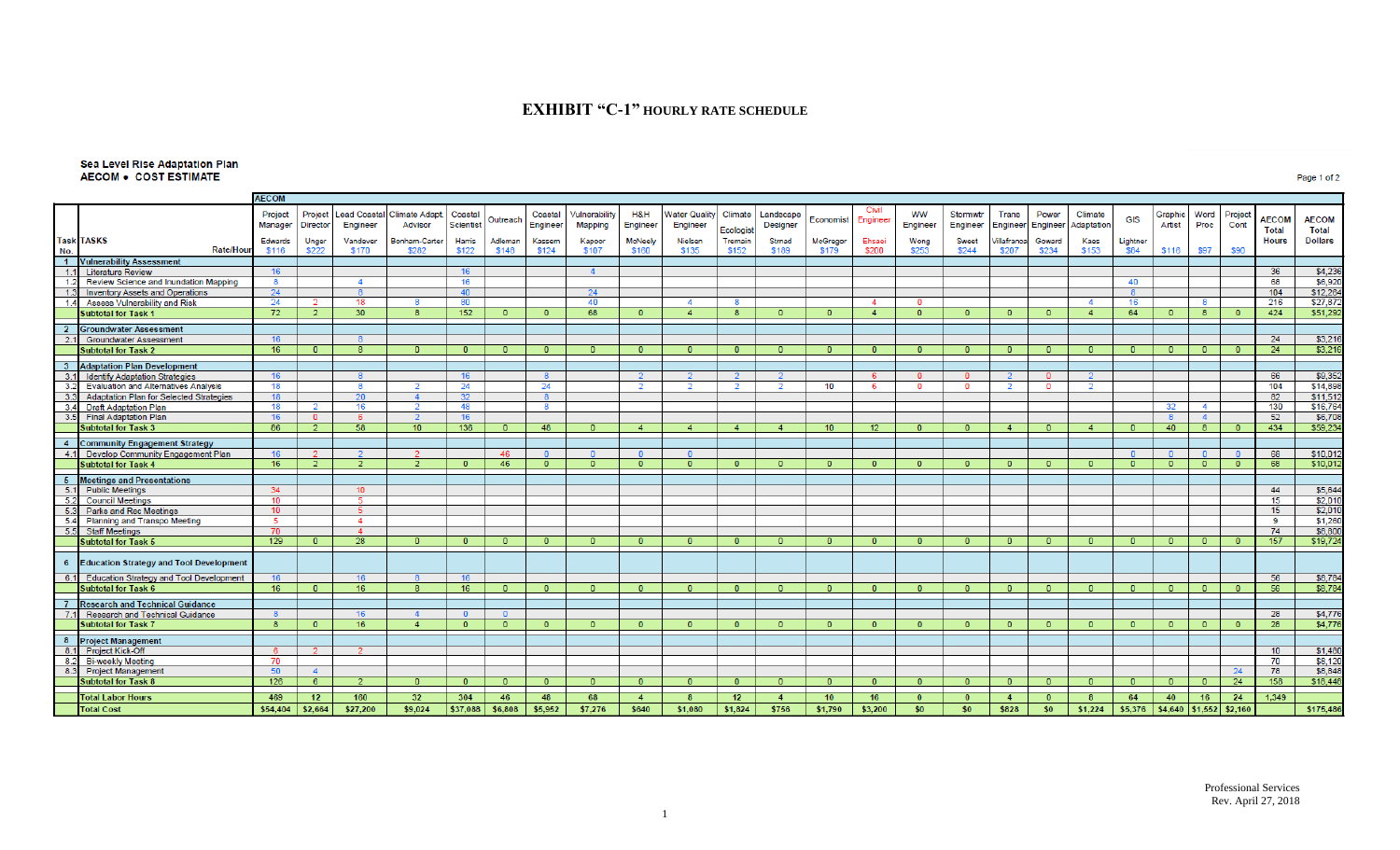#### **EXHIBIT "D" INSURANCE REQUIREMENTS**

CONTRACTORS TO THE CITY OF PALO ALTO (CITY), AT THEIR SOLE EXPENSE, SHALL FOR THE TERM OF THE CONTRACT OBTAIN AND MAINTAIN INSURANCE IN THE AMOUNTS FOR THE COVERAGE SPECIFIED BELOW, **AFFORDED BY COMPANIES WITH AM BEST'S KEY RATING OF A-:VII, OR HIGHER, LICENSED OR AUTHORIZED TO TRANSACT INSURANCE BUSINESS IN THE STATE OF CALIFORNIA.**

|                   | TYPE OF COVERAGE                                                                                                           |                                                                                                                                                                                                       | MINIMUM LIMITS                            |                                           |
|-------------------|----------------------------------------------------------------------------------------------------------------------------|-------------------------------------------------------------------------------------------------------------------------------------------------------------------------------------------------------|-------------------------------------------|-------------------------------------------|
| REOUIRED          |                                                                                                                            | REQUIREMENT                                                                                                                                                                                           | <b>EACH</b><br><b>OCCURRENCE</b>          | AGGREGATE                                 |
| <b>YES</b><br>YES | <b>WORKER'S COMPENSATION</b><br><b>EMPLOYER'S LIABILITY</b>                                                                | <b>STATUTORY</b><br><b>STATUTORY</b>                                                                                                                                                                  |                                           |                                           |
| YES               | GENERAL LIABILITY, INCLUDING                                                                                               | <b>BODILY INJURY</b>                                                                                                                                                                                  | \$1,000,000                               | \$1,000,000                               |
|                   | PERSONAL INJURY, BROAD FORM<br>PROPERTY DAMAGE BLANKET                                                                     | PROPERTY DAMAGE                                                                                                                                                                                       | \$1,000,000                               | \$1,000,000                               |
|                   | CONTRACTUAL, AND FIRE LEGAL<br><b>LIABILITY</b>                                                                            | <b>BODILY INJURY &amp; PROPERTY DAMAGE</b><br>COMBINED.                                                                                                                                               | \$1,000,000                               | \$1,000,000                               |
| YES               | AUTOMOBILE LIABILITY, INCLUDING                                                                                            | <b>BODILY INJURY</b><br><b>EACH PERSON</b><br>٠<br><b>EACH OCCURRENCE</b><br>$\overline{\phantom{a}}$                                                                                                 | \$1,000,000<br>\$1,000,000<br>\$1,000,000 | \$1,000,000<br>\$1,000,000<br>\$1,000,000 |
|                   | ALL OWNED, HIRED, NON-OWNED                                                                                                | PROPERTY DAMAGE<br><b>BODILY INJURY AND PROPERTY</b><br>DAMAGE, COMBINED                                                                                                                              | \$1,000,000<br>\$1,000,000                | \$1,000,000<br>\$1,000,000                |
| YES               | PROFESSIONAL LIABILITY,<br>INCLUDING, ERRORS AND OMISSIONS,<br>MALPRACTICE (WHEN APPLICABLE),<br>AND NEGLIGENT PERFORMANCE | <b>ALL DAMAGES</b>                                                                                                                                                                                    |                                           | \$1,000,000                               |
| YES               |                                                                                                                            | THE CITY OF PALO ALTO IS TO BE INCLUDED AS AN ADDITIONAL INSURED: CONTRACTOR, AT ITS SOLE COST AND<br>EVERNOE, GUALL, ORTAIN, AND MAINTEAN, IN FULL FORCE, AND FEEDOT TURQUOUS THE ENTIRE TERM OF ANY |                                           |                                           |

#### AWARD IS CONTINGENT ON COMPLIANCE WITH CITY'S INSURANCE REQUIREMENTS, AS SPECIFIED, BELOW:

EXPENSE, SHALL OBTAIN AND MAINTAIN, IN FULL FORCE AND EFFECT THROUGHOUT THE ENTIRE TERM OF ANY RESULTANT AGREEMENT, THE INSURANCE COVERAGE HEREIN DESCRIBED, INSURING NOT ONLY CONTRACTOR AND ITS SUBCONSULTANTS, IF ANY, BUT ALSO, WITH THE EXCEPTION OF WORKERS' COMPENSATION, EMPLOYER'S LIABILITY AND PROFESSIONAL INSURANCE, **including AS ADDITIONAL INSUREDS CITY, ITS COUNCIL MEMBERS, OFFICERS, AGENTS, AND EMPLOYEES.**

#### I. INSURANCE COVERAGE MUST INCLUDE:

- A. A CONTRACTUAL LIABILITY ENDORSEMENT PROVIDING INSURANCE COVERAGE FOR CONTRACTOR'S AGREEMENT TO INDEMNIFY CITY.
- II. CONTACTOR MUST SUBMIT CERTIFICATES(S) OF INSURANCE EVIDENCING REQUIRED COVERAGE AT THE FOLLOWING URL: [https://www.planetbids.com/portal/portal.cfm?CompanyID=25569.](https://www.planetbids.com/portal/portal.cfm?CompanyID=25569)
- III. ENDORSEMENT PROVISIONS, WITH RESPECT TO THE INSURANCE AFFORDED TO "ADDITIONAL INSUREDS"
	- A. PRIMARY COVERAGE

WITH RESPECT TO CLAIMS ARISING OUT OF THE OPERATIONS OF THE NAMED INSURED, INSURANCE AS AFFORDED BY THIS POLICY IS PRIMARY AND IS NOT ADDITIONAL TO OR CONTRIBUTING WITH ANY OTHER INSURANCE CARRIED BY OR FOR THE BENEFIT OF THE ADDITIONAL INSUREDS.

#### B. CROSS LIABILITY

THE NAMING OF MORE THAN ONE PERSON, FIRM, OR CORPORATION AS INSUREDS UNDER THE POLICY SHALL NOT, FOR THAT REASON ALONE, EXTINGUISH ANY RIGHTS OF THE INSURED AGAINST ANOTHER, BUT THIS ENDORSEMENT, AND THE NAMING OF MULTIPLE INSUREDS, SHALL NOT INCREASE